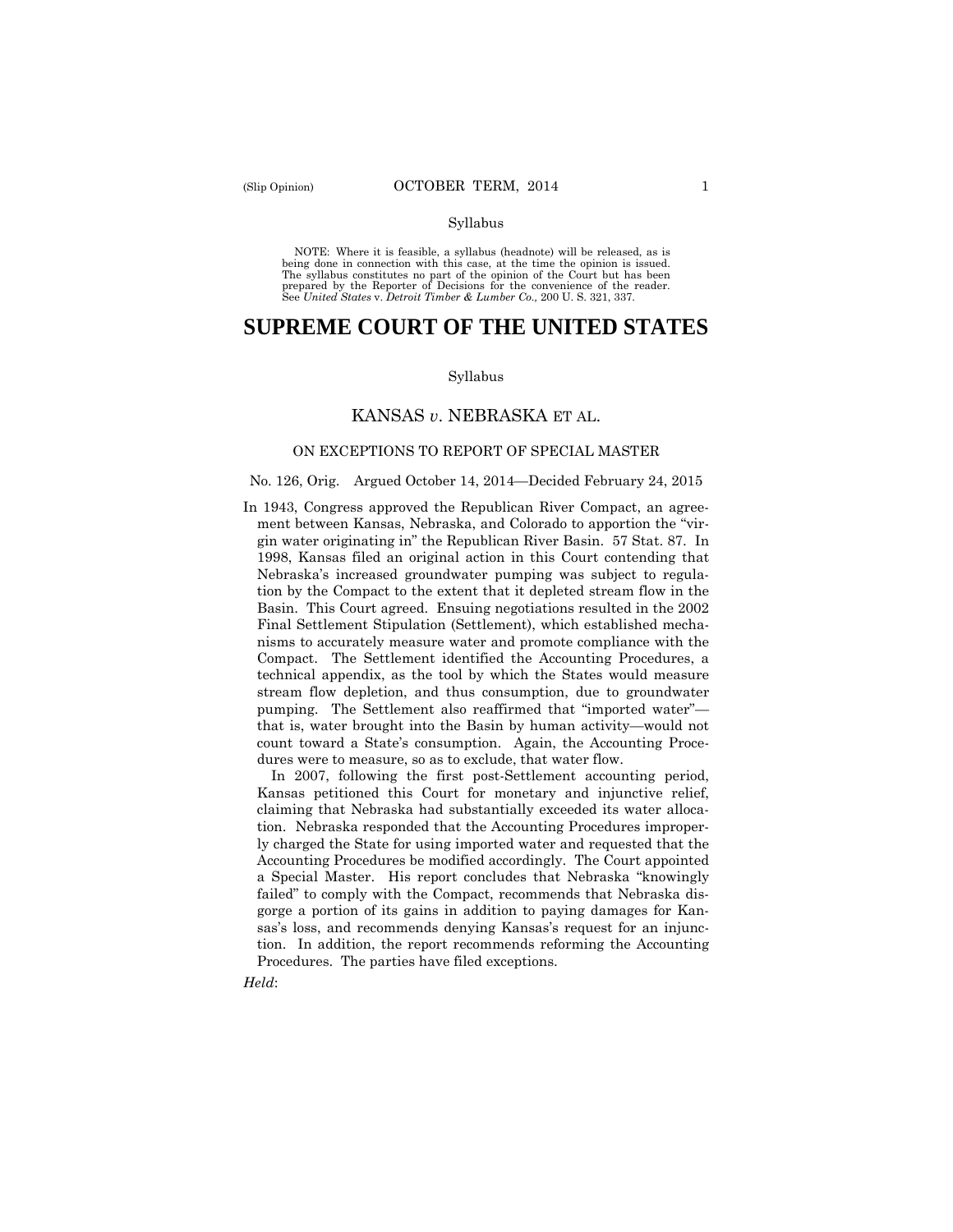#### Syllabus

 1. Proceedings under this Court's original jurisdiction are "basically equitable in nature," *Ohio* v. *Kentucky*, 410 U. S. 641, 648, and in exercising that jurisdiction over a controversy between two States, the Court may "mould the process [to] best promote the purposes of justice." *Kentucky* v. *Dennison*, 24 How. 66, 98. Where the States have negotiated a Compact, the Court is confined to declaring rights under and enforcing its terms. But within those bounds, the Court may invoke equitable principles to devise "fair … solution[s]" to compact violations. *Texas* v. *New Mexico*, 482 U. S. 124, 134. And where Congress has approved the Compact so that it counts as federal law, see *Cuyler* v. *Adams*, 449 U. S. 433, 438, the Court may, consistent with the Compact's express terms, exercise its full authority to remedy violations of, and promote compliance with, the agreement, see *Porter* v. *Warner Holding Co.*, 328 U. S. 395, 398. Pp. 6–9.

 2. The Special Master's determination that Nebraska "knowingly failed" to comply with its Settlement obligations, his recommendation that Nebraska pay Kansas an additional \$1.8 million in disgorgement, and his recommendation that Kansas's request for injunctive relief be denied are all adopted. The parties' exceptions are overruled. Pp. 9–20.

 (a) Nebraska "knowingly failed" to comply with its Settlement obligations, and disgorgement is an appropriate remedy for Nebraska's breach. Pp. 10–17.

 (i) As the Special Master found, Nebraska failed to put adequate compliance mechanisms in place in the face of a known substantial risk that it would violate Kansas's rights. Nebraska's argument that it could not have anticipated unprecedented drought conditions fails, because its efforts to comply would have been inadequate absent the luckiest of circumstances. Nor can the State find refuge in the Compact's retrospective compliance calculation methods, because it had been warned each year leading up to the final compliance check that it had exceeded its allotment. The Court therefore agrees with the Master that Nebraska "knowingly exposed Kansas to a substantial risk" of receiving less water than it was entitled to under the Compact. Report 130. In other words, Nebraska recklessly gambled with Kansas's rights. Pp. 10–14.

 (ii) Because Nebraska's benefit from its breach exceeded the \$3.7 million loss Kansas suffered, the Special Master recommended that Nebraska disgorge part of its additional gain. Nebraska contends that disgorgement is improper because it did not act "deliberately," which it argues is required for disgorgement in a private contract suit. But disgorgement is appropriate where one State has recklessly gambled with another State's rights to a scarce natural resource. This Court has said that awarding actual damages in a com-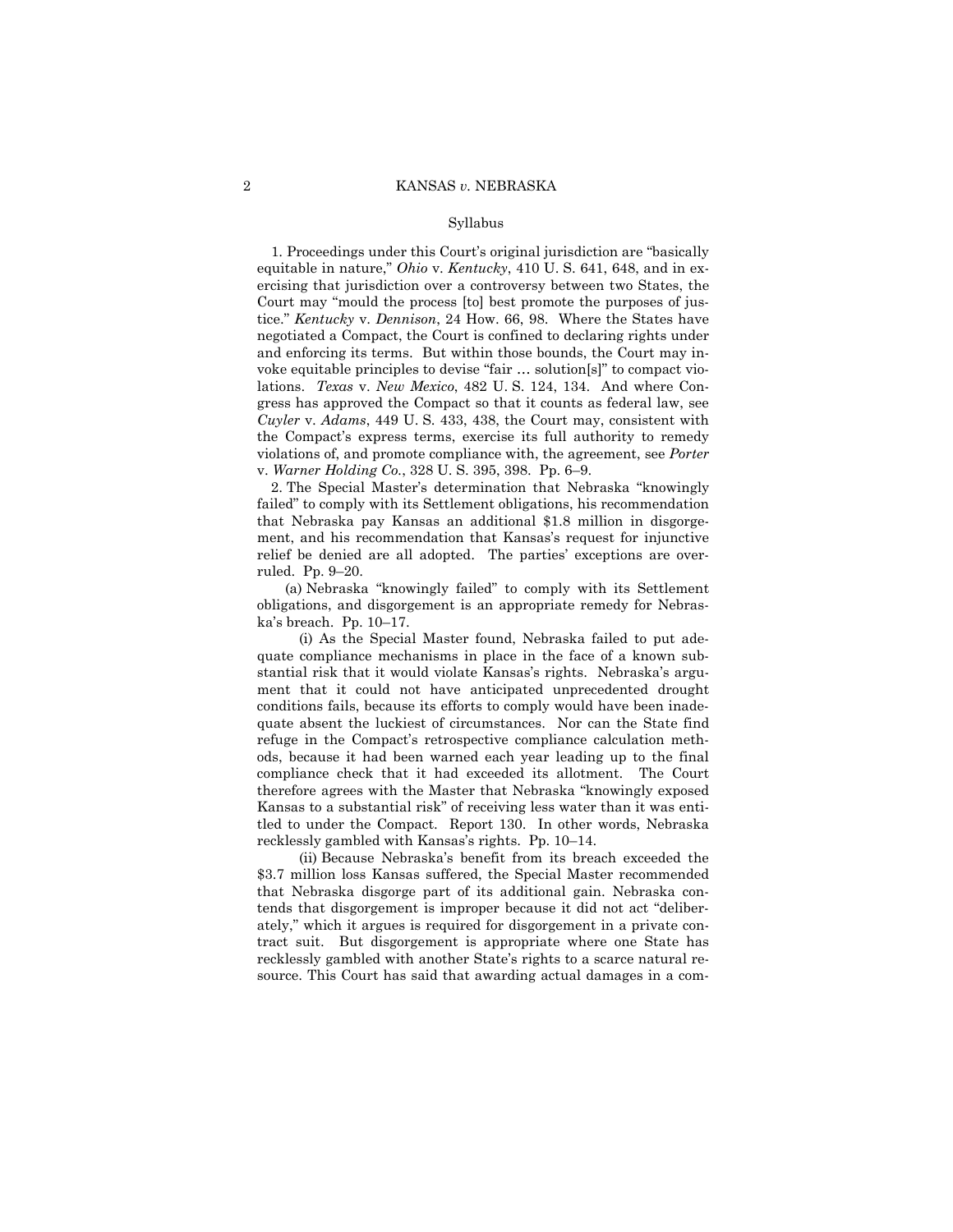#### Syllabus

pact case may be inadequate to deter an upstream State from ignoring its obligations where it is advantageous to do so. *Texas* v. *New Mexico*, 482 U. S., at 132. Here, Nebraska took full advantage of its favorable geographic position. And because of the higher value of water on Nebraska's farmland than on Kansas's, Nebraska could take Kansas's water, pay damages, and still benefit. This Court's remedial authority extends to providing a remedy capable of stabilizing the Compact and deterring future breaches, and a disgorgement award appropriately does so here. Pp. 14–17.

 (b) Contrary to Kansas's contentions, the Master's partial disgorgement award is sufficient to achieve those goals. The "flexibility inherent in equitable remedies," *Brown* v. *Plata*, 563 U. S. \_\_\_, \_\_\_, allows the Court to order partial disgorgement if appropriate to the facts of the particular case, cf. *Kansas* v. *Colorado*, 533 U. S. 1, 14. The Special Master properly took into account Nebraska's incentives, past behavior, and especially its more recent successful compliance efforts to determine that a small disgorgement award suffices. For related reasons, Kansas has failed to demonstrate a "cognizable danger of recurrent violation" necessary to obtain an injunction. *United States* v. *W. T. Grant Co.*, 345 U. S. 629, 633. Pp. 17–20.

 3. The Special Master's recommendation to amend the Accounting Procedures so that they no longer charge Nebraska for imported water is adopted, and Kansas's exception is overruled. As the Special Master found, in dry conditions, the Accounting Procedures improperly treat Nebraska's use of imported water as if it were use of Basin water. Nothing suggests that anyone seriously thought the Accounting Procedures would systematically err in this way. Rather, the Procedures' designers assumed that they had succeeded in their goal to implement a strict demarcation between virgin and imported water.

 Kansas argues that in spite of these failures, the States must be held to the bargain they struck. That is the ordinary rule. But two special considerations warrant conforming the Accounting Procedures to the Compact and the Settlement. First, the remedy is necessary to prevent serious inaccuracies from distorting the States' intended apportionment of interstate waters, as reflected in those documents. Doing so is consistent with past instances where this Court opted to modify a technical agreement to correct material errors in the way it operates and thus align it with the compacting States' intended apportionment. Second, this remedy is required to avert an outright breach of the Compact—and so a violation of federal law. As written, the Accounting Procedures go beyond the Compact's boundaries and deprive Nebraska of its compact rights. The Master's proposed "5-run formula" solves this problem by excluding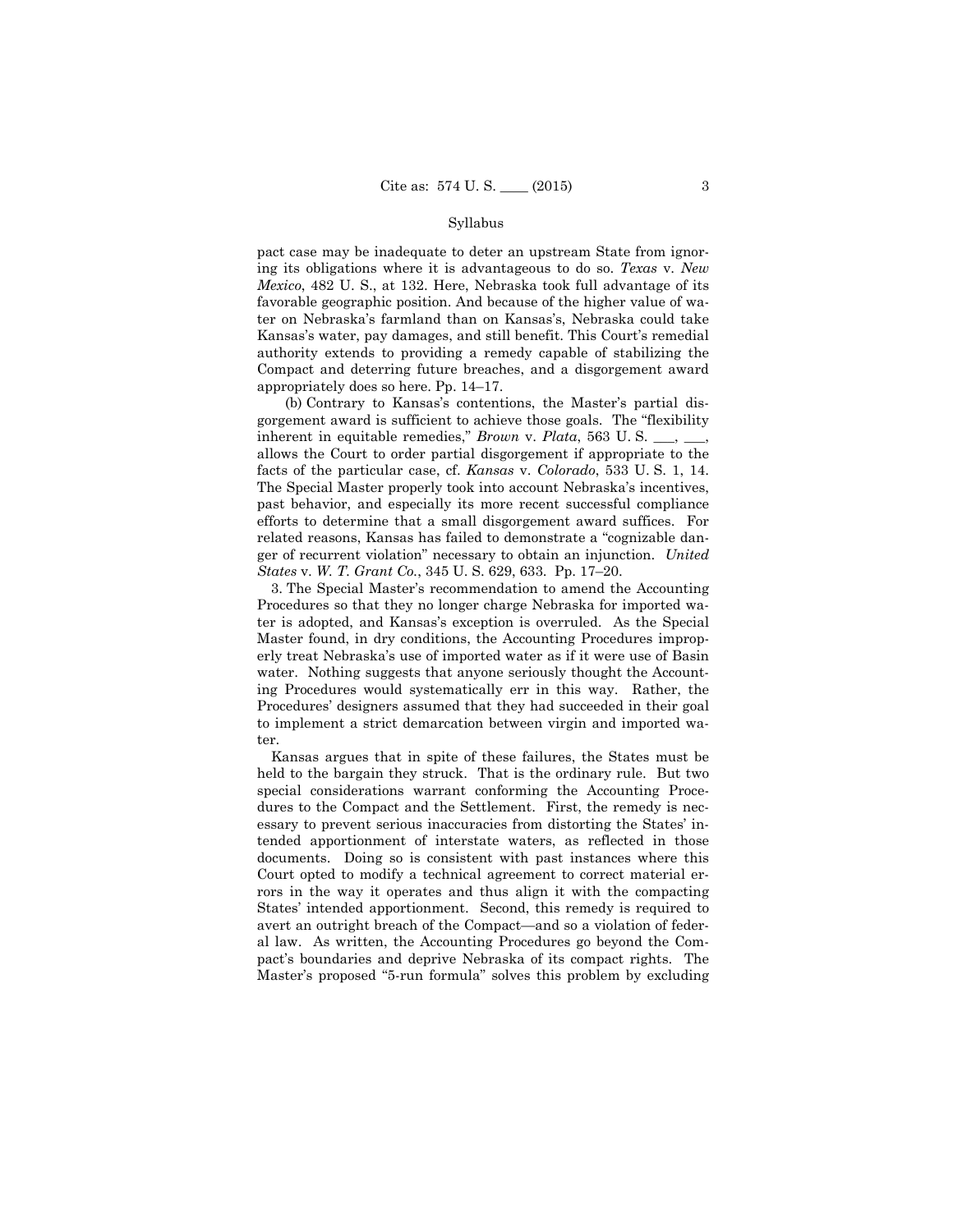#### Syllabus

imported water from the calculation of each State's consumption. Given Kansas's failure despite ample opportunity to devise another solution or to demonstrate flaws in this one, as well the long and contentious history of this case that casts doubt on the States' ability to come to an agreement themselves, the Court adopts the Master's solution. Pp. 20–28.

Exceptions to Special Master's Report overruled, and Master's recommendations adopted.

 KAGAN, J., delivered the opinion of the Court, in which KENNEDY, GINSBURG, BREYER, and SOTOMAYOR, JJ., joined, and in which ROBERTS, C. J., joined as to Parts I and III. ROBERTS, C. J., and SCALIA, J., filed opinions concurring in part and dissenting in part. THOMAS, J., filed an opinion concurring in part and dissenting in part, in which SCALIA and ALITO, JJ., joined, and in which ROBERTS, C. J., joined as to Part III.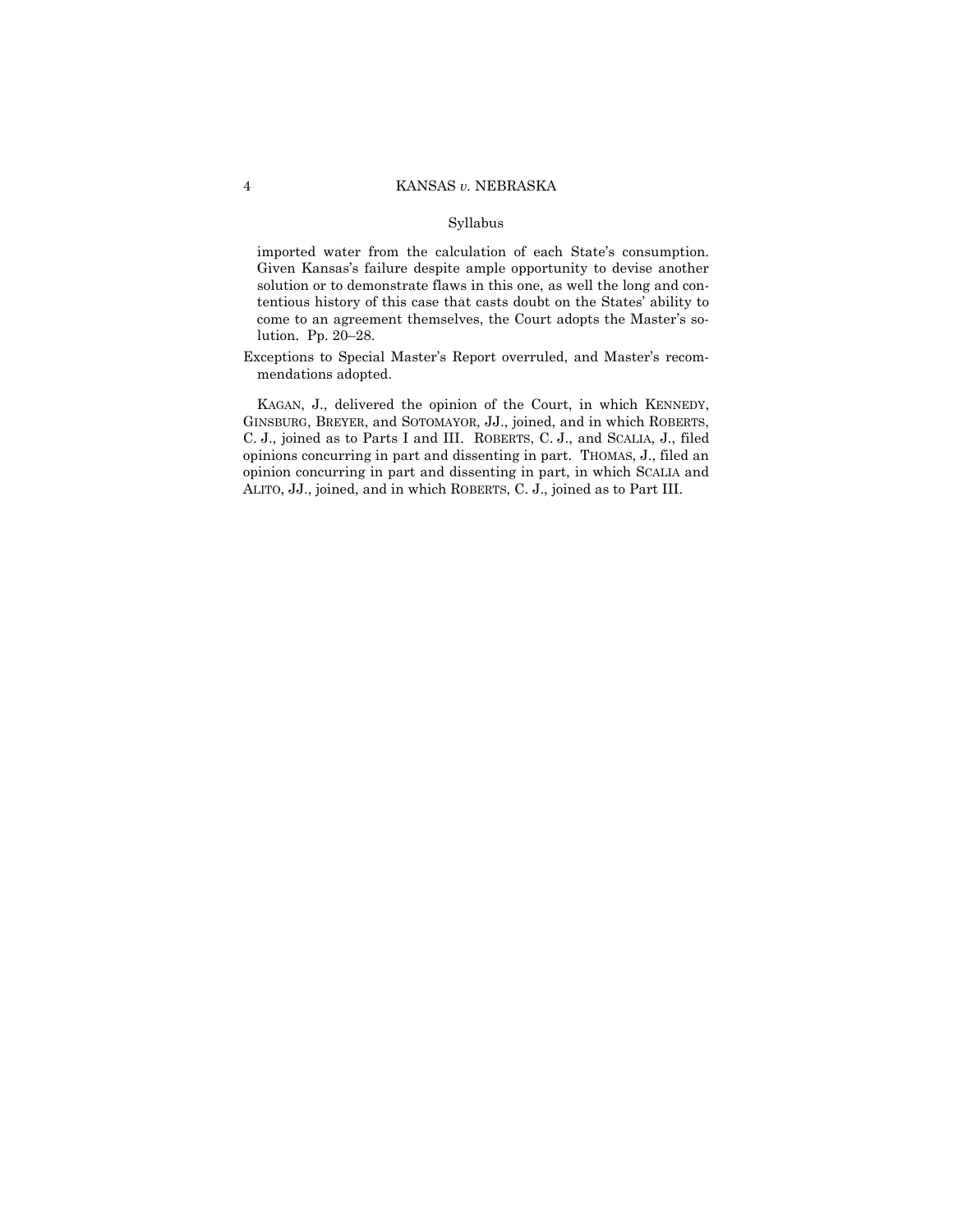preliminary print of the United States Reports. Readers are requested to notify the Reporter of Decisions, Supreme Court of the United States, Wash- ington, D. C. 20543, of any typographical or other formal errors, in order that corrections may be made before the preliminary print goes to press. NOTICE: This opinion is subject to formal revision before publication in the

## $\frac{1}{2}$  ,  $\frac{1}{2}$  ,  $\frac{1}{2}$  ,  $\frac{1}{2}$  ,  $\frac{1}{2}$  ,  $\frac{1}{2}$  ,  $\frac{1}{2}$ **SUPREME COURT OF THE UNITED STATES**

#### $\frac{1}{2}$  ,  $\frac{1}{2}$  ,  $\frac{1}{2}$  ,  $\frac{1}{2}$  ,  $\frac{1}{2}$  ,  $\frac{1}{2}$ No. 126, Orig.

## STATE OF KANSAS, PLAINTIFF *v.* STATES OF NEBRASKA AND COLORADO

## ON EXCEPTIONS TO REPORT OF SPECIAL MASTER

[February 24, 2015]

## JUSTICE KAGAN delivered the opinion of the Court.

For the second time in little more than a decade, Kansas and Nebraska ask this Court to settle a dispute over the States' rights to the waters of the Republican River Basin, as set out in an interstate compact. The first round of litigation ended with a settlement agreement designed to elaborate on, and promote future compliance with, the Compact's terms. The States now bring new claims against each other arising from the implementation of that settlement. Kansas seeks exceptional relief—both partial disgorgement of gains and an injunction—for Nebraska's conceded overconsumption of water. For its part, Nebraska requests amendment of a technical appendix to the settlement, so that allocations of water will faithfully reflect the parties' intent as expressed in both the body of that agreement and the Compact itself. We referred the case to a Special Master and now accept his recommendations as to appropriate equitable remedies: for Kansas, partial disgorgement but no injunction; and for Nebraska, reform of the appendix.

I

The Republican River originates in Colorado; crosses the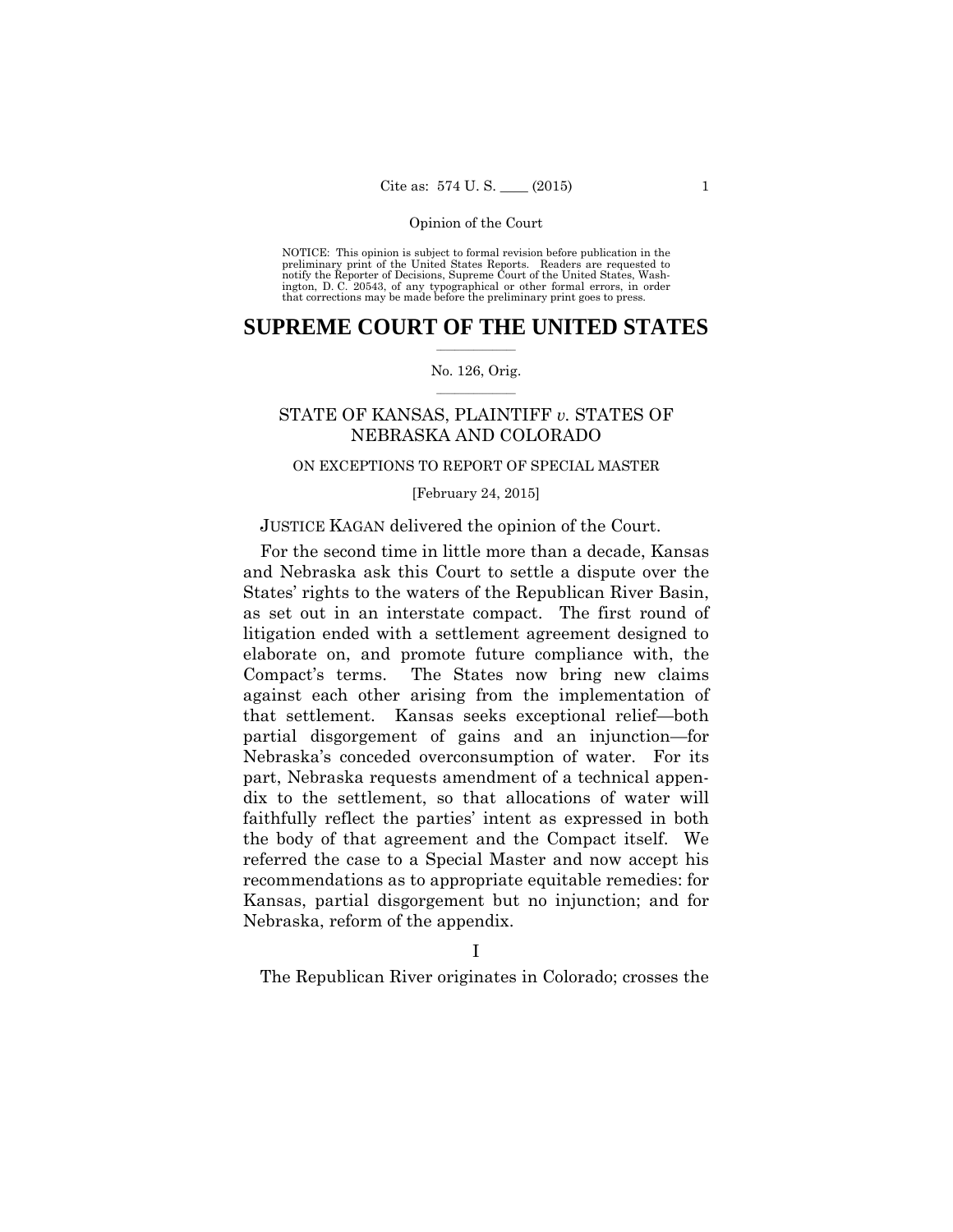#### Opinion of the Court

northwestern corner of Kansas into Nebraska; flows through much of southwestern Nebraska; and finally cuts back into northern Kansas. Along with its many tributaries, the river drains a 24,900-square-mile watershed, called the Republican River Basin. The Basin contains substantial farmland, producing (among other things) wheat and corn.

During the Dust Bowl of the 1930's, the Republican River Basin experienced an extended drought, interrupted once by a deadly flood. In response, the Federal Government proposed constructing reservoirs in the Basin to control flooding, as well as undertaking an array of irrigation projects to disperse the stored water. But the Government insisted that the three States of the Basin first agree to an allocation of its water resources. As a result of that prodding, the States negotiated and ratified the Republican River Compact; and in 1943, as required under the Constitution, Art. I, §10, cl. 3, Congress approved that agreement. By act of Congress, the Compact thus became federal law. See Act of May 26, 1943, ch. 104, 57 Stat. 86.

The Compact apportions among the three States the "virgin water supply originating in"—and, as we will later discuss, originating *only* in—the Republican River Basin. Compact Art. III; see *infra*, at 20–28. "Virgin water supply," as used in the Compact, means "the water supply within the Basin," in both the River and its tributaries, "undepleted by the activities of man." Compact Art. II. The Compact gives each State a set share of that supply roughly, 49% to Nebraska, 40% to Kansas, and 11% to Colorado—for any "beneficial consumptive use." *Id.*, Art. IV; see Art. II (defining that term to mean "that use by which the water supply of the Basin is consumed through the activities of man"). In addition, the Compact charges the chief water official of each State with responsibility to jointly administer the agreement. See *id.,*  Art. IX. Pursuant to that provision, the States created the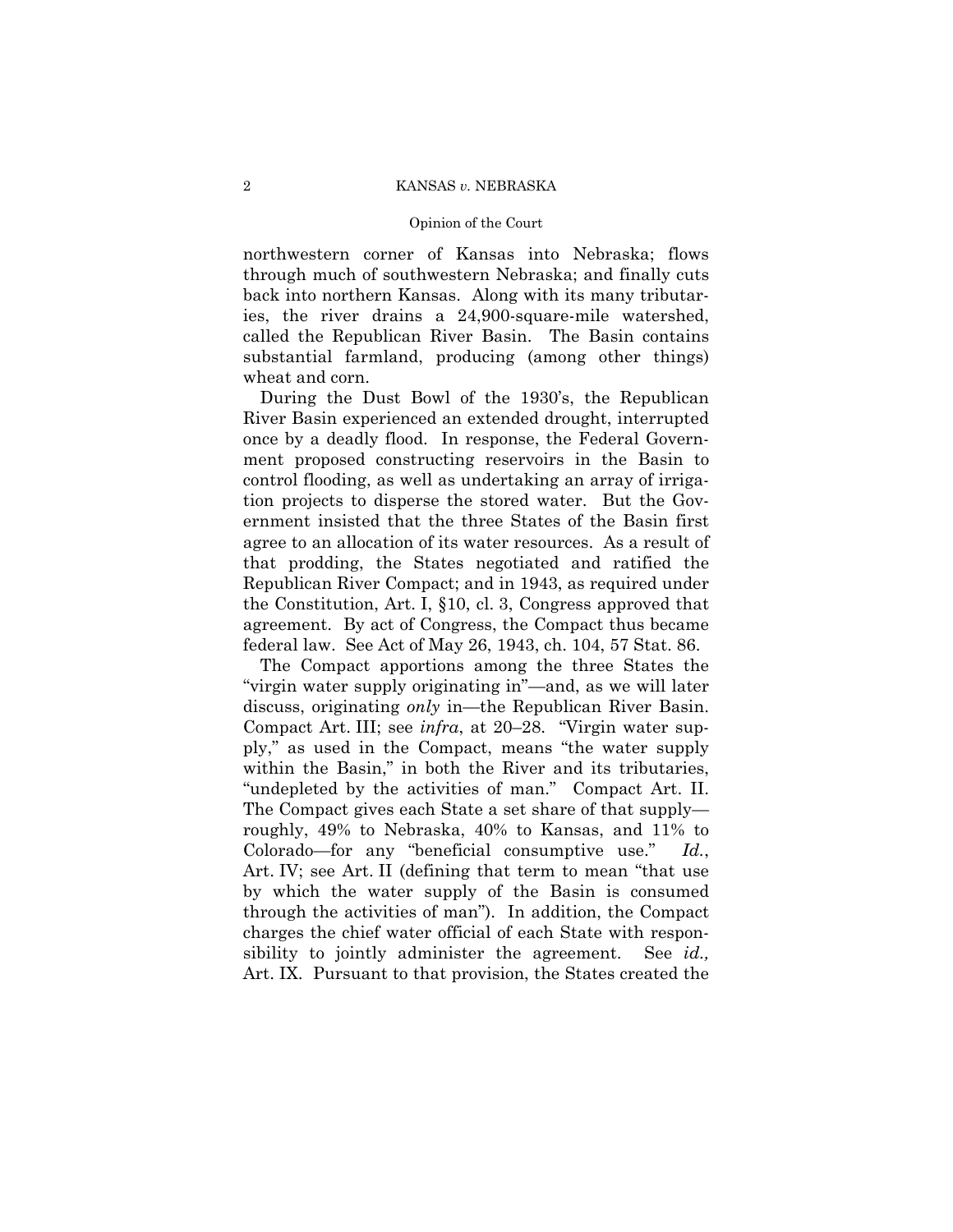Republican River Compact Administration (RRCA). The RRCA's chief task is to calculate the Basin's annual virgin water supply by measuring stream flow throughout the area, and to determine (retrospectively) whether each State's use of that water has stayed within its allocation.

All was smooth sailing for decades, until Kansas complained to this Court about Nebraska's increased pumping of groundwater, resulting from that State's construction of "thousands of wells hydraulically connected to the Republican River and its tributaries." Bill of Complaint, O. T. 1997, No. 126, Orig., p. 5 (May 26, 1998). Kansas contended that such activity was subject to the Compact: To the extent groundwater pumping depleted stream flow in the Basin, it counted against the pumping State's annual allotment of water.1 Nebraska maintained, to the contrary, that groundwater pumping fell outside the Compact's scope, even if that activity diminished stream flow in the area. A Special Master we appointed favored Kansas's interpretation of the Compact; we summarily agreed, and recommitted the case to him for further proceedings. See *Kansas* v. *Nebraska*, 530 U. S. 1272 (2000). The States then entered into negotiations, aimed primarily at determining how best to measure, and reflect in Compact accounting, the depletion of the Basin's stream flow due to groundwater pumping. During those discussions, the States also addressed a range of other matters affecting Compact administration. The talks bore fruit in 2002, when the States signed the Final Settlement Stipulation (Settlement).

The Settlement established detailed mechanisms to promote compliance with the Compact's terms. The States

<sup>&</sup>lt;sup>1</sup>As we will later discuss, groundwater pumping does not diminish stream flow (and thus the Basin's "virgin water supply") at a 1-to-1 ratio. See Report of Special Master 19 (Report); *infra*, at 21–22. In other words, a State can pump a bucketful of groundwater without reducing stream flow by the same amount.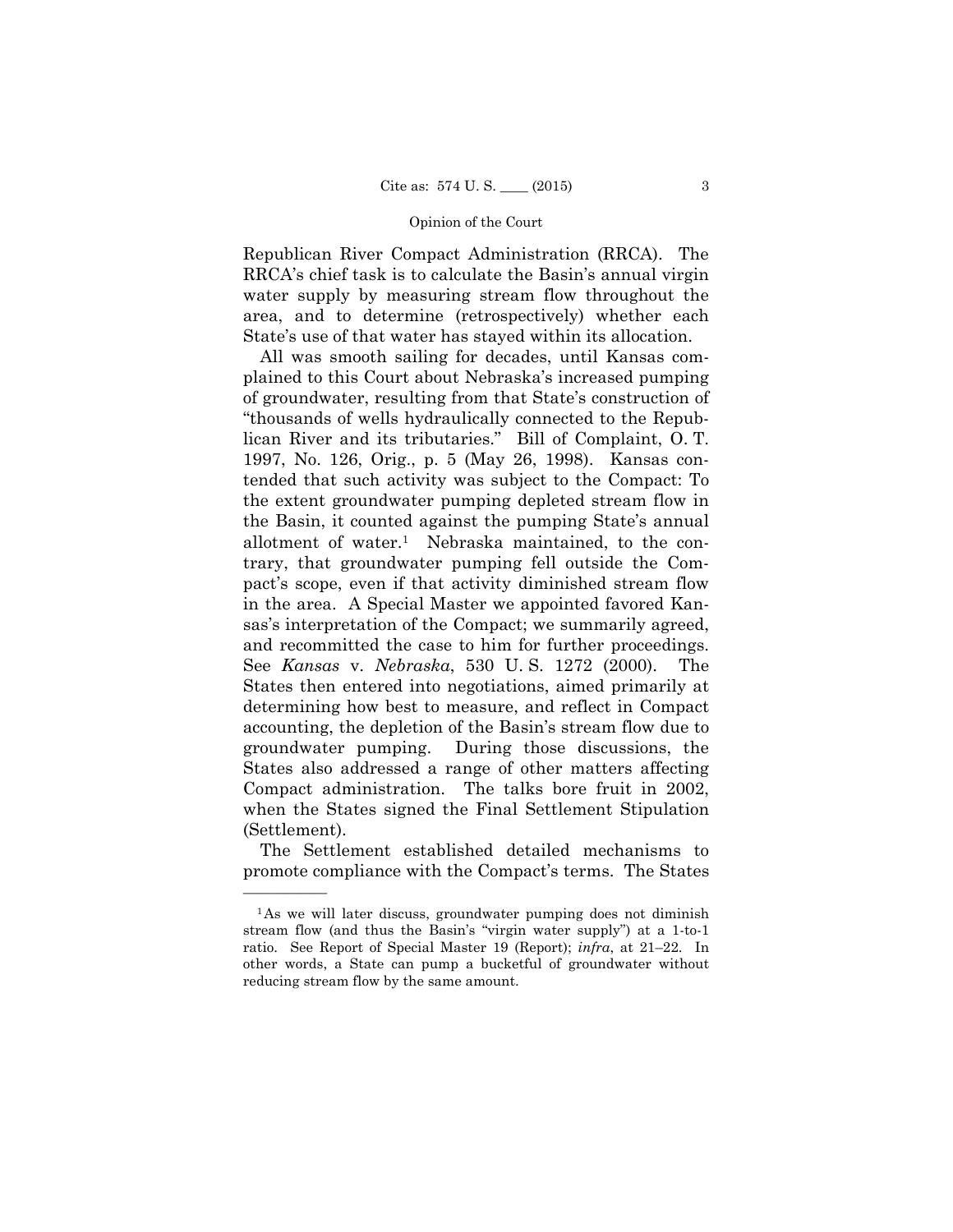#### Opinion of the Court

agreed that the Settlement was not "intended to, nor could [it], change [their] respective rights and obligations under the Compact." Settlement §I(D). Rather, the agreement aimed to accurately measure the supply and use of the Basin's water, and to assist the States in staying within their prescribed limits. To smooth out year-to-year fluctuations and otherwise facilitate compliance, the Settlement based all Compact accounting on 5-year running averages, reduced to 2-year averages in "water-short" periods. *Id.*, §§IV(D), V(B). That change gave each State a chance to compensate for one (or more) year's overuse with another (or more) year's underuse before exceeding its allocation. The Settlement further provided, in line with this Court's decision, that groundwater pumping would count as part of a State's consumption to the extent it depleted the Basin's stream flow. An appendix to the agreement called the "Accounting Procedures" described how a laterdeveloped "Groundwater Model" (essentially, a mass of computer code) would perform those computations. *Id.*, App. C; *id.*, App. J1. And finally, the Settlement made clear, in accordance with the Compact, that a State's use of "imported water"—that is, water farmers bring into the area (usually for irrigation) that eventually seeps into the Republican River—would *not* count toward the State's allocation, because it did not originate in the Basin. *Id.*, §§II, IV(F). Once again, the Settlement identified the Accounting Procedures and Groundwater Model as the tools to calculate (so as to exclude) that consumption.

But there were more rapids ahead: By 2007, Kansas and Nebraska each had complaints about how the Settlement was working. Kansas protested that in the 2005–2006 accounting period—the first for which the Settlement held States responsible—Nebraska had substantially exceeded its allocation of water. Nebraska, for its part, maintained that the Accounting Procedures and Groundwater Model were charging the State for use of imported water—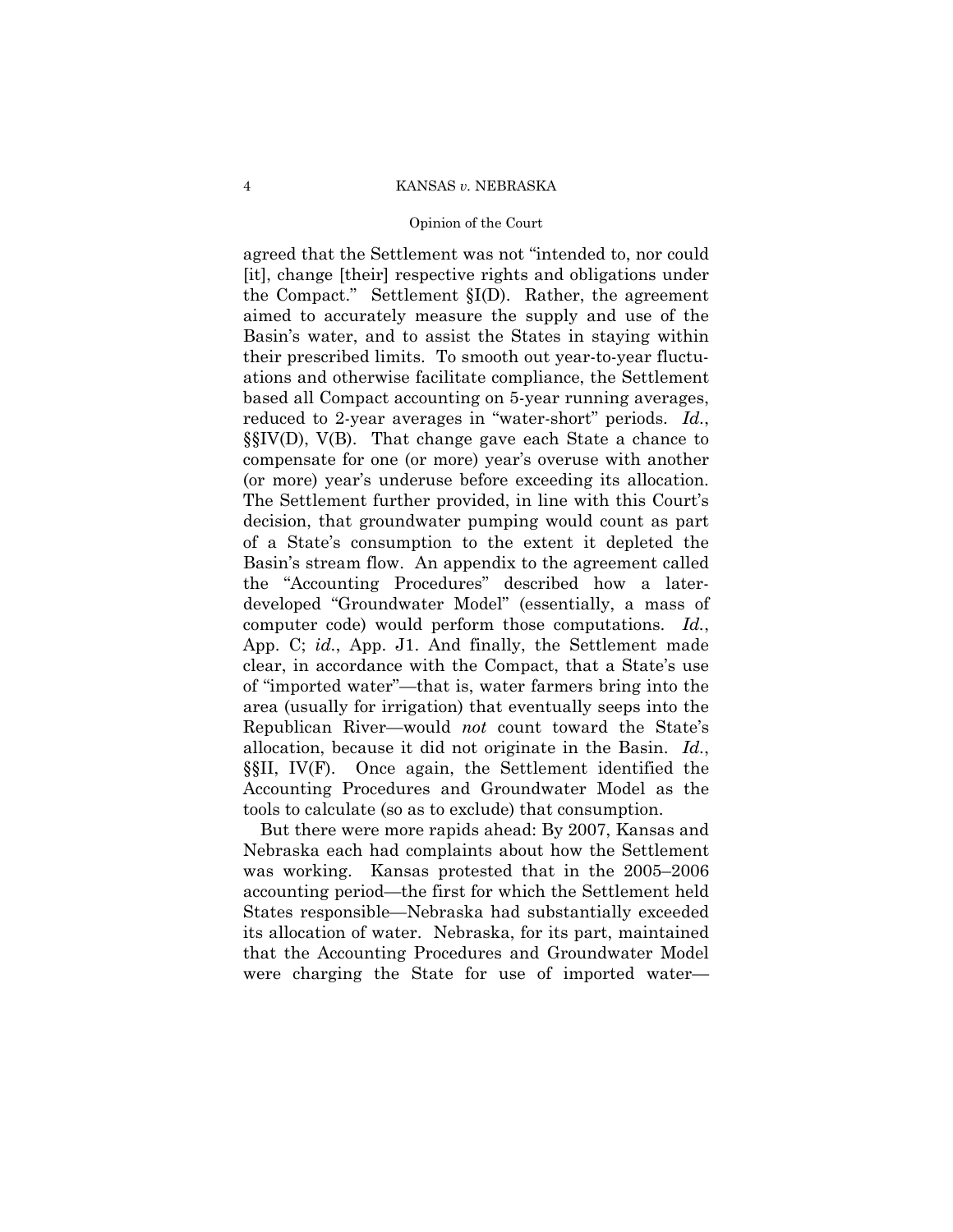specifically, for water originating in the Platte River Basin. The States brought those disputes to the RRCA and then to non-binding arbitration, in accordance with the Settlement's dispute resolution provisions. After failing to resolve the disagreements in those forums, Kansas sought redress in this Court, petitioning for both monetary and injunctive relief. We referred the case to a Special Master to consider Kansas's claims. See 563 U. S. \_\_\_ (2011). In that proceeding, Nebraska asserted a counterclaim requesting a modification of the Accounting Procedures to ensure that its use of Platte River water would not count toward its Compact allocation.

After two years of conducting hearings, receiving evidence, and entertaining legal arguments, the Special Master issued his report and recommendations. The Master concluded that Nebraska had "knowingly failed" to comply with the Compact in the 2005–2006 accounting period, by consuming 70,869 acre-feet of water in excess of its prescribed share.2 Report 112. To remedy that breach, the Master proposed awarding Kansas \$3.7 million for its loss, and another \$1.8 million in partial disgorgement of Nebraska's still greater gains. The Master, however, thought that an injunction against Nebraska was not warranted. In addition, the Master recommended reforming the Accounting Procedures in line with Nebraska's request, to ensure that the State would not be charged with using Platte River water.

Kansas and Nebraska each filed exceptions in this Court to parts of the Special Master's report.3 Nebraska objects

<sup>&</sup>lt;sup>2</sup>An acre-foot of water is pretty much what it sounds like. If you took an acre of land and covered it evenly with water one foot deep, you would have an acre-foot of water.<br><sup>3</sup>Colorado has also played a minor part in this dispute, and in this

Court it filed a brief reiterating one of Nebraska's exceptions. Because Kansas and Nebraska are the primary antagonists here, we will refer to that claim only as Nebraska's. From here on in, Colorado drops off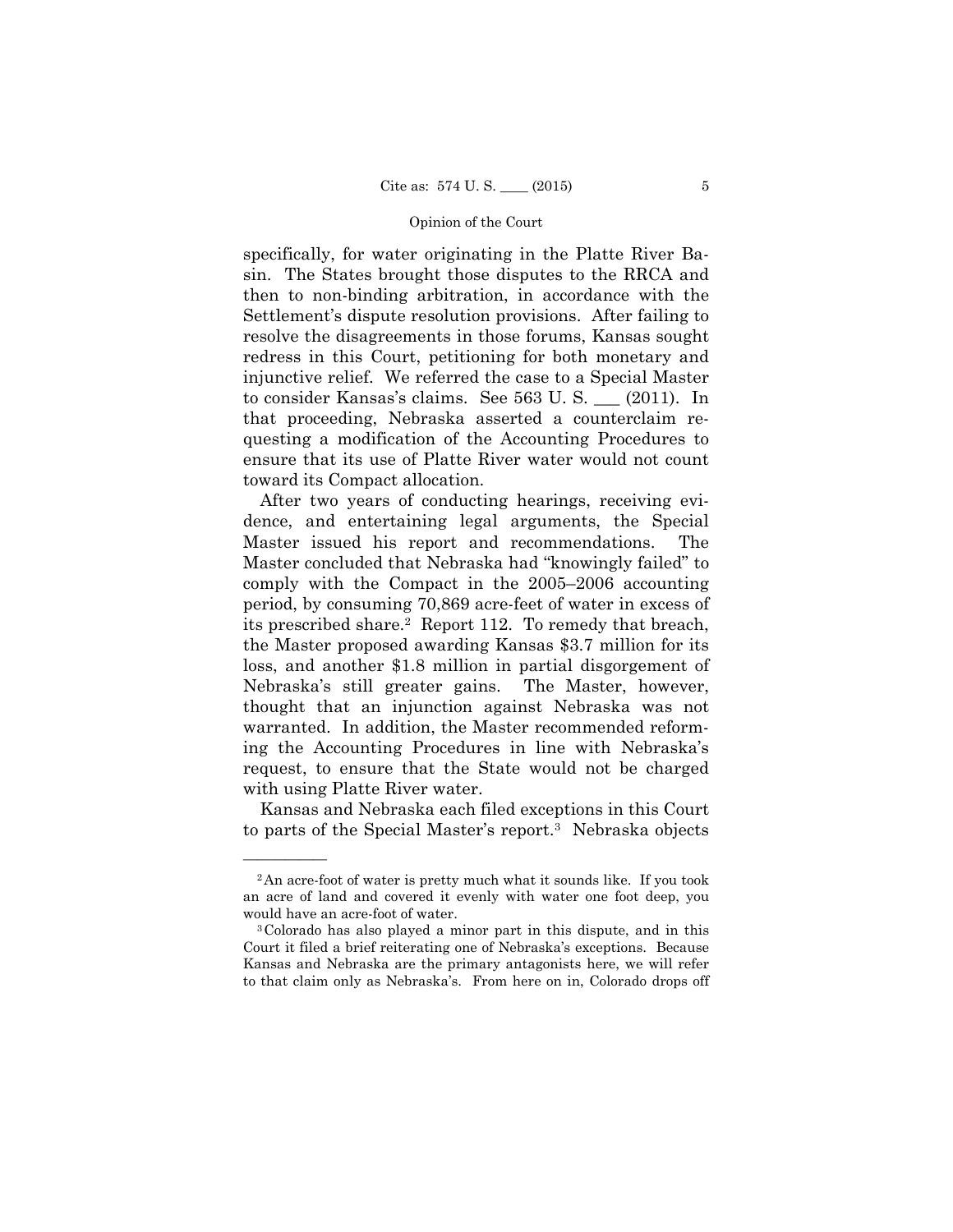#### Opinion of the Court

to the Master's finding of a "knowing" breach and his call for partial disgorgement of its gains. Kansas asserts that the Master should have recommended both a larger disgorgement award and injunctive relief; the State also objects to his proposed change to the Accounting Procedures. In reviewing those claims, this Court gives the Special Master's factual findings "respect and a tacit presumption of correctness." *Colorado* v. *New Mexico*, 467 U. S. 310, 317 (1984). But we conduct an "independent review of the record," and assume "the ultimate responsibility for deciding" all matters. *Ibid.* Having carried out that careful review, we now overrule all exceptions and adopt the Master's recommendations.

II

 (1973). When the Court exercises its original jurisdiction metes and bounds of Blackacre"). In this singular sphere, The Constitution gives this Court original jurisdiction to hear suits between the States. See Art. III, §2. Proceedings under that grant of jurisdiction are "basically equitable in nature." *Ohio* v. *Kentucky*, 410 U. S. 641, 648 over a controversy between two States, it serves "as a substitute for the diplomatic settlement of controversies between sovereigns and a possible resort to force." *North Dakota* v. *Minnesota*, 263 U. S. 365, 372–373 (1923). That role significantly "differ[s] from" the one the Court undertakes "in suits between private parties." *Id.,* at 372; see Frankfurter & Landis, The Compact Clause of the Constitution—A Study in Interstate Adjustments, 34 Yale L. J. 685, 705 (1925) (When a "controversy concerns two States we are at once in a world wholly different from that of a law-suit between John Doe and Richard Roe over the "the court may regulate and mould the process it uses in such a manner as in its judgment will best promote the

the map (so to speak).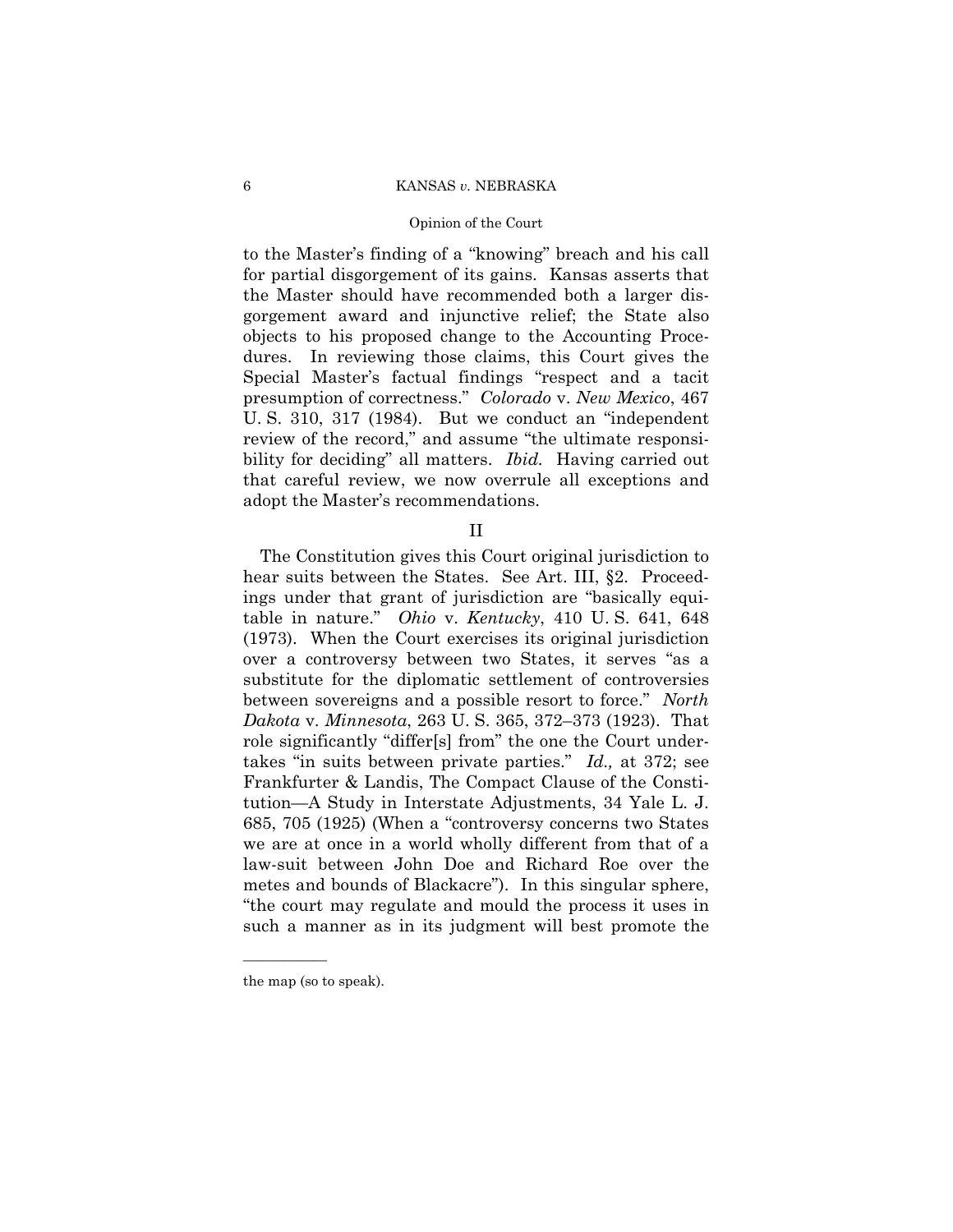purposes of justice." *Kentucky* v. *Dennison*, 24 How. 66, 98 (1861).

Two particular features of this interstate controversy further distinguish it from a run-of-the-mill private suit and highlight the essentially equitable character of our charge. The first relates to the subject matter of the Compact and Settlement: rights to an interstate waterway. The second concerns the Compact's status as not just an agreement, but a federal law. Before proceeding to the merits of this dispute, we say a few words about each.

This Court has recognized for more than a century its inherent authority, as part of the Constitution's grant of original jurisdiction, to equitably apportion interstate streams between States. In *Kansas* v. *Colorado*, 185 U. S. 125, 145 (1902), we confronted a simple consequence of geography: An upstream State can appropriate all water from a river, thus "wholly depriv[ing]" a downstream State "of the benefit of water" that "by nature" would flow into its territory. In such a circumstance, the downstream State lacks the sovereign's usual power to respond—the capacity to "make war[,] . . . grant letters of marque and reprisal," or even enter into agreements without the consent of Congress. *Id.,* at 143 (internal quotation marks omitted). "Bound hand and foot by the prohibitions of the Constitution, . . . a resort to the judicial power is the only means left" for stopping an inequitable taking of water. *Id.,* at 144 (quoting *Rhode Island* v. *Massachusetts*, 12 Pet. 657, 726 (1838)).

This Court's authority to apportion interstate streams encourages States to enter into compacts with each other. When the division of water is not "left to the pleasure" of the upstream State, but States instead "know[] that some tribunal can decide on the right," then "controversies will [probably] be settled by compact." *Kansas* v. *Colorado*, 185 U. S., at 144. And that, of course, is what happened here: Kansas and Nebraska negotiated a compact to divide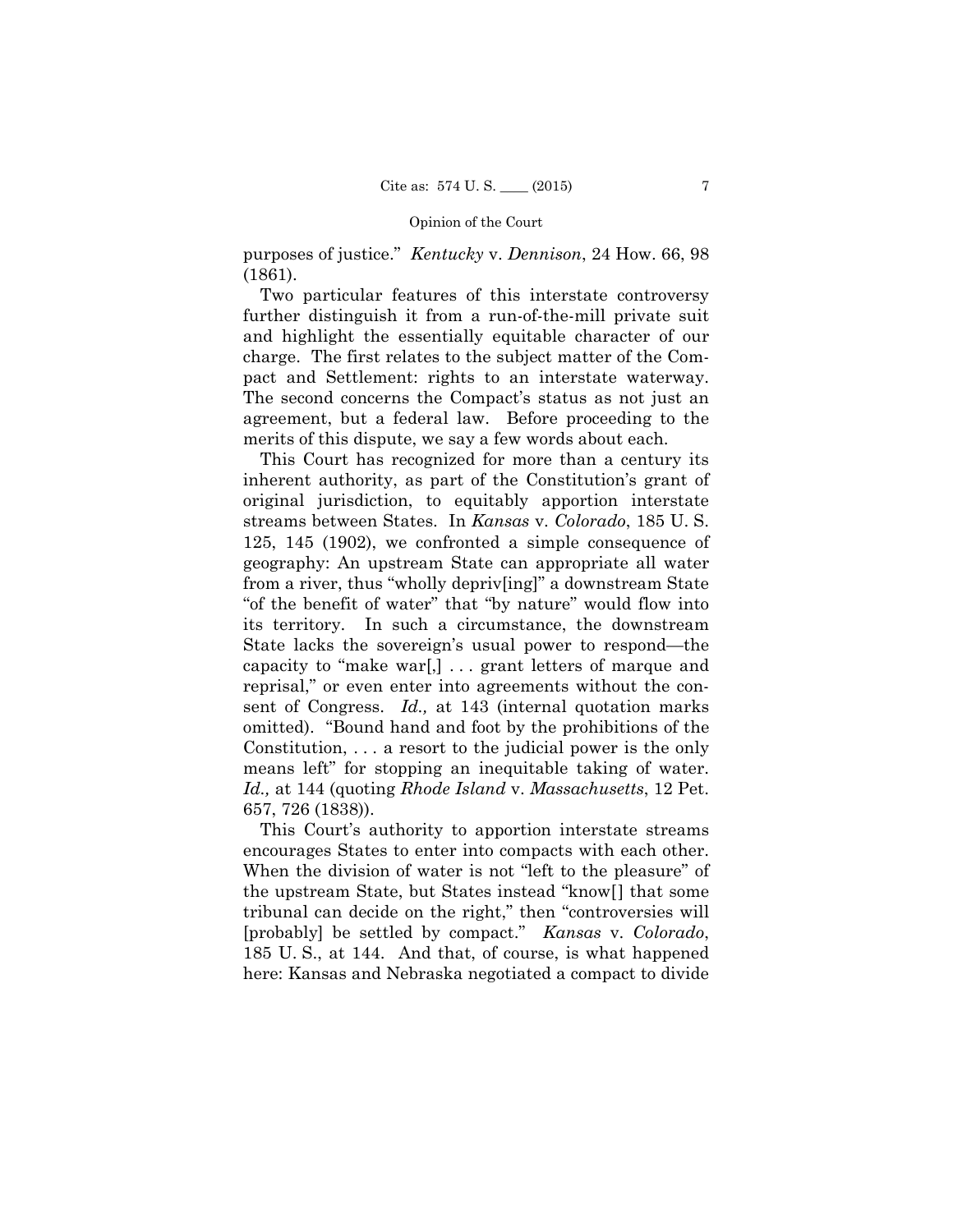#### Opinion of the Court

the waters of the Republican River and its tributaries. Our role thus shifts: It is now to declare rights under the Compact and enforce its terms. See *Texas* v. *New Mexico*, 462 U. S. 554, 567 (1983).

But in doing so, we remain aware that the States bargained for those rights in the shadow of our equitable apportionment power—that is, our capacity to prevent one State from taking advantage of another. Each State's "right to invoke the original jurisdiction of this Court [is] an important part of the context" in which any compact is made. *Id.,* at 569. And it is "difficult to conceive" that a downstream State "would trade away its right" to our equitable apportionment if, under such an agreement, an upstream State could avoid its obligations or otherwise continue overreaching. *Ibid.* Accordingly, our enforcement authority includes the ability to provide the remedies necessary to prevent abuse. We may invoke equitable principles, so long as consistent with the compact itself, to devise "fair . . . solution[s]" to the state-parties' disputes and provide effective relief for their violations. *Texas* v. *New Mexico*, 482 U. S. 124, 134 (1987) (supplying an "additional enforcement mechanism" to ensure an upstream State's compliance with a compact).4

And that remedial authority gains still greater force because the Compact, having received Congress's blessing, counts as federal law. See *Cuyler* v. *Adams*, 449 U. S. 433, 438 (1981) ("[C]ongressional consent transforms an interstate compact . . . into a law of the United States"). Of course, that legal status underscores a limit on our enforcement power: We may not "order relief inconsistent with [a compact's] express terms." *Texas* v. *New Mexico*,

<sup>4</sup> JUSTICE THOMAS misdescribes this aspect of our decision. See *post,* at 3, 15 (opinion concurring in part and dissenting in part) (hereinafter the dissent). Far from claiming the power to alter a compact to fit our own views of fairness, we insist only upon broad remedial authority to enforce the Compact's terms and deter future violations.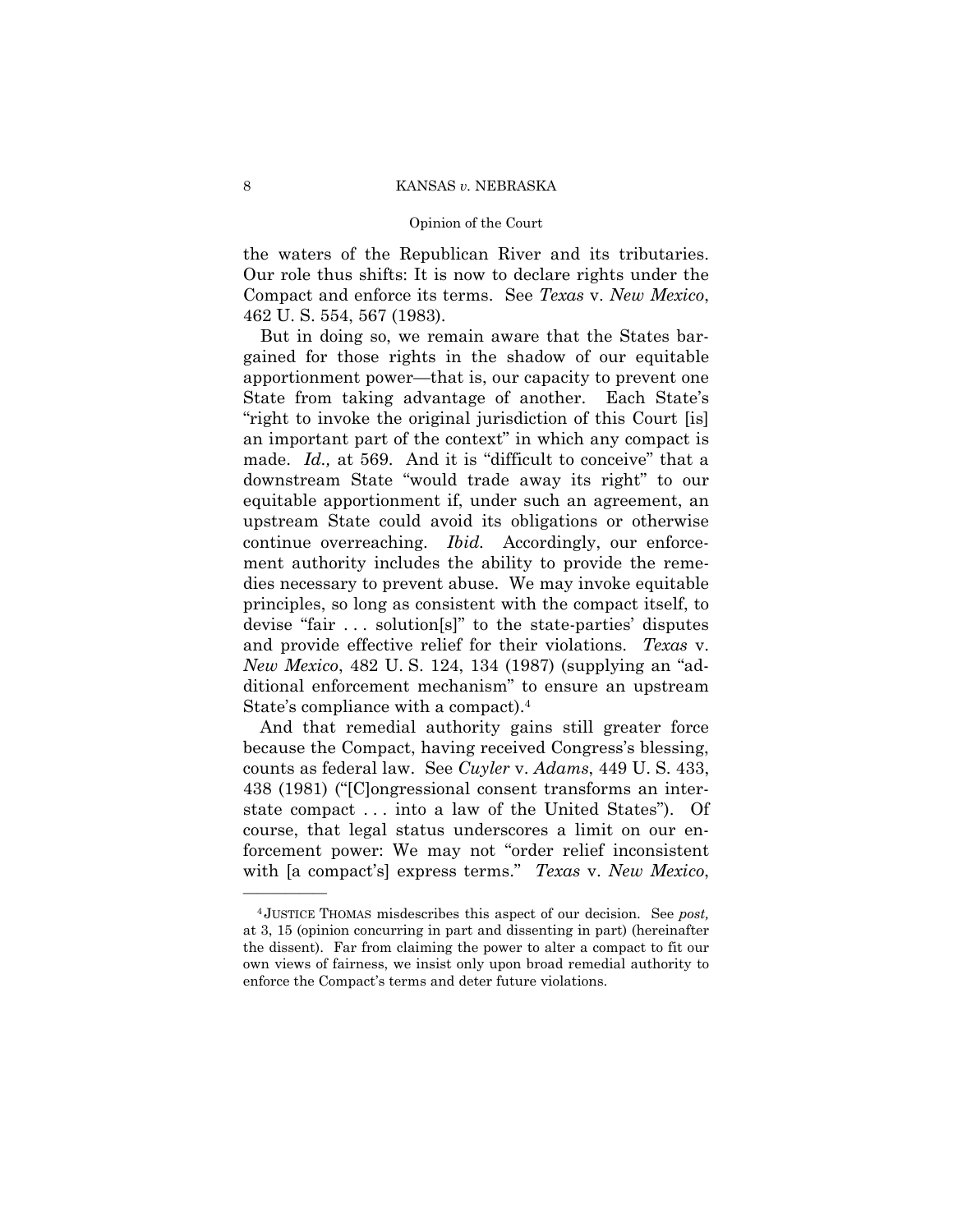462 U. S., at 564. But within those limits, the Court may exercise its full authority to remedy violations of and promote compliance with the agreement, so as to give complete effect to public law. As we have previously put the point: When federal law is at issue and "the public interest is involved," a federal court's "equitable powers assume an even broader and more flexible character than when only a private controversy is at stake." *Porter* v. *Warner Holding Co.*, 328 U. S. 395, 398 (1946); see *Virginian R. Co.* v. *Railway Employees*, 300 U. S. 515, 552 (1937) ("Courts of equity may, and frequently do, go much farther" to give "relief in furtherance of the public interest than they are accustomed to go when only private interests are involved").<sup>5</sup> In exercising our jurisdiction, we may "mould each decree to the necessities of the particular case" and "accord full justice" to all parties. *Porter*, 328 U. S., at 398 (internal quotation marks omitted); see *Kentucky* v. *Dennison*, 65 U. S., at 98. These principles inform our consideration of the dispute before us.

## III

We first address Nebraska's breach of the Compact and Settlement and the remedies appropriate to that violation. Both parties assent to the Special Master's finding that in

<sup>5</sup>The dissent objects that these precedents do not apply to "water disputes between States" because such clashes involve "sovereign rights." See *post,* at 4–5. But in making that claim, the dissent ignores the effect of the Constitution: By insisting that Congress approve a compact like this one, the Constitution turns the agreement into a federal law like any other. See *Cuyler* v. *Adams*, 449 U. S. 433, 439– 440 (1981) ("By vesting in Congress the power to grant or withhold consent, . . . the Framers sought to ensure that Congress would maintain ultimate supervisory power over cooperative state action that might otherwise interfere with the full and free exercise of federal authority"). That constitutional choice means that the judicial authority we have recognized to give effect to, and remedy violations of, federal law fully attends a compact.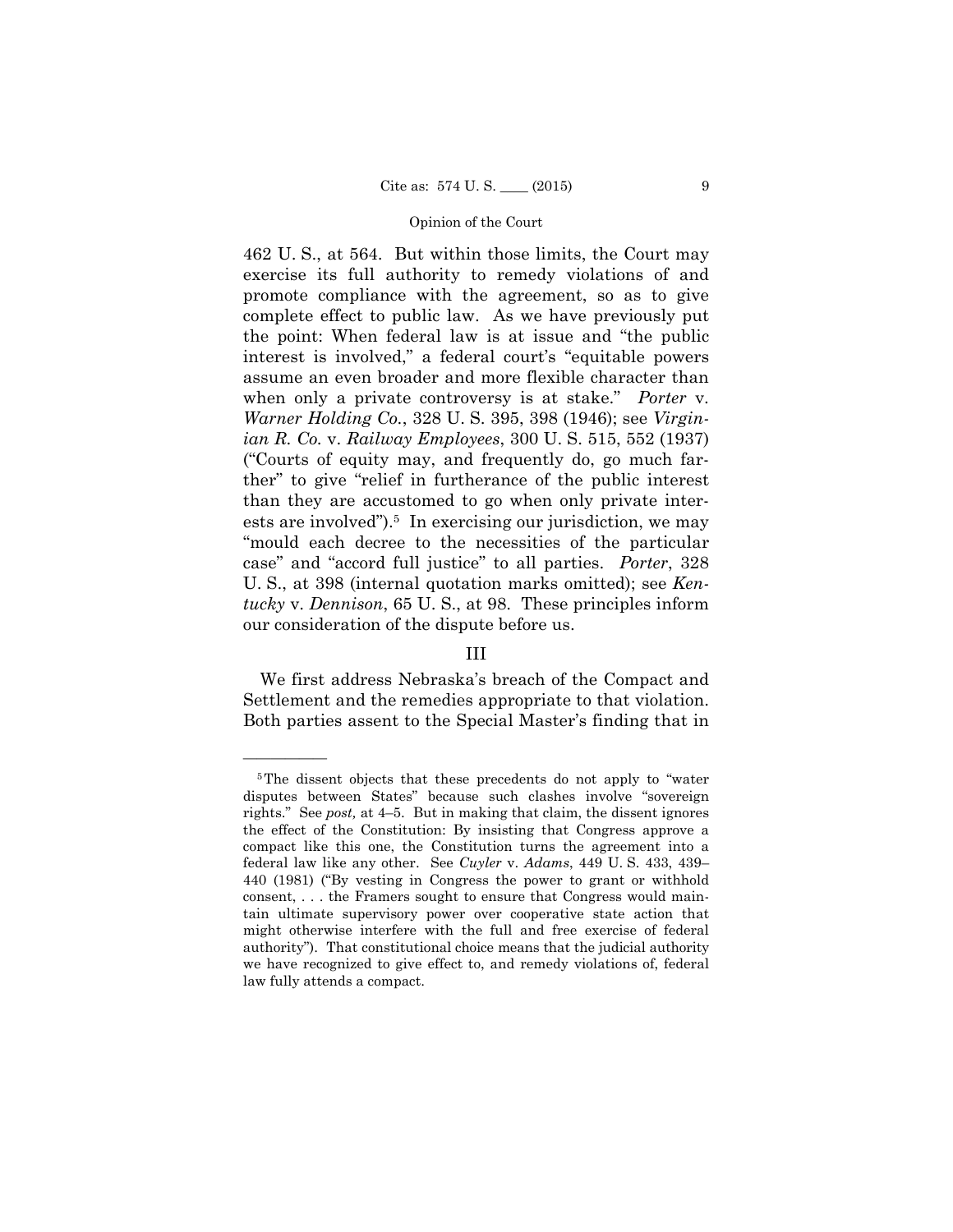#### Opinion of the Court

2005–2006 Nebraska exceeded its allocation of water by 70,869 acre-feet—about 17% more than its proper share. See Report 88–89; App. B to Reply Brief for Kansas. They similarly agree that this overconsumption resulted in a \$3.7 million loss to Kansas; and Nebraska has agreed to pay those damages. See Reply Brief for Kansas 9, 55; Brief for Nebraska 7. But the parties dispute whether Nebraska's conduct warrants additional relief. The Master determined that Nebraska "knowingly exposed Kansas to a substantial risk" of breach, and so "knowingly failed" to comply with the Compact. Report 130, 112; see *supra,*  at 5. Based in part on that finding, he recommended disgorgement of \$1.8 million, which he described as "a small portion of the amount by which Nebraska's gain exceeds Kansas's loss." Report 179. But he declined to grant Kansas's request for injunctive relief against Nebraska. See *id.,* at 180–186. As noted previously, see *supra,* at 5–6, each party finds something to dislike in the Master's handling of this issue: Nebraska contests his finding of a "knowing" Compact violation and his view that disgorgement is appropriate; Kansas wants a larger disgorgement award and an injunction regulating Nebraska's future conduct. We address those exceptions in turn.

> A 1

 next year: The Settlement's adoption of multi-year averages When they entered into the Settlement in 2002, the States understood that Nebraska would have to significantly reduce its consumption of Republican River water. See Report 106. The Settlement, after all, charged Nebraska for its depletion of the Basin's stream flow due to groundwater pumping—an amount the State had not previously counted toward its allotment. See *supra*, at 3. Nebraska did not have to achieve all that reduction in the to measure consumption allowed the State some time—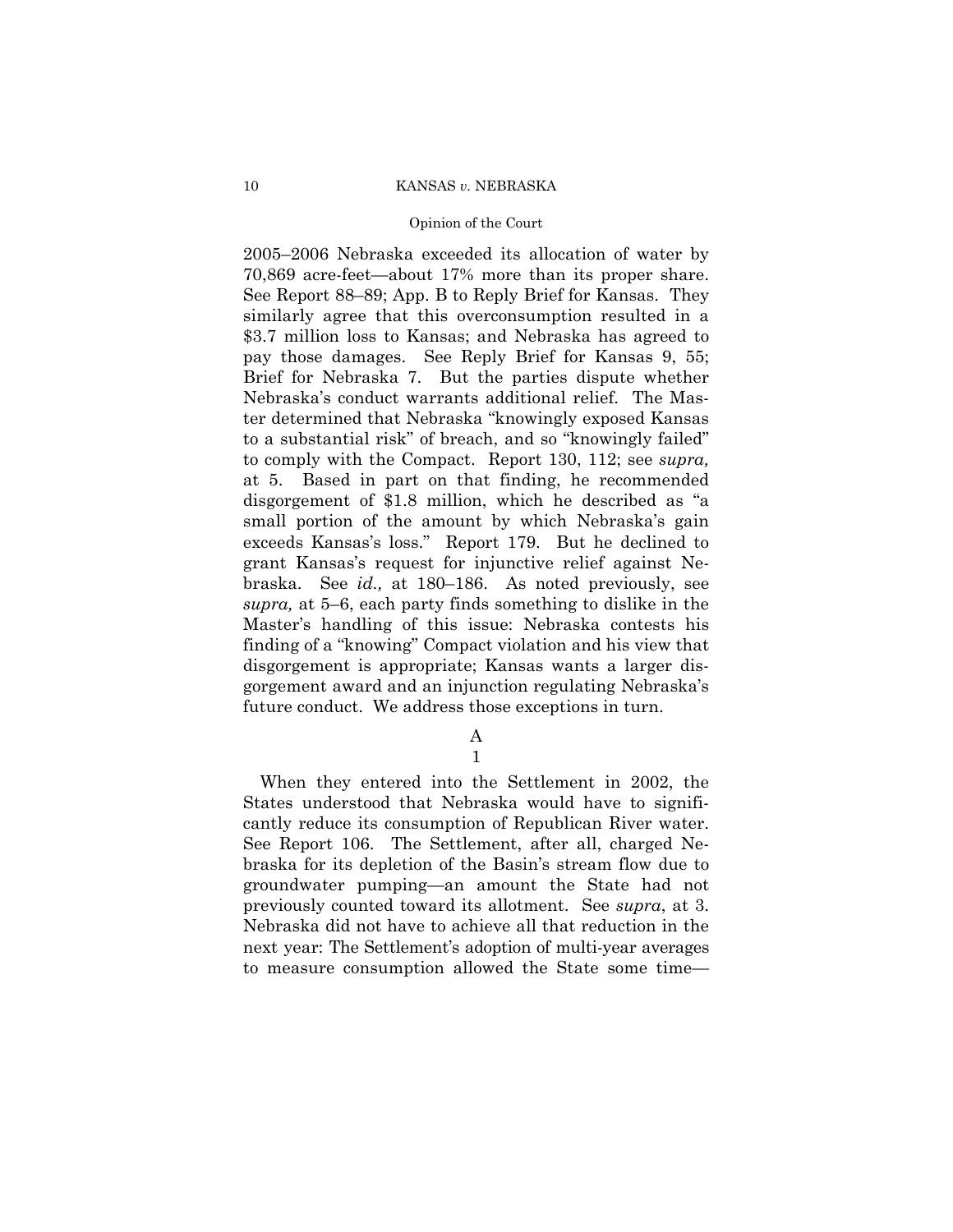how much depended on whether and when "water-short" conditions existed—to come into compliance. See Settlement §§IV(D), V(B)(2)(e)(i), App. B; *supra*, at 4. As it turned out, the area experienced a drought in 2006; accordingly, Nebraska first needed to demonstrate compliance in that year, based on the State's average consumption of water in 2005 and 2006.6 And at that initial compliance check, despite having enjoyed several years to prepare, Nebraska came up markedly short.

Nebraska contends, contrary to the Master's finding, that it could not have anticipated breaching the Compact in those years. By its account, the State took "persistent and earnest"—indeed, "extraordinary"—steps to comply with the agreement, including amending its water law to reduce groundwater pumping. Brief for Nebraska 9, 17. And Nebraska could not have foreseen (or so it claims) that those measures would prove inadequate. First, Nebraska avers, drought conditions between 2002 and 2006 reduced the State's yearly allotments to historically low levels; the Master was thus "unfair to suggest Nebraska should have anticipated what never before was known." *Id.,* at 17. And second, Nebraska stresses, the RRCA determines each State's use of water only retrospectively, calculating each spring what a State consumed the year before; hence, Nebraska "could not have known" that it was out of compliance in 2006 "until early 2007—when it was already too late." *Id.,* at 18; see *supra,* at 3.

But that argument does not hold water: Rather, as the Special Master found, Nebraska failed to put in place adequate mechanisms for staying within its allotment in the face of a known substantial risk that it would otherwise violate Kansas's rights. See Report 105–112, 130. As an initial matter, the State's efforts to reduce its use of

<sup>6</sup>Had rainfall been more plentiful, Nebraska would have had to show compliance in 2007, based on its average use from 2003 onward.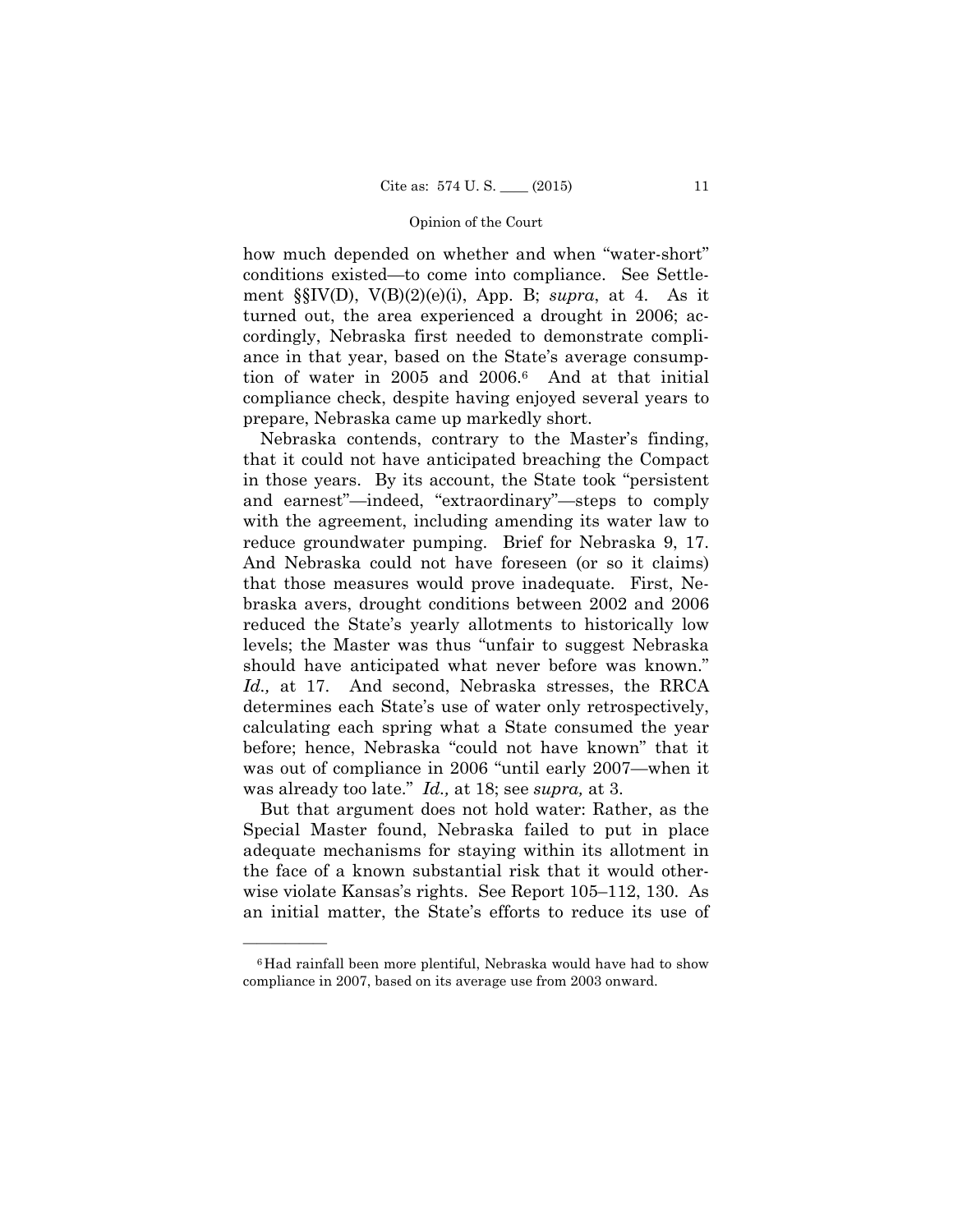#### Opinion of the Court

Republican River water came at a snail-like pace. The Nebraska Legislature waited a year and a half after signing the Settlement to amend the State's water law. See §55, 2004 Neb. Laws p. 352, codified at Neb. Rev. Stat. 46– 715. And the fix the legislature adopted—the development of regional water management plans meant to decrease groundwater pumping—did not go into effect for still another year. Nebraska thus wasted the time following the Settlement—a crucial period to begin bringing down the State's consumption. Indeed, the State's overuse of Republican River water actually *rose* significantly from 2003 through 2005, making compliance at the eventual day of reckoning ever more difficult to achieve. See Report 108–109.7 And to make matters worse, Nebraska knew that decreasing pumping does not instantly boost stream flow: A time lag, of as much as a year, exists between the one and the other. See *id.,* at 106. So Nebraska's severalyear delay in taking any corrective action foreseeably raised the risk that the State would breach the Compact.

Still more important, what was too late was also too little. The water management plans finally adopted in 2005 called for only a 5% reduction in groundwater pumping, although no evidence suggested that would suffice. The testimony presented to the Special Master gave not a hint that the state and local officials charged with formulating those plans had conducted a serious appraisal of how much change would be necessary. See *id.*, at 107– 108. And the State had created no way to enforce even the paltry goal the plans set. The Nebraska Legislature chose to leave operational control of water use in the hands of district boards consisting primarily of irrigators, who are

<sup>7</sup>Had 2006 not been a "water-short" year, all those overages would have gone into Nebraska's 5-year average; as it was, the dry conditions triggered the alternative 2-year period, so the 2003 and 2004 overages dropped out of the RRCA's calculations.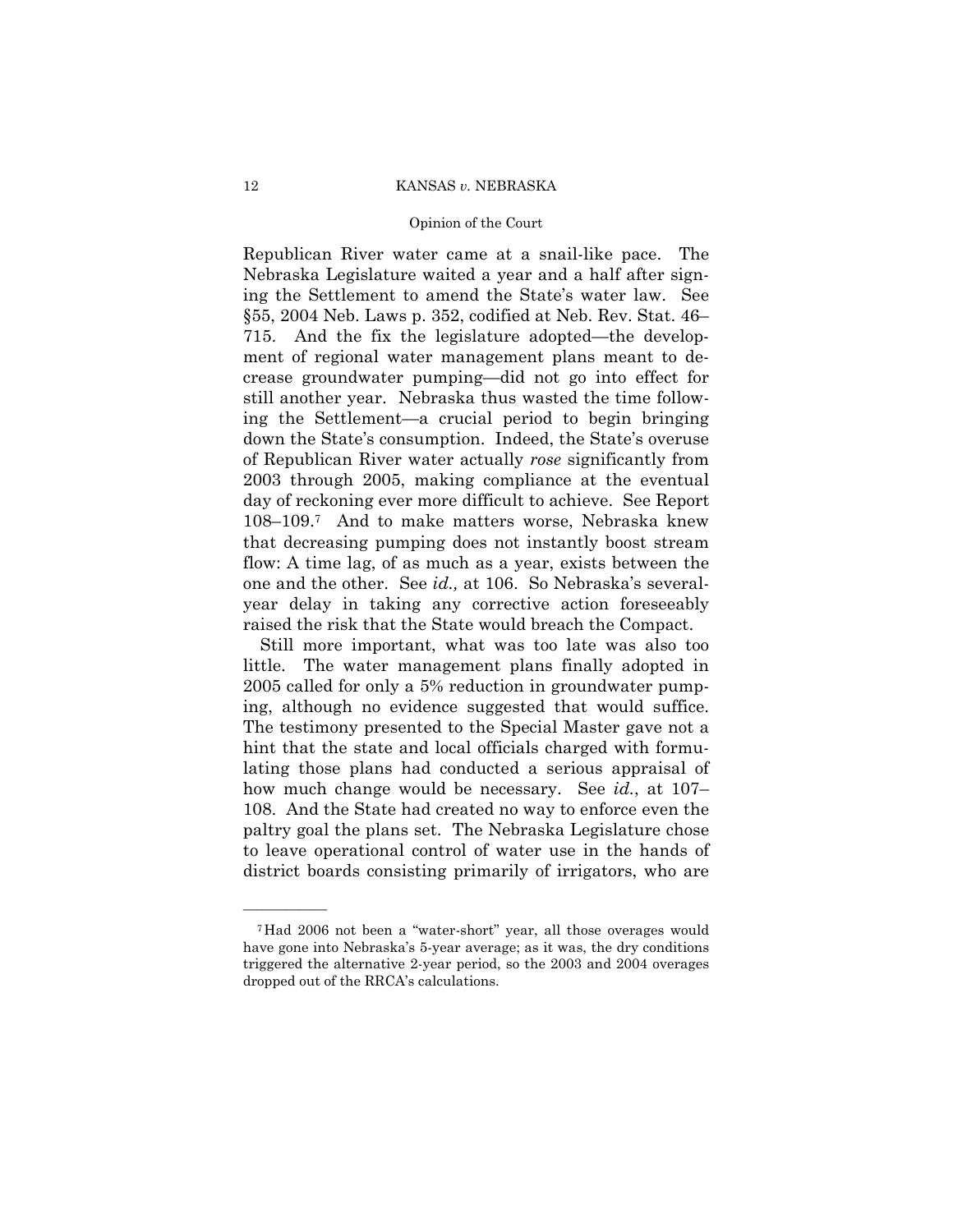among the immediate beneficiaries of pumping. No sanctions or other mechanisms held those local bodies to account if they failed to meet the plans' benchmark. They bore no legal responsibility for complying with the Compact, and assumed no share of the penalties the State would pay for violations. See *id.,* at 110–111. Given such a dearth of tools or incentives to achieve compliance, the wonder is only that Nebraska did not still further exceed its allotment.

expected. Report 109. From the outset of the Settlement Nor do Nebraska's excuses change our view of its misbehavior. True enough, the years following the Settlement were exceptionally arid. But the Compact and Settlement (unsurprisingly) contemplate wet and dry years alike. By contrast, Nebraska's plans could have brought it into compliance only if the Basin had received a stretch of copious rainfall. See *id.,* at 109–110. And Nebraska cannot take refuge in the timing of the RRCA's calculations. By the time the compliance check of 2006 loomed, Nebraska knew that it had exceeded its allotment (by an ever greater margin) in each of the three previous years. As Nebraska's own witnesses informed the Special Master, they "could clearly see" by the beginning of 2006 "that [the State] had not done enough" to come into compliance. *Id.,*  at 109 (quoting Tr. 1333 (Aug. 21, 2012)). Indeed, in that year, Nebraska began purchasing its farmers' rights to surface water in order to mitigate its anticipated breach. But that last-minute effort, in the Master's words, "fell woefully short"—as at that point could only have been through 2006, Nebraska headed—absent the luckiest of circumstances—straight toward a Compact violation.

For these reasons, we agree with the Master's conclusion that Nebraska "knowingly exposed Kansas to a substantial risk" of receiving less water than the Compact provided, and so "knowingly failed" to comply with the obligations that agreement imposed. *Id.,* at 130, 112. In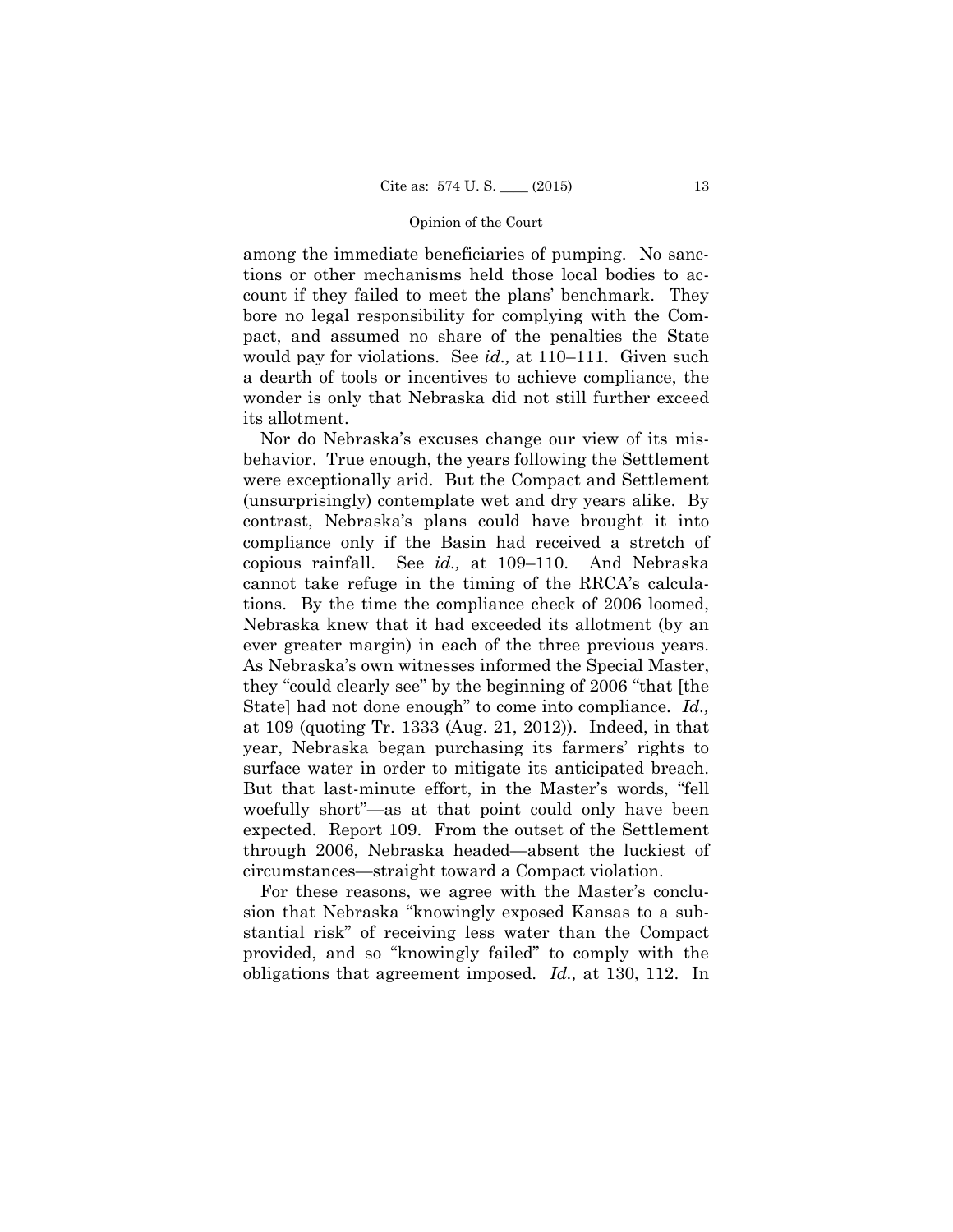#### Opinion of the Court

the early years of the Settlement, as the Master explained, Nebraska's compliance efforts were not only inadequate, but also "reluctant," showing a disinclination "to take [the] firm action" necessary "to meet the challenges of foreseeably varying conditions in the Basin." *Id.,* at 105. Or said another way, Nebraska recklessly gambled with Kansas's rights, consciously disregarding a substantial probability that its actions would deprive Kansas of the water to which it was entitled. See Tr. 1870 (Aug. 23, 2012) (Master's statement that Nebraska showed "reckless indifference as to compliance back in '05 and '06").

2

After determining that Kansas lost \$3.7 million from Nebraska's breach, the Special Master considered the case for an additional monetary award. Based on detailed evidence, not contested here, he concluded that an acrefoot of water is substantially more valuable on farmland in Nebraska than in Kansas. That meant Nebraska's reward for breaching the Compact was "much larger than Kansas' loss, likely by more than several multiples." Report 178. Given the circumstances, the Master thought that Nebraska should have to disgorge part of that additional gain, to the tune of \$1.8 million. In making that recommendation, he relied on his finding—which we have just affirmed—of Nebraska's culpability. See *id.,* at 130. He also highlighted this Court's broad remedial powers in compact litigation, noting that such cases involve not private parties' private quarrels, but States' clashes over federal law. See *id.,* at 131, 135; *supra,* at 6–9.

Nebraska (along with the dissent) opposes the Special Master's disgorgement proposal on the ground that the State did not "deliberately act[]" to violate the Compact. Reply Brief for Nebraska 33; see *post*, at 6–7. Relying on private contract law, Nebraska cites a Restatement provision declaring that a court may award disgorgement in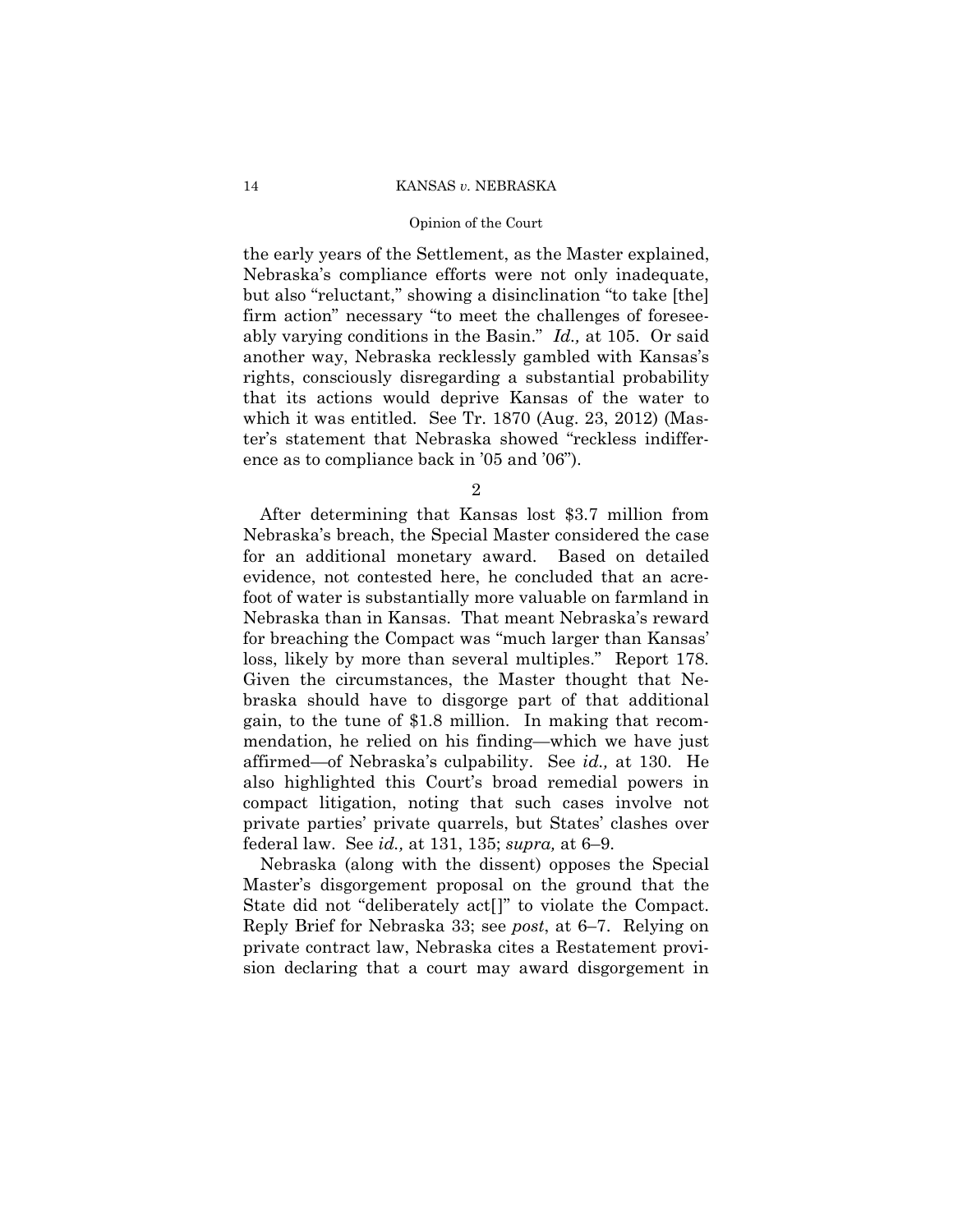ately set out to violate the Compact." Brief for Nebraska 16 certain cases in which "a deliberate breach of contract results in profit to the defaulting promisor." Restatement (Third) of Restitution and Unjust Enrichment §39(1) (2010) (Restatement); see Reply Brief for Nebraska 32. Nebraska then points out that the Master, even though finding a "knowing" exposure of Kansas to significant risk, rejected the idea that "Nebraska officials [had] deliber-(quoting Report 111). Accordingly, Nebraska concludes, no disgorgement is warranted.

But that argument fails to come to terms with what the Master properly understood as the wrongful nature of Nebraska's conduct. True enough, as the Master said, that Nebraska did not purposefully set out to breach the Compact. But still, as he also found, the State "knowingly exposed Kansas to a substantial risk" of breach, and blithely proceeded. Report 130. In some areas of the law and for certain purposes, the distinction between purposefully invading and recklessly disregarding another's rights makes no difference. See *Bullock* v. *BankChampaign, N. A.*, 569 U. S. \_\_\_, \_\_\_ (2013) (slip op., at 6) ("We include as intentional . . . reckless conduct" of the kind that the law "often treats as the equivalent"); *Ernst & Ernst* v. *Hochfelder*, 425 U. S. 185, 193–194, n. 12 (1976) ("[R]ecklessness is [sometimes] considered to be a form of intentional conduct for purposes of imposing liability"). And indeed, the very Restatement Nebraska relies on treats the two similarly. It assimilates "deliberate[ness]" to "conscious wrongdoing," which it defines as acting (as Nebraska did) "despite a known risk that the conduct . . . violates [another's] rights." Restatement §39, Comment *f*; *id.*, §51(3). Conversely, the Restatement distinguishes "deliberate[ness]" from behavior (*not* akin to Nebraska's) amounting to mere "inadvertence, negligence, or unsuccessful attempt at performance." *Id.*, §39, Comment *f*.

And whatever is true of a private contract action, the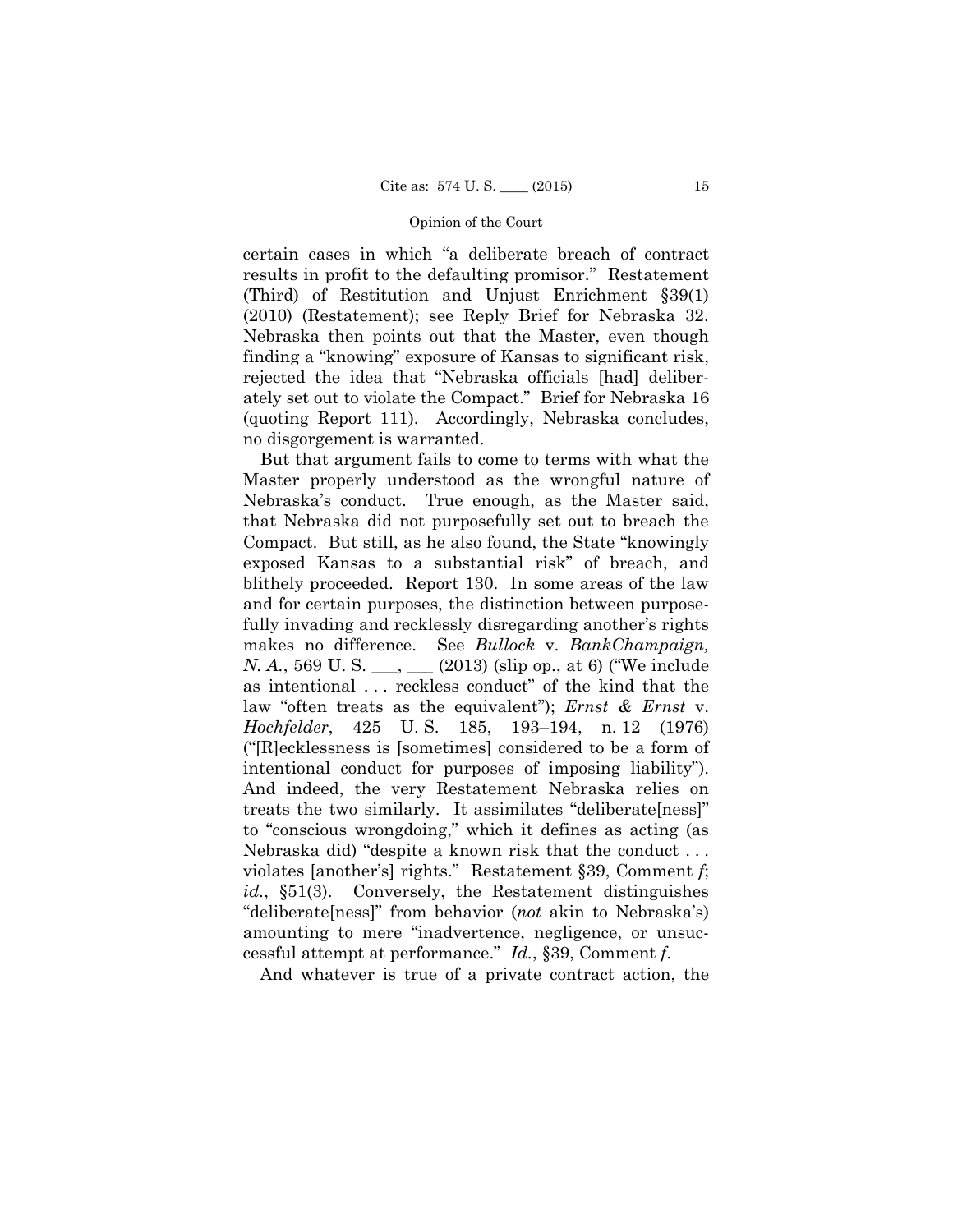#### Opinion of the Court

case for disgorgement becomes still stronger when one State gambles with another State's rights to a scarce natural resource. From the time this Court began to apportion interstate rivers, it has recognized part of its role as guarding against upstream States' inequitable takings of water. And as we have noted, that concern persists even after States enter into a compact: This Court may then exercise remedial authority to ensure compliance with the compact's terms—thus preventing a geographically favored State from appropriating more than its share of a river. See *supra,* at 8. Indeed, the formation of such a compact provides this Court with enhanced remedial power because, as we have described, the agreement is also an Act of Congress, and its breach a violation of federal law. See *supra,* at 8–9; *Porter*, 328 U. S. 395 (exercising equitable power to disgorge profits gained from violating a federal statute). Consistent with those principles, we have stated that awarding actual damages for a compact's infringement may be inadequate, because that remedy alone "would permit [an upstream State] to ignore its obligation to deliver water as long as it is willing" to pay that amount. *Texas* v. *New Mexico*, 482 U. S., at 132. And as the Solicitor General noted in argument here, "[i]t is important that water flows down the river, not just money." Tr. of Oral Arg. 24. Accordingly, this Court may order disgorgement of gains, if needed to stabilize a compact and deter future breaches, when a State has demonstrated reckless disregard of another, more vulnerable State's rights under that instrument.

 a "fair and equitable" remedy for Nebraska's breach. Assessed in this light, a disgorgement order constitutes *Texas* v. *New Mexico*, 482 U.S., at 134. "Possessing the privilege of being upstream," Nebraska can (physically, though not legally) drain all the water it wants from the Republican River. Report 130. And the higher value of water on Nebraska's farmland than on Kansas's means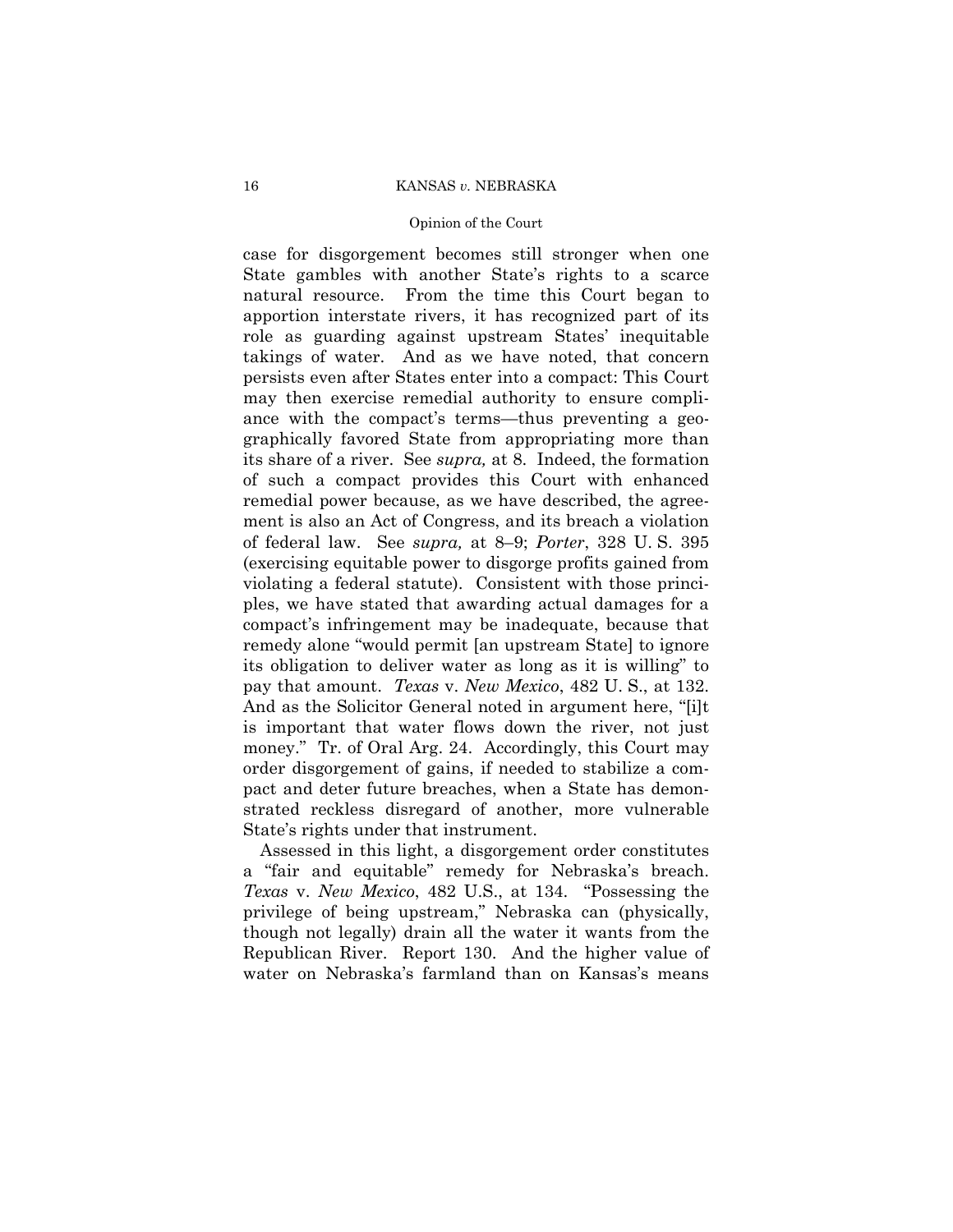groundwater pumping and thus exceeding its allotment. ately reminds Nebraska of its legal obligations, deters future that Nebraska can take water that under the Compact should go to Kansas, pay Kansas actual damages, and still come out ahead. That is nearly a recipe for breach—for an upstream State to refuse to deliver to its downstream neighbor the water to which the latter is entitled. And through 2006, Nebraska took full advantage of its favorable position, eschewing steps that would effectively control In such circumstances, a disgorgement award appropriviolations, and promotes the Compact's successful administration. See *Porter*, 328 U. S., at 400 ("Future compliance may be more definitely assured if one is compelled to restore one's illegal gains").<sup>8</sup> We thus reject Nebraska's exception to the Master's proposed remedy.

B

Kansas assails the Special Master's recommended disgorgement award from the other direction, claiming that it is too low to ensure Nebraska's future compliance. See Brief for Kansas 55–59. Notably, Kansas does not insist on all of Nebraska's gain. It recognizes the difficulty of ascertaining that figure, given the evidence the parties presented. See *id.,* at 56; see also Report 177–178. And still more important, it "agrees" with the Master's view that the Court should select a "fair point on th[e] spectrum" between no profits and full profits, based on the

<sup>8</sup>An award of specific performance may accomplish much the same objectives, as the dissent notes. See *post,* at 10–11. But for various reasons, a remedy in the form of water is not always feasible. See *Texas* v. *New Mexico*, 482 U. S. 124, 132 (1987). Here, both States concurred that using water as the remedial currency would lead to difficult questions about the proper timing and location of delivery. See Report 129–130. (That agreement is especially notable given the overall contentiousness of this litigation.) In such circumstances, the Master appropriately found another way of preventing knowing misbehavior.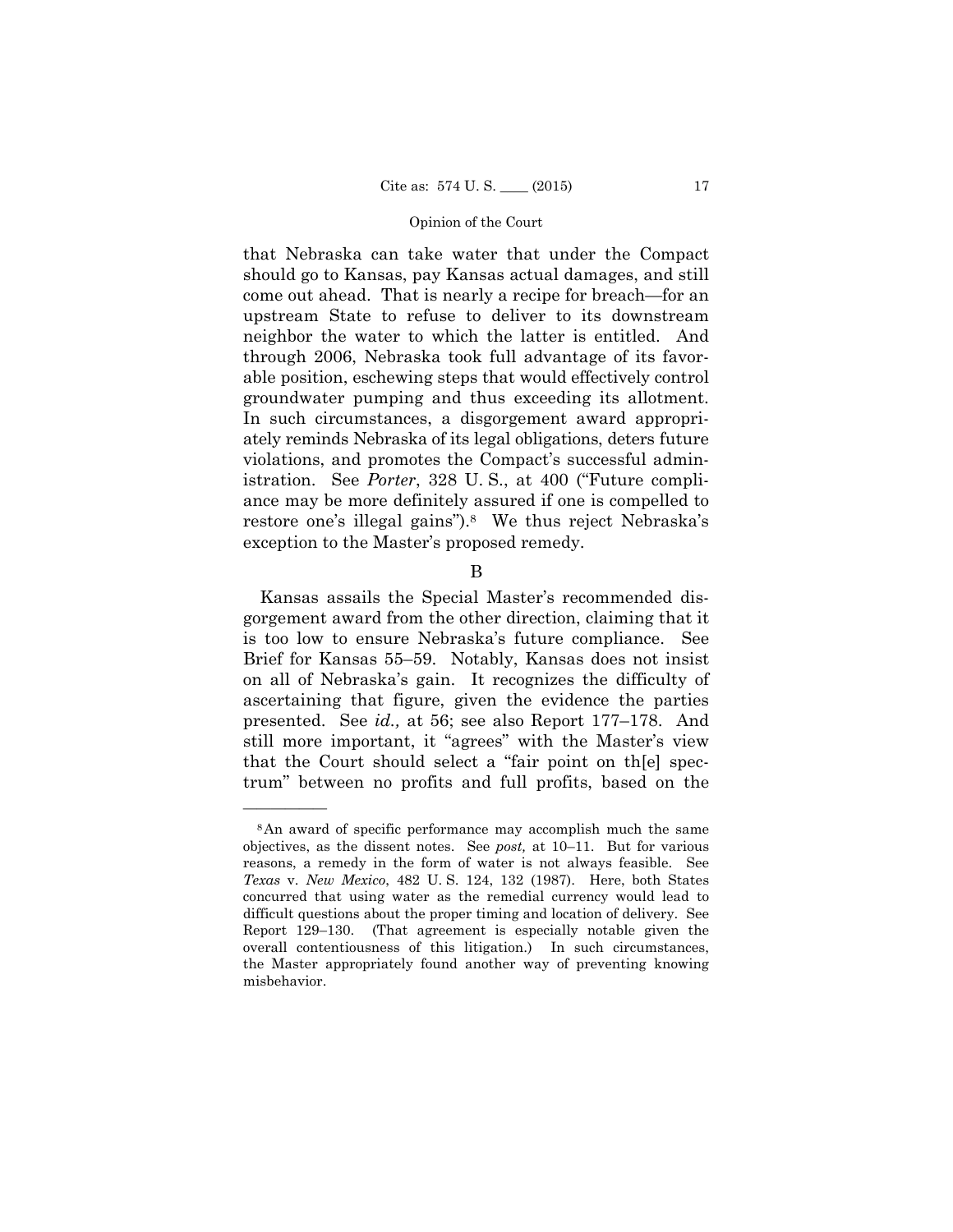#### Opinion of the Court

totality of facts and interests in the case. Brief for Kansas 57 (quoting Report 135); see Sur-Reply Brief for Kansas 5. In setting that point, however, Kansas comes up with a higher number—or actually, a trio of them. The State first asks us to award "treble damages of \$11.1 million," then suggests that we can go "up to roughly \$25 million," and finally proposes a "1:1 loss-to-disgorgement ratio," which means \$3.7 million of Nebraska's gains. Brief for Kansas 57; Sur-Reply Brief for Kansas 5, 7.

We prefer to stick with the Master's single number. As an initial matter, we agree with both the Master and Kansas that disgorgement need not be all or nothing. See, *e.g.,* 1 D. Dobbs, Law of Remedies §2.4(1), p. 92 (2d ed. 1993) ("Balancing of equities and hardships may lead the court to grant some equitable relief but not" the full measure requested); Restatement §39, Comment *i*; *id.*, §50, Comment *a*; *National Security Systems, Inc.* v. *Iola*, 700 F. 3d 65, 80–81, 101–102 (CA3 2012). In exercising our original jurisdiction, this Court recognizes that "flexibility [is] inherent in equitable remedies," *Brown* v. *Plata*, 563 U. S. \_\_\_, \_\_\_ (2011) (slip op., at 41) (quoting *Hutto* v. *Finney*, 437 U. S. 678, 687, n. 9 (1978)), and awards them "with reference to the facts of the particular case," *Texas* v. *New Mexico*, 482 U. S., at 131 (quoting *Haffner* v. *Dobrinski*, 215 U. S. 446, 450 (1910)). So if partial disgorgement will serve to stabilize a compact by conveying an effective message to the breaching party that it must work hard to meet its future obligations, then the Court has discretion to order only that much. Cf. *Kansas* v. *Colorado*, 533 U. S. 1, 14 (2001) (concluding that a master "acted properly in carefully analyzing the facts of the case and in only awarding as much prejudgment interest as was required by a balancing of the equities").

And we agree with the Master's judgment that a relatively small disgorgement award suffices here. That is because, as the Master detailed, Nebraska altered its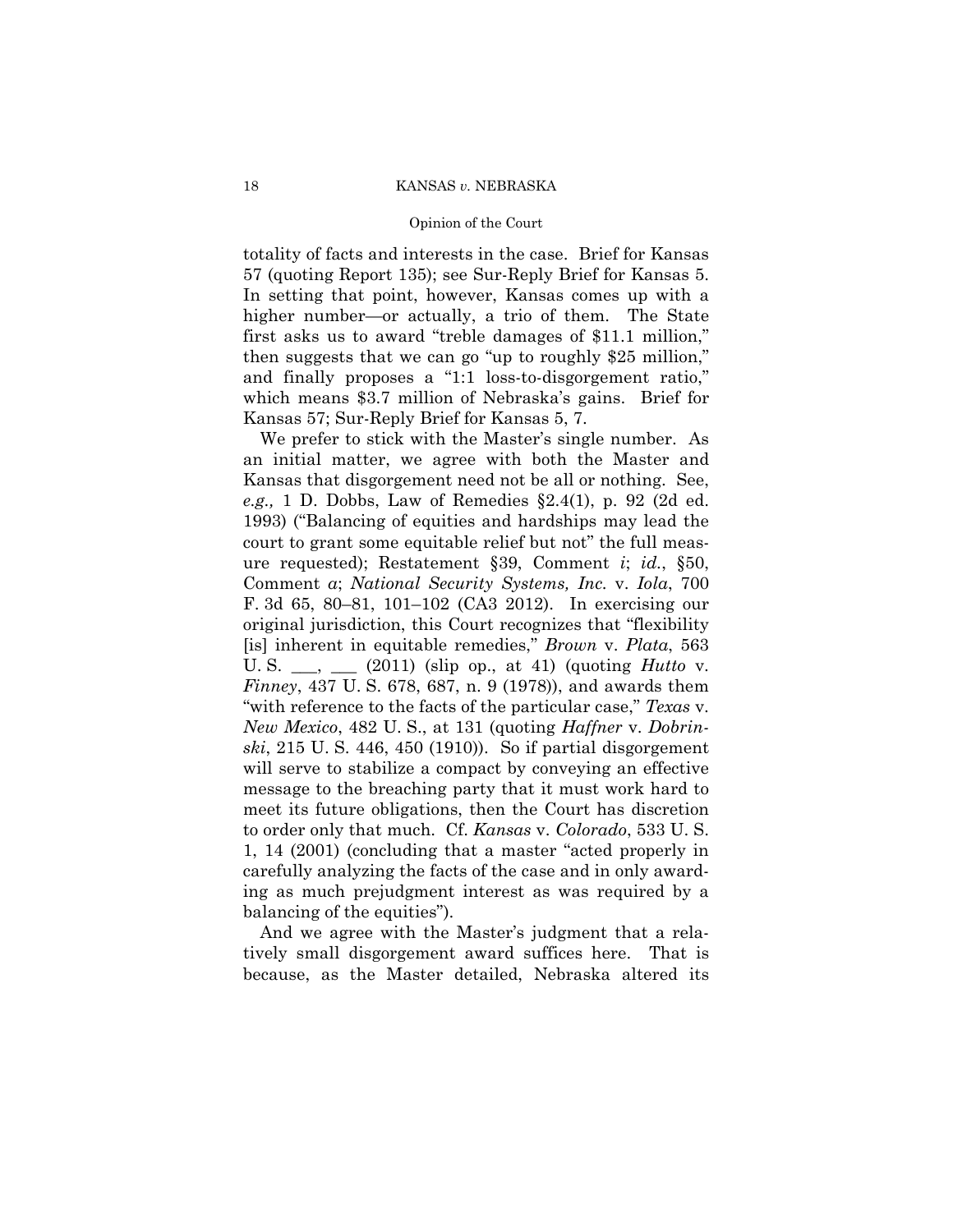conduct after the 2006 breach, and has complied with the Compact ever since. See Report 112–118, 180. In 2007, Nebraska enacted new legislation establishing a mechanism to accurately forecast the State's annual allotment of Republican River water. §23, 2007 Neb. Laws p. 1600, codified at Neb. Rev. Stat. 46–715(6). Further, a new round of water management plans called for localities to reduce groundwater pumping by five times as much as the old (5%) target. And most important, those plans implemented a system for the State, in dry years, to force districts to curtail both surface water use and groundwater pumping. That "regulatory back-stop," as Nebraska calls it, corrects the State's original error of leaving all control of water use to unaccountable local actors. Report 113 (quoting Direct Testimony of Brian Dunnigan, Director, Nebraska Department of Resources ¶43 (July 25, 2012)); see *supra,* at 12–13. Testimony before the Master showed that if the scheme had been in effect between 2002 and 2006, Nebraska would have lived within its allocation throughout that period. See Report 117. The Master thus reasonably concluded that the current water management plans, if implemented in good faith, "will be effective to maintain compliance even in extraordinarily dry years." See *id.,* at 118. And so the Master had good cause to recommend the modest award he did, which serves as an ever-present reminder to Nebraska, but does not assume its continuing misconduct.

Truth be told, we cannot be sure why the Master selected the exact number he did—why, that is, he arrived at \$1.8 million, rather than a little more or a little less. The Master's Report, in this single respect, contains less explanation than we might like. But then again, any hard number reflecting a balance of equities can seem random in a certain light—as Kansas's own briefs, with their everfluctuating ideas for a disgorgement award, amply attest. What matters is that the Master took into account the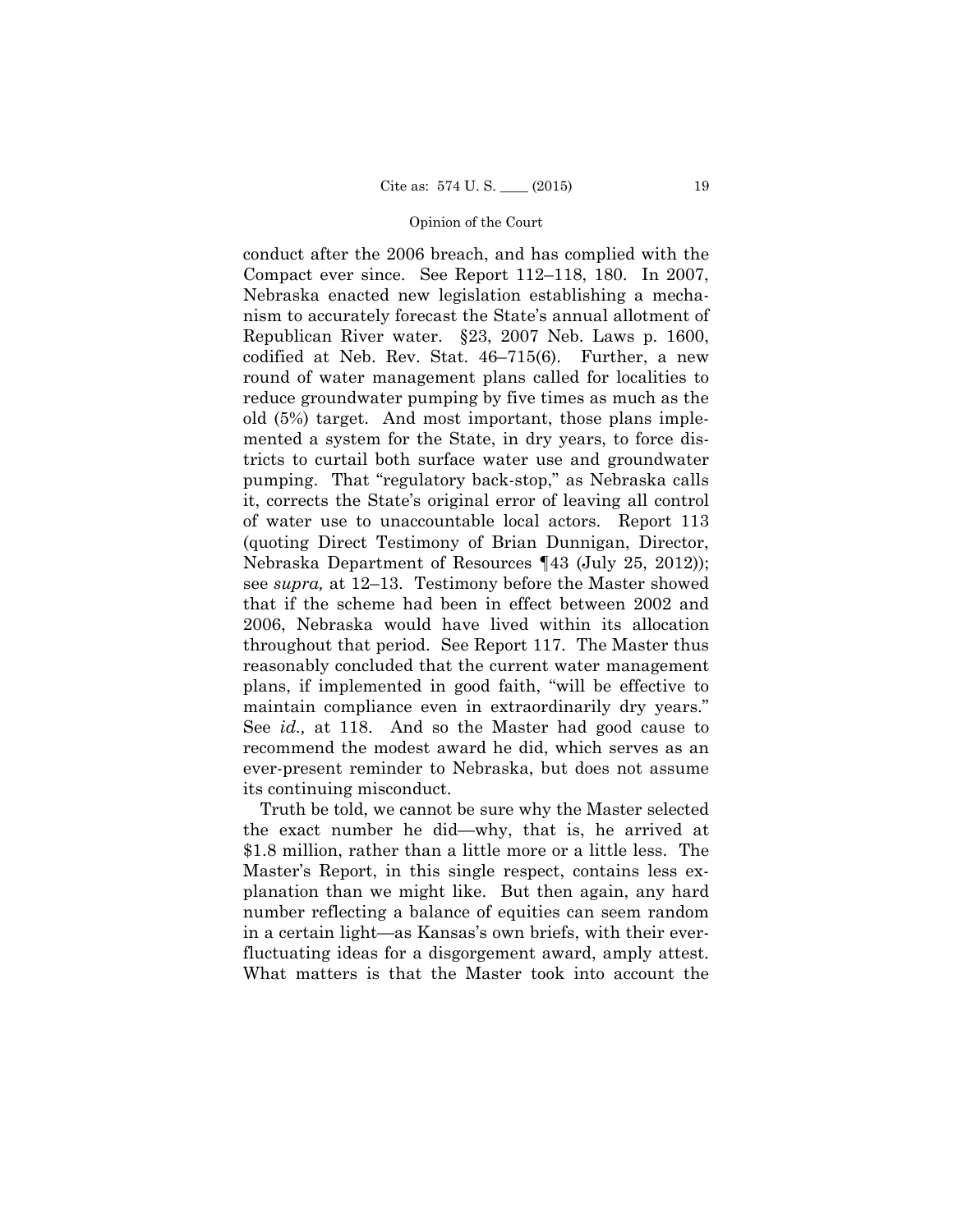#### Opinion of the Court

appropriate considerations—weighing Nebraska's incentives, past behavior, and more recent compliance efforts in determining the kind of signal necessary to prevent another breach. We are thus confident that in approving the Master's recommendation for about half again Kansas's actual damages, we award a fair and equitable remedy suited to the circumstances.

For related reasons, we also reject Kansas's request for an injunction ordering Nebraska to comply with the Compact and Settlement. Kansas wants such an order so that it can seek contempt sanctions against Nebraska for any future breach. See Brief for Kansas 36–44. But we agree with the Master that Kansas has failed to show, as it must to obtain an injunction, a "cognizable danger of recurrent violation." *United States* v. *W. T. Grant Co.*, 345 U. S. 629, 633 (1953). As just discussed, Nebraska's new compliance measures, so long as followed, are up to the task of keeping the State within its allotment. And Nebraska is now on notice that if it relapses, it may again be subject to disgorgement of gains—either in part or in full, as the equities warrant. That, we trust, will adequately guard against Nebraska's repeating its former practices.

IV

The final question before us concerns the Special Master's handling of Nebraska's counterclaim. As we have noted, Nebraska contended that the Settlement's Accounting Procedures inadvertently charge the State for using "imported water"—specifically, water from the Platte River—in conflict with the parties' intent in both the Compact and the Settlement. See *supra,* at 4–5. The Master agreed, and recommended modifying the Procedures by adopting an approach that the parties call the "5 run formula," to ensure that Nebraska's consumption of Platte River water will not count toward its Compact allotment. Kansas now objects to that proposed remedy.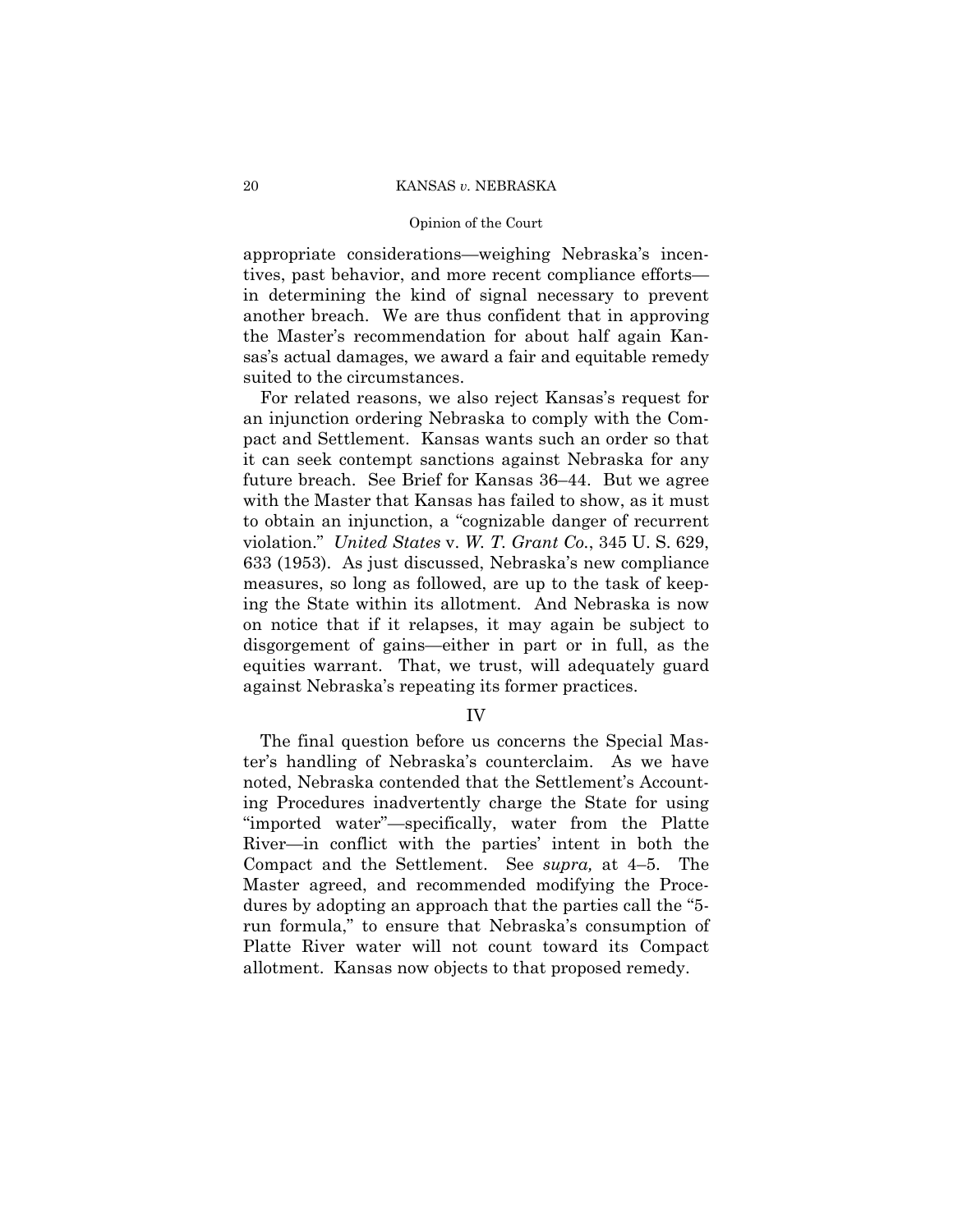The Compact, recall, apportions the virgin water supply of the Republican River and its tributaries—nothing less, but also nothing more. See Compact Art. III; *supra,* at 2. One complexity of that project arises from water's . . . well, fluid quality. Nebraska imports water from the Platte River, outside the Republican River Basin and thus outside the Compact's scope, to irrigate farmland. And that imported water simply will not stay still: Some of it seeps through the ground and raises stream flow in the Republican River and its tributaries. See Second Report of Special Master, O. T. 1999, No. 126, Orig., pp. 62–63 (Second Report). In negotiating the Settlement, the States undertook—as part of their effort to accurately apportion *the Basin's* water—to exclude all such imported water from their calculations. Reflecting the Compact's own scope, §IV(F) of the Settlement states, in no uncertain terms, that "Beneficial Consumptive Use of Imported Water Supply shall not count as Computed Beneficial Consumptive Use" of Republican River Basin water. Which means, without all that distracting capitalization, that when Nebraska consumes imported water that has found its way into the Basin's streams, that use shall not count toward its Compact allotment. But that edict of course requires calculating (in order to exclude) the State's consumption of imported water. The Settlement's Accounting Procedures, in tandem with its Groundwater Model, are the tools the parties employ to make that computation.

But as the Master found, the Procedures (and Model) founder in performing that task in dry conditions: They treat Nebraska's use of imported water as if it were use of Basin water. That failure flows from the way the Procedures measure a State's consumption of water resulting from groundwater pumping. According to the Settlement, such pumping is to count against a State's allotment only to the extent it reduces stream flow in specified areas which it rarely does in a 1-to-1 ratio and sometimes does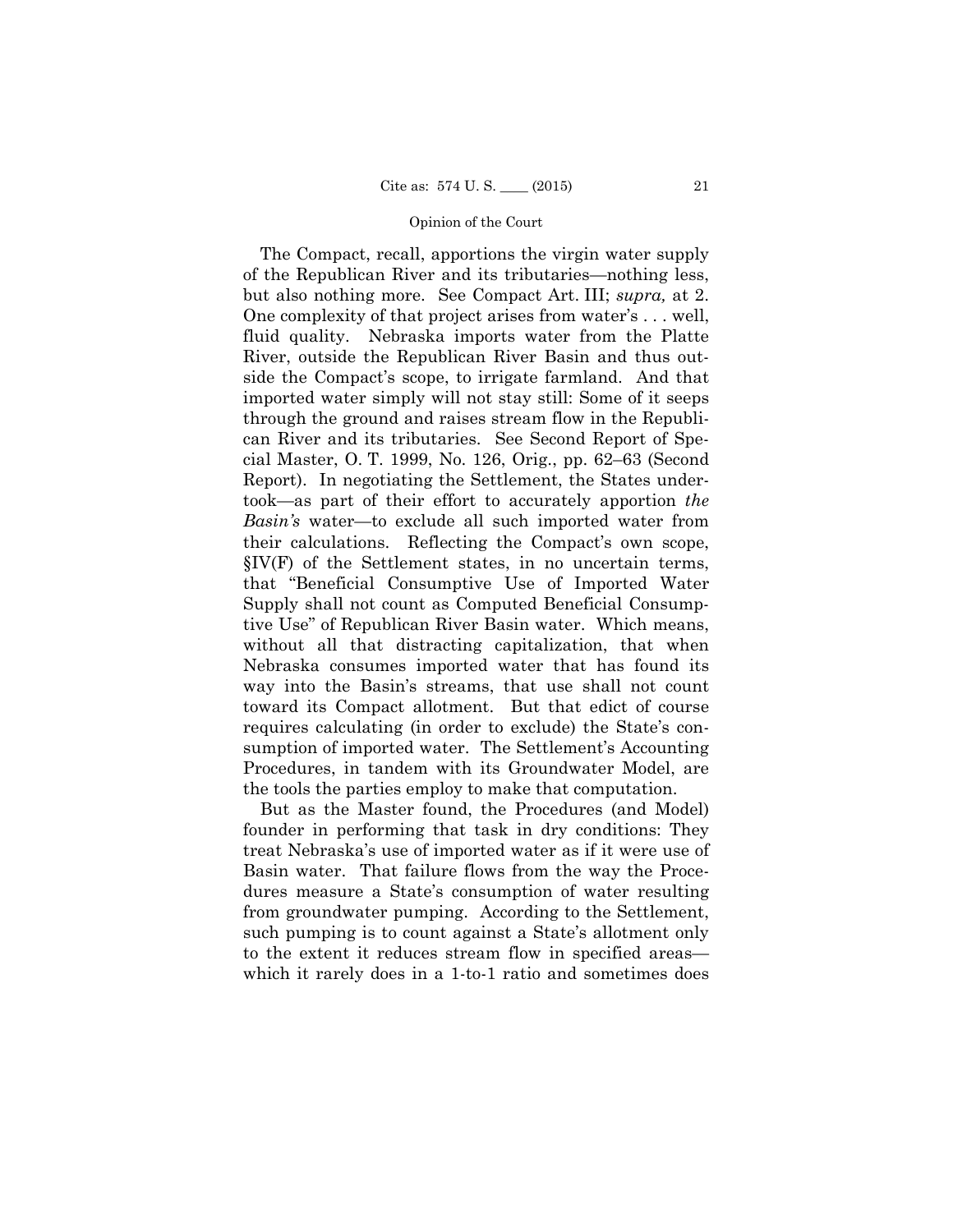#### Opinion of the Court

not do at all. See *id.*, §IV(C)(1); Report 19; n. 1, *supra.* Most notable here, pumping cannot deplete an already wholly dry stream—and in arid conditions, some of the Basin's tributaries in fact run dry. As the Master put the point, stream flow in a given area "fall[s] as groundwater pumping increases until it hits zero, at which point it falls no more even as groundwater pumping continues." Report 34. When that point arrives, Nebraska's continued pumping should not count as consumption of the Basin's virgin water. But—and here lies the rub—imported water (from the Platte) can create stream flow in what would otherwise be a dry riverbed. And the Accounting Procedures (and Model) fail to account for that possibility; accordingly, they see depletion of the Basin's stream flow—the sole measure of the State's consumption—where they should not. The result is to count imported water toward the State's consumption of Basin water. In 2006, for example, the Procedures charged Nebraska with using 7,797 acrefeet of Platte River water, over 4% of the State's allotment. By our estimate, just that single year's miscalculation cost Nebraska over \$1 million. See *id.,* at 37, 176.

The Master specifically determined, and our review of the relevant testimony confirms, that the parties did not know the Accounting Procedures would have that effect. See *id.*, at 23–32. The States intended the Procedures (as per the Compact and Settlement) to count only consumption of the Basin's own water supply—and correlatively, to exclude use of water from the Platte. See *id.,* at 23–25; see also Second Report 37, 64 (same conclusion reached by the Special Master approving the Settlement). There is no evidence that anyone seriously thought, much less discussed, that the Accounting Procedures might systematically err in accomplishing those computations. See Report 26–27.9 And because no one knew of the fault in the Pro

<sup>9</sup>Kansas argues otherwise, see Brief for Kansas 28–29, but the part of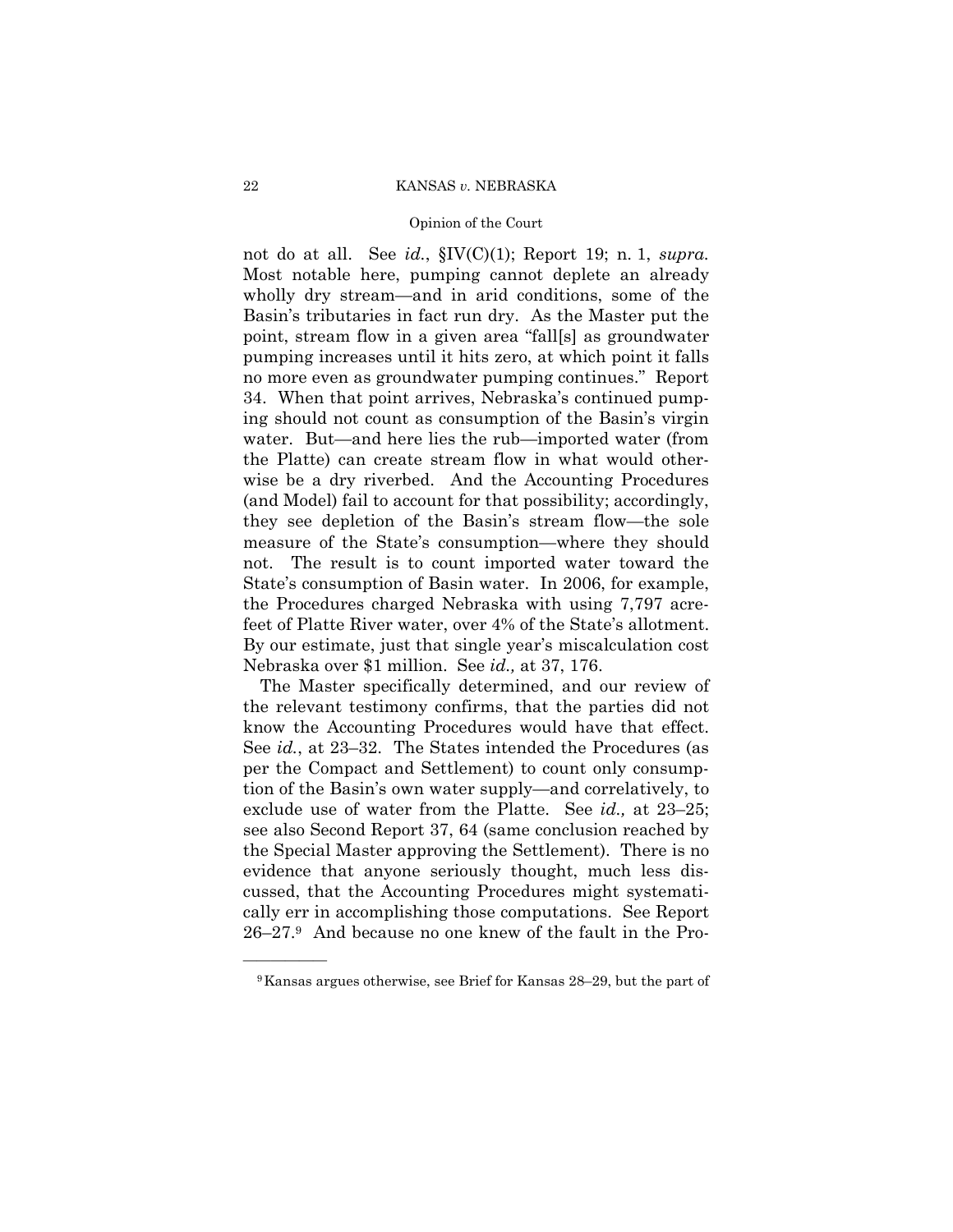cedures, no one could possibly trade it off for other items during the parties' negotiations. Thus, as the Master found, Nebraska did not receive anything, nor did Kansas give up anything, in exchange for the (unknown) error. See *id.*, at 28–31. To the contrary, as all witnesses explained, the designers of the Procedures worked singlemindedly to implement the Compact's and Settlement's strict demarcation between virgin and imported water and assumed they had succeeded. See *id.,* at 31–32.

 See Brief for Kansas 31–34; *post,* at 15–19. On that view, But even if all that is so, Kansas argues (along with the dissent) that a deal is a deal is a deal—and this deal did not include the 5-run formula the Master now proposes. the parties' clear intent to exclude imported water does not matter; nor does their failure to appreciate that the Procedures, in opposition to that goal, would count such water in material amounts. According to Kansas, so long as the parties bargained (as they did) for the Procedures they got, that is the end of the matter: No one should now be heard to say that there is a better mode of accounting. See Tr. of Oral Arg. 54–55.

That argument, however, does not pass muster. Of course, courts generally hold parties to the deals they make; and of course, courts should hesitate, and then hesitate some more, before modifying a contract, even to remove an inadvertent flaw. But in this Compact case, two special (and linked) considerations warrant reforming the Accounting Procedures as the Master has proposed or better phrased, warrant *conforming* those Procedures to the parties' underlying agreements. First, that remedy is

the record it cites further proves our point. There, Colorado's expert testified that during development of the Groundwater Model—months after adoption of the Accounting Procedures—he "intellectually understood" that the imported-water problem could occur, but "didn't think that it would" and didn't recall the issue ever coming up in discussions. Report 26 (quoting Tr. 676 (Aug. 13, 2012)); *id.,* at 727–728.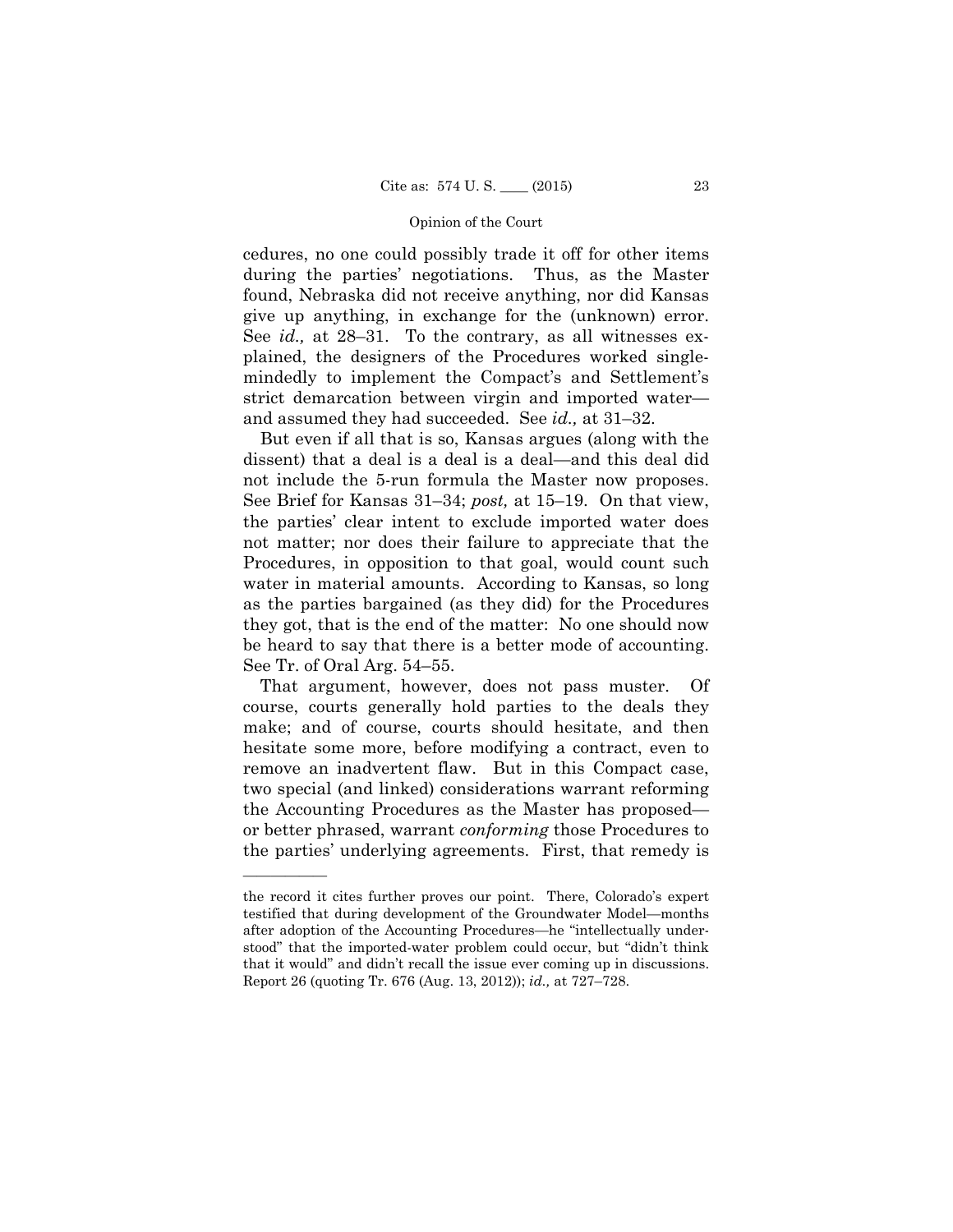#### Opinion of the Court

necessary to prevent serious inaccuracies from distorting the States' intended apportionment of interstate waters, as reflected in both the Compact and the Settlement. And second, it is required to avert an outright breach of the Compact—and so a violation of federal law. We address each point in turn.

In resolving water disputes, this Court has opted to correct subsidiary technical agreements to promote accuracy in apportioning waters under a compact. In *Texas* v. *New Mexico*, for example, the parties entered into a compact that based division of the Pecos River on certain conditions existing in 1947. The States further agreed that those conditions were described and defined in a particular engineering report. But that report turned out to contain material errors. Notwithstanding Texas's objection that the parties had assented to its use, we set aside the flawed study and adopted a new technical document that more accurately depicted the real-world conditions of the compact's specified baseline year. See 446 U. S. 540 (1980) (*per curiam*) (setting aside the old document); 462 U. S., at 562–563 (describing the litigation); 467 U. S. 1238 (1984) (approving the new document); 482 U. S., at 127 (describing that approval).

 Similarly, in *Kansas* v. *Colorado*, 543 U. S. 86 (2004), we modified an agreement to ensure that it would correctly measure Colorado's compliance with the Arkansas River Compact. The parties had consented to use a computer model on a year-by-year basis to gauge their consumption of water. See *id.,* at 102 ("[B]oth [States] agreed to the use of annual measurement"). But after a time, a special master determined that annual accounting produced serious errors, whereas employing a 10-year measuring period accurately determined compact compliance. Over Kansas's protest, we accordingly approved the Master's alteration of the parties' agreement to assess compliance each year. And in countering Kansas's objection to the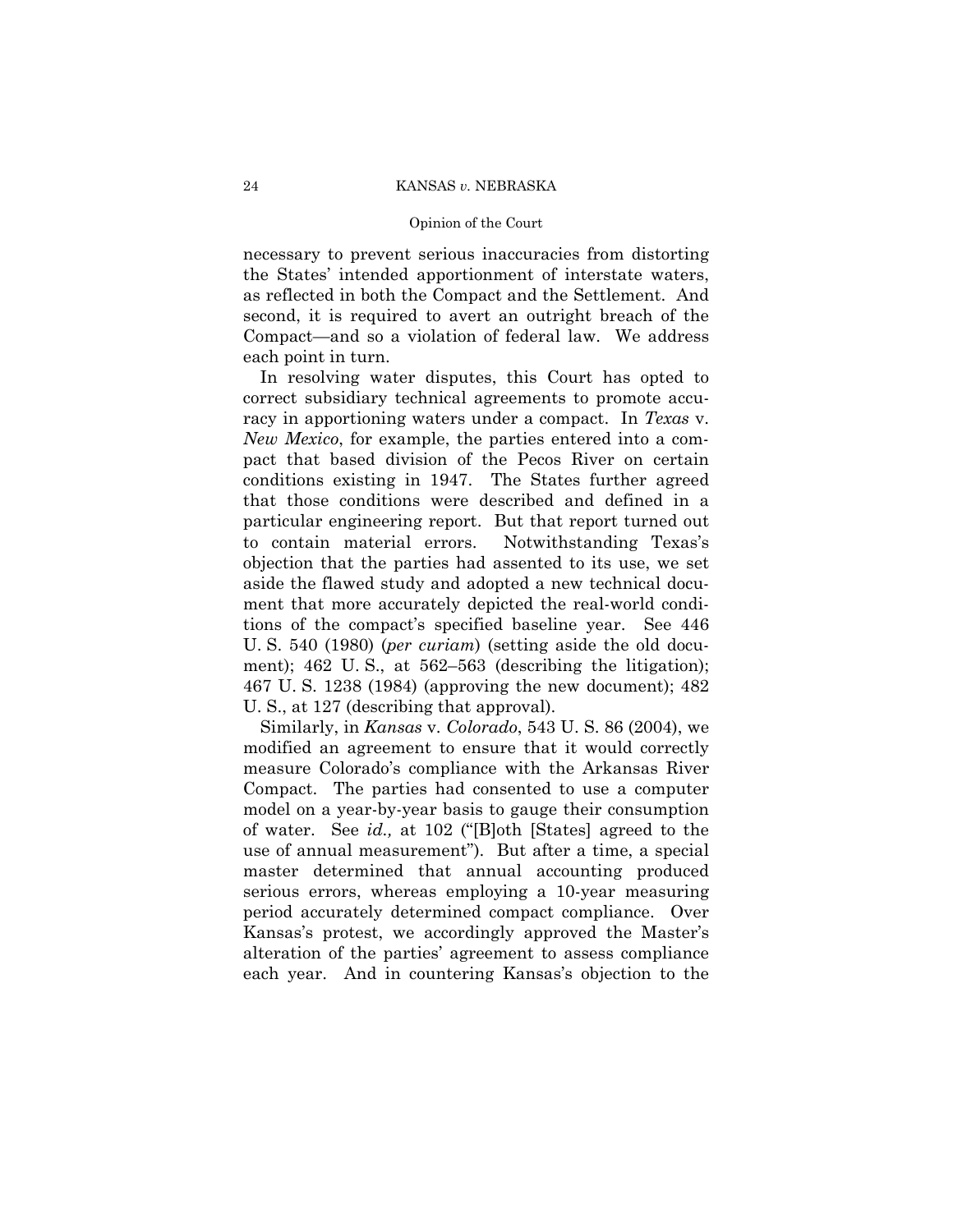introduction of a 10-year measuring period, we posited that the compact's drafters, albeit unaware of "complex computer modeling[,] . . . would have preferred accurate measurement." *Ibid*.10

The teaching of those cases applies as well to this one: In each, this Court's authority to devise "fair and equitable solutions" to interstate water disputes encompasses modifying a technical agreement to correct material errors in the way it operates and thus align it with the compacting States' intended apportionment. *Texas* v. *New Mexico*, 482 U. S., at 134; cf. *Kansas* v. *Colorado*, 543 U. S., at 102 ("After all, a 'credit' for surplus water that rests upon *in*accurate measurement is not really a credit at all"). Much as in *Texas* v. *New Mexico* and *Kansas* v. *Colorado*, the subsidiary Accounting Procedures here failed to accurately measure what they were supposed to. Modifying those Procedures does no more than make them consonant with the Compact and Settlement, ensuring that they help

 did the Court reform a compact. See *post*, at 16–17. What the Court 10The dissent misunderstands the meaning and relevance of these decisions. It is of course true, as the dissent says, that in neither case did do, contrary to the dissent's protestations, was what we do here: modify an ancillary agreement to make sure it accurately implemented a compact's apportionment. In *Texas* v. *New Mexico*, we interpreted a compact term, as the dissent says, see *post,* at 16; but we additionally threw out a technical report that the parties agreed would effectuate that term when it later proved erroneous. And similarly in *Kansas* v. *Colorado*, we altered an ancillary agreement to measure water usage year by year. The dissent contends that the States in that case had no such agreement, though acknowledging that they had one to calculate damages on an annual basis. See *post,* at 17. But the two were one and the same. Damages arise from violations, and violations occur when a State consumes too much water. In calling for year-by-year measurement of damages, the agreement also called for year-by-year assessment of consumption. And nothing supports the dissent's claim that this agreement applied only retrospectively, rather than to assess both usage and damages on an ongoing basis. So to impose a 10-year measuring period, consistent with accurate apportionment under the Compact, we had to alter the agreement.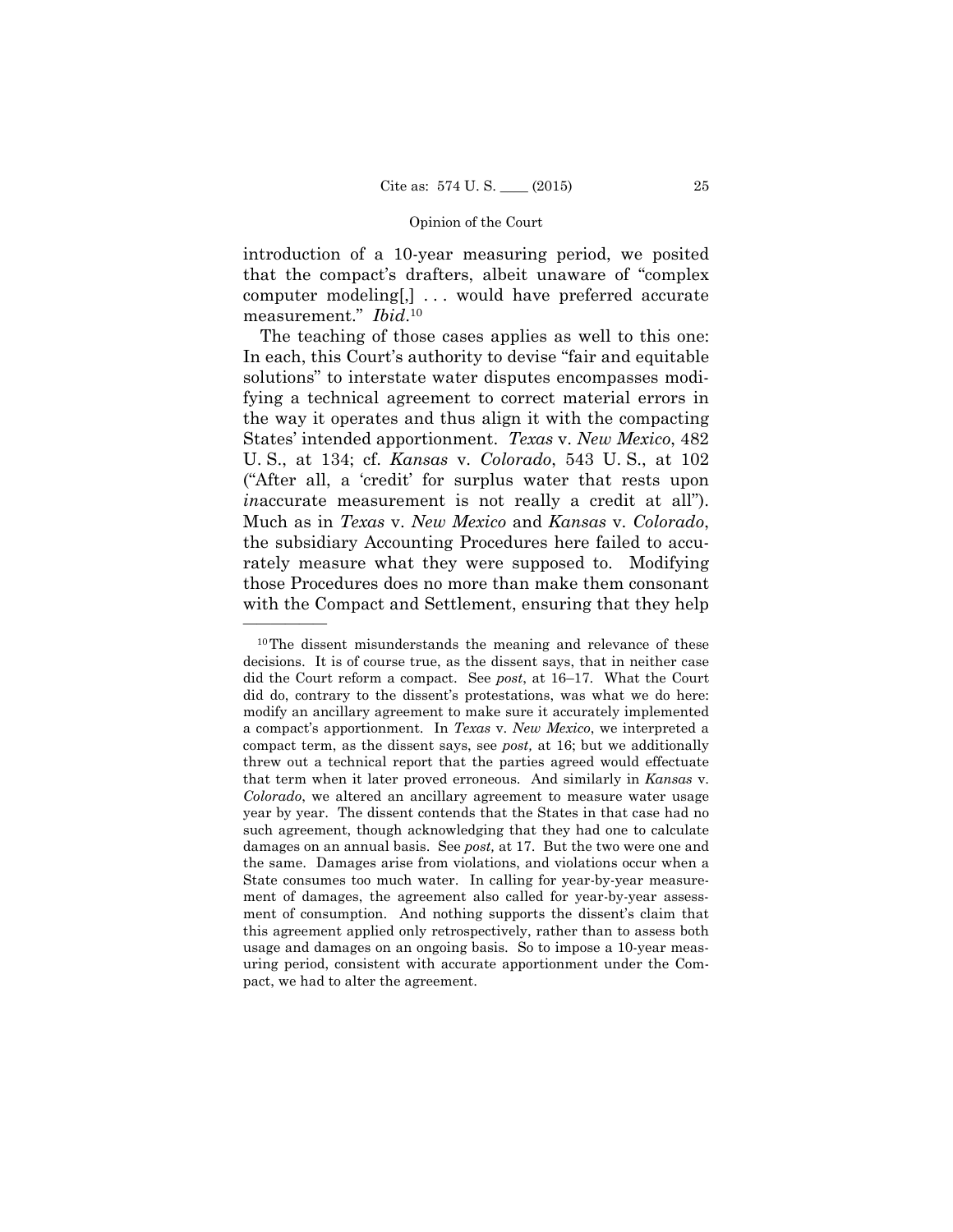#### Opinion of the Court

to realize, rather than frustrate, the agreed-upon division of water.

Indeed, the case for modification is still stronger here, because (as we explain below) the Accounting Procedures as written affirmatively violate the Compact. That accord is the supreme law in this case: As the States explicitly recognized, they could not change the Compact's terms even if they tried. See Settlement §I(D) ("[T]his Stipulation and the Proposed Consent Judgment are not intended to, nor could they, change the States' respective rights and obligations under the Compact"). That is a function of the Compact's status as federal law, which binds the States unless and until Congress says otherwise. And Congress, of course, has not said otherwise here. To enter into a settlement contrary to the Compact is to violate a federal statute. See *Vermont* v. *New York*, 417 U. S. 270, 278 (1974) (*per curiam*). And as we have discussed, our equitable authority to grant remedies is at its apex when public rights and obligations are thus implicated. See *Porter*, 328 U. S., at 398; *supra,* at 8–9.

The Accounting Procedures' treatment of imported water first conflicts with the Compact by going beyond its boundaries—in essence, by regulating water *ultra vires*. According to its terms, the Compact pertains, and pertains only, to "virgin water supply originating in" the Republican River Basin. Compact Art. III; see *supra,* at 2, 21. The agreement's very first Article drives that point home: "The physical and other conditions peculiar to the Basin constitute the basis for this compact," and nothing in it relates to any other waterway. To divide or otherwise regulate streams *outside* the Basin, the States would have to enter into a separate agreement and gain congressional approval. (The reason no one thought the Settlement needed such consent is precisely because it purported to stay within the Compact's limits. See Settlement §I(D)) And yet, the Accounting Procedures have the effect of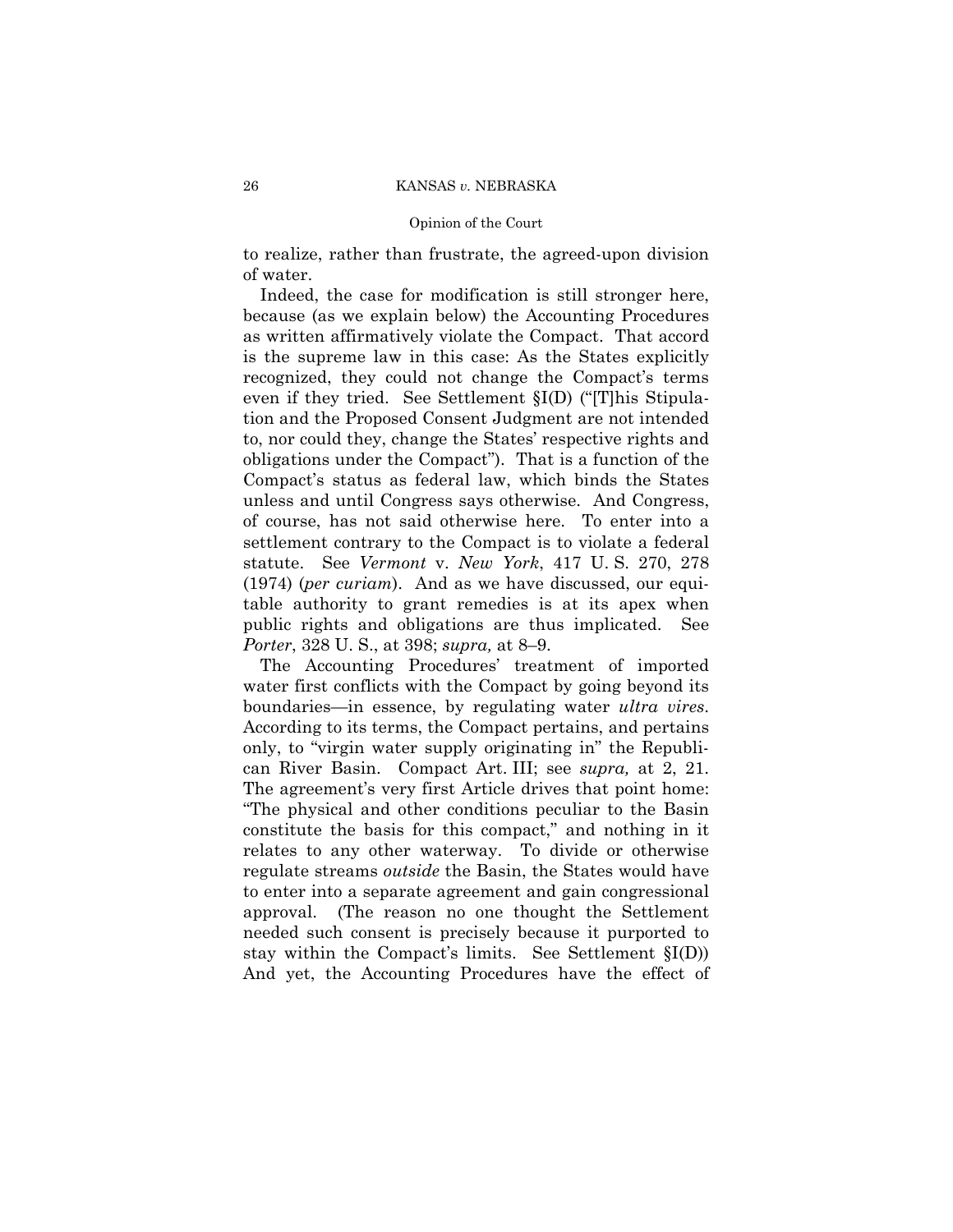including such outside water within the Compact's apportionment scheme (by counting its use against a State's allotment). The Procedures make water from the Platte subject to the Compact, in contravention of its scope; or conversely stated, they expand the Compact's prescribed scope to cover water from the Platte. That is not within the States' authority.

What is more, the Procedures' treatment of imported water deprives Nebraska of its rights under the Compact to the Basin's own water supply. That is because the inescapable effect of charging Nebraska for the use of imported water, as the Procedures do, is to reduce the amount of Republican River water the State may consume. Suppose the Compact grants 100 units of Republican River water to Nebraska and Kansas alike; and further assume that the Accounting Procedures count 10 units of Platte River water toward Nebraska's allotment. That means Nebraska may now consume only 90 units of Republican River water (or else pay Kansas damages). The Procedures thus change the States' shares of Basin water, to Nebraska's detriment: Nebraska now has less, and Kansas relatively more, than the Compact allows. That, too, lies outside what the States can do.

In light of all the above, we think the Master's proposed solution the best one possible. The 5-run formula that he recommends conforms the Procedures to both the Compact and the Settlement by excluding imported water from the calculation of each State's consumption. See Report 55– 56; *id*., at App. F. Kansas has not provided any workable alternative to align the Accounting Procedures with the Compact and Settlement. Nor has Kansas credibly shown that this simple change will introduce any other inaccuracy into Compact accounting. See *id.,* at 58–68. The amendment will damage Kansas in no way other than by taking away something to which it is not entitled. In another case, with another history, we might prefer to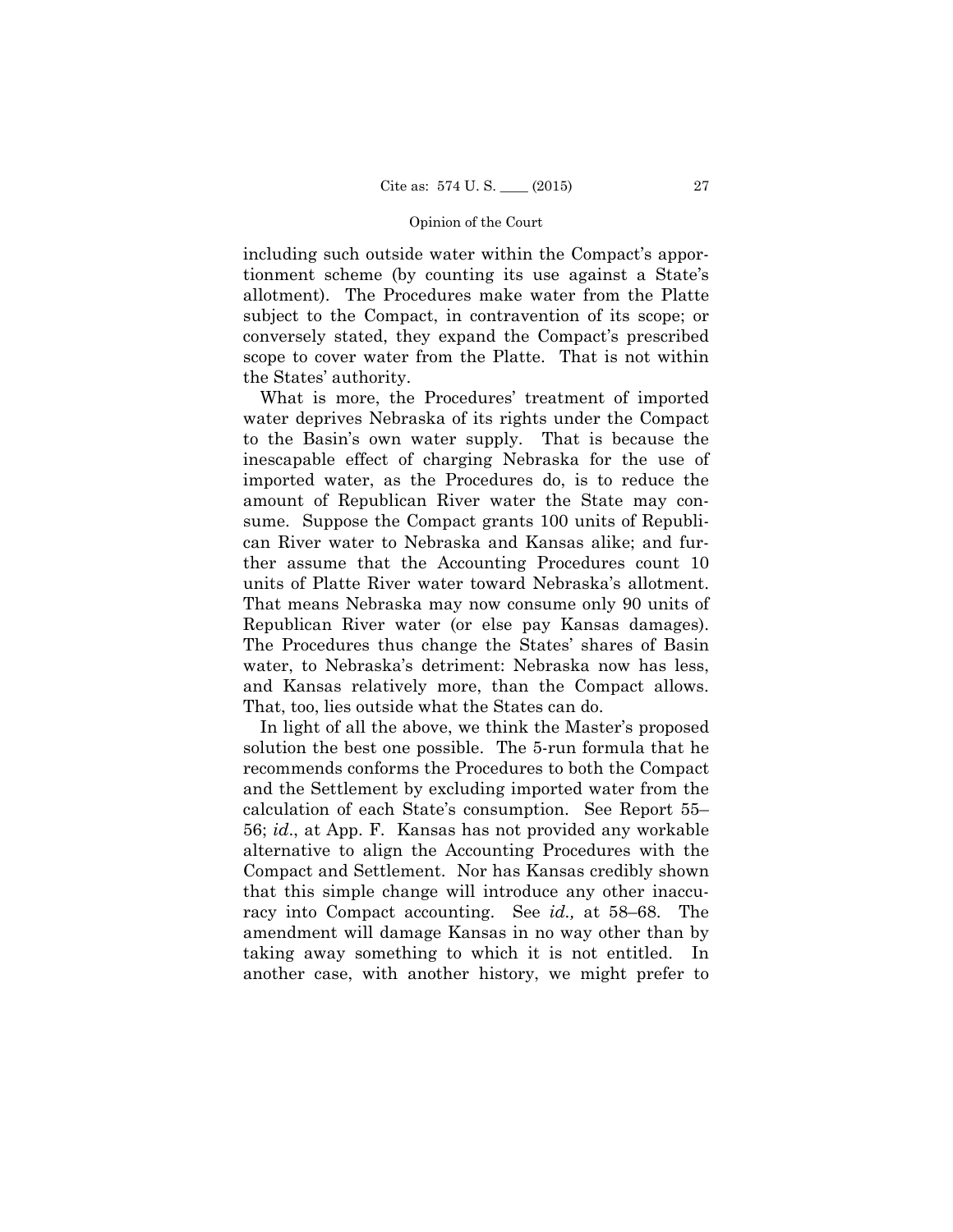#### Opinion of the Court

instruct the parties to figure out for themselves how to bring the Accounting Procedures into line with the Compact. See *New York* v. *New Jersey*, 256 U. S. 296, 313 (1921) (noting that negotiation is usually the best way to solve interstate disputes). But we doubt that further discussion about this issue will prove productive. Arbitration has already failed to produce agreement about how to correct the Procedures. See *supra,* at 5. And before the Special Master, both parties indicated that further "dispute resolution proceedings before the RRCA or an arbitrator" would be "futile." Report 69 (quoting Case Management Order No. 9 ¶5 (Jan. 25, 2013)). We accordingly adopt the Master's recommendation to amend the Accounting Procedures so that they no longer charge Nebraska for imported water.

#### V

Nebraska argues here for a cramped view of our authority to order disgorgement. Kansas argues for a similarly restrictive idea of our power to modify a technical document. We think each has too narrow an understanding of this Court's role in disputes arising from compacts apportioning interstate streams. The Court has broad remedial authority in such cases to enforce the compact's terms. Here, compelling Nebraska to disgorge profits deters it from taking advantage of its upstream position to appropriate more water than the Compact allows. And amending the Accounting Procedures ensures that the Compact's provisions will govern the division of the Republican River Basin's (and only that Basin's) water supply. Both remedies safeguard the Compact; both insist that States live within its law. Accordingly, we adopt all of the Special Master's recommendations.

## *It is so ordered.*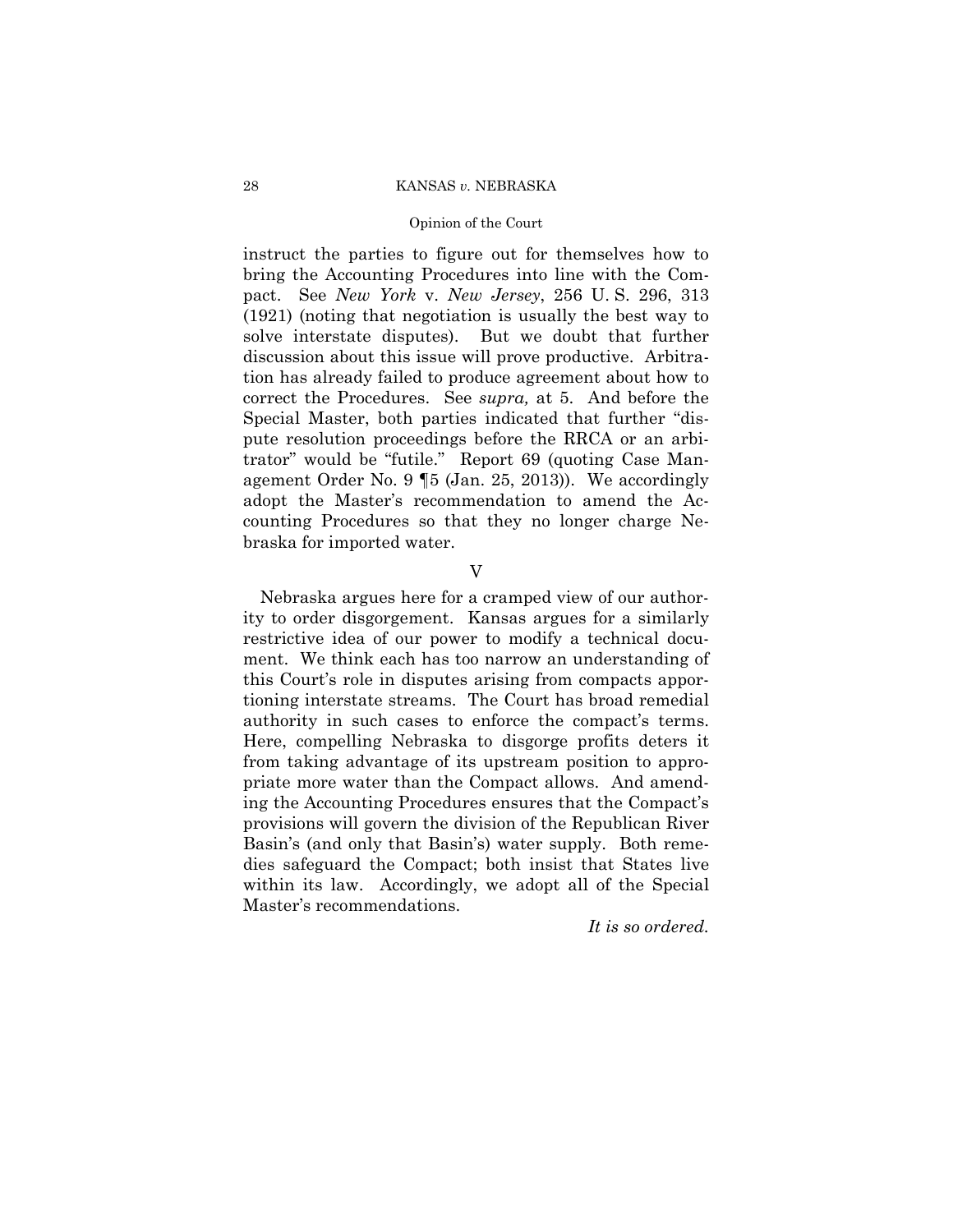Opinion of ROBERTS, C. J.

## $\frac{1}{2}$  ,  $\frac{1}{2}$  ,  $\frac{1}{2}$  ,  $\frac{1}{2}$  ,  $\frac{1}{2}$  ,  $\frac{1}{2}$  ,  $\frac{1}{2}$ **SUPREME COURT OF THE UNITED STATES**

### $\frac{1}{2}$  ,  $\frac{1}{2}$  ,  $\frac{1}{2}$  ,  $\frac{1}{2}$  ,  $\frac{1}{2}$  ,  $\frac{1}{2}$ No. 126, Orig.

## STATE OF KANSAS, PLAINTIFF *v.* STATES OF NEBRASKA AND COLORADO

## ON EXCEPTIONS TO REPORT OF SPECIAL MASTER

[February 24, 2015]

 CHIEF JUSTICE ROBERTS, concurring in part and dissenting in part.

I join Parts I and III of the Court's opinion. I am in general agreement with the discussion in Part II, but I do not believe our equitable power, though sufficient to order a remedy of partial disgorgement, permits us to alter the Accounting Procedures to which the States agreed. I therefore join Part III of JUSTICE THOMAS's opinion.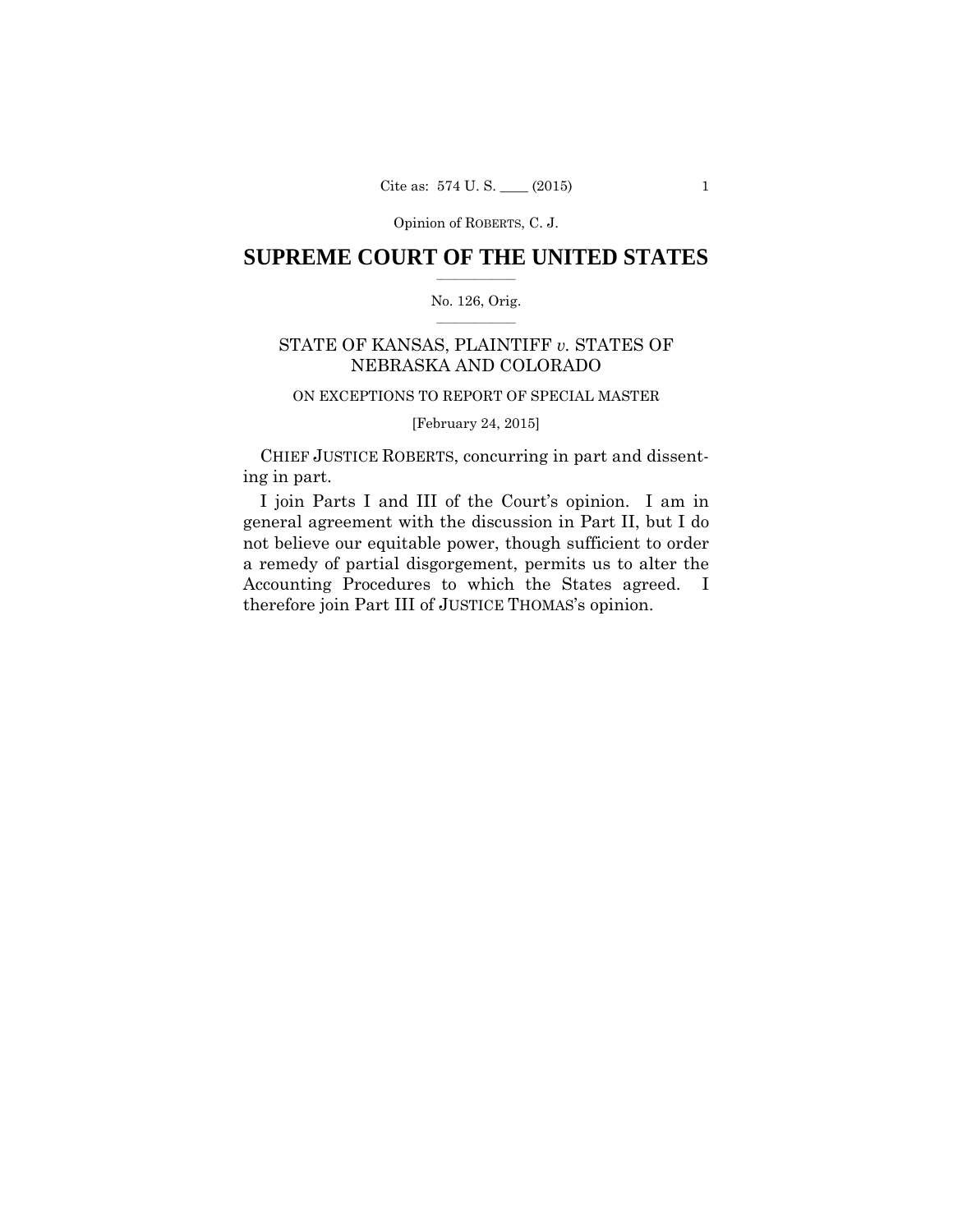Opinion of SCALIA, J.

## $\frac{1}{2}$  ,  $\frac{1}{2}$  ,  $\frac{1}{2}$  ,  $\frac{1}{2}$  ,  $\frac{1}{2}$  ,  $\frac{1}{2}$  ,  $\frac{1}{2}$ **SUPREME COURT OF THE UNITED STATES**

#### $\frac{1}{2}$  ,  $\frac{1}{2}$  ,  $\frac{1}{2}$  ,  $\frac{1}{2}$  ,  $\frac{1}{2}$  ,  $\frac{1}{2}$ No. 126, Orig.

## STATE OF KANSAS, PLAINTIFF *v.* STATES OF NEBRASKA AND COLORADO

## ON EXCEPTIONS TO REPORT OF SPECIAL MASTER

#### [February 24, 2015]

 JUSTICE SCALIA, concurring in part and dissenting in part.

I join JUSTICE THOMAS's opinion. I write separately to note that modern Restatements—such as the Restatement (Third) of Restitution and Unjust Enrichment (2010), which both opinions address in their discussions of the disgorgement remedy—are of questionable value, and must be used with caution. The object of the original Restatements was "to present an orderly statement of the general common law." Restatement of Conflict of Laws, Introduction, p. viii (1934). Over time, the Restatements' authors have abandoned the mission of describing the law, and have chosen instead to set forth their aspirations for what the law ought to be. Keyes, The Restatement (Second): Its Misleading Quality and a Proposal for Its Amelioration, 13 Pepp. L. Rev. 23, 24–25 (1985). Section 39 of the Third Restatement of Restitution and Unjust Enrichment is illustrative; as JUSTICE THOMAS notes, *post*, at 8 (opinion concurring in part and dissenting in part), it constitutes a "'novel extension'" of the law that finds little if any support in case law. Restatement sections such as that should be given no weight whatever as to the current state of the law, and no more weight regarding what the law ought to be than the recommendations of any respected lawyer or scholar. And it cannot safely be assumed, without further inquiry, that a Restatement provision describes rather than revises current law.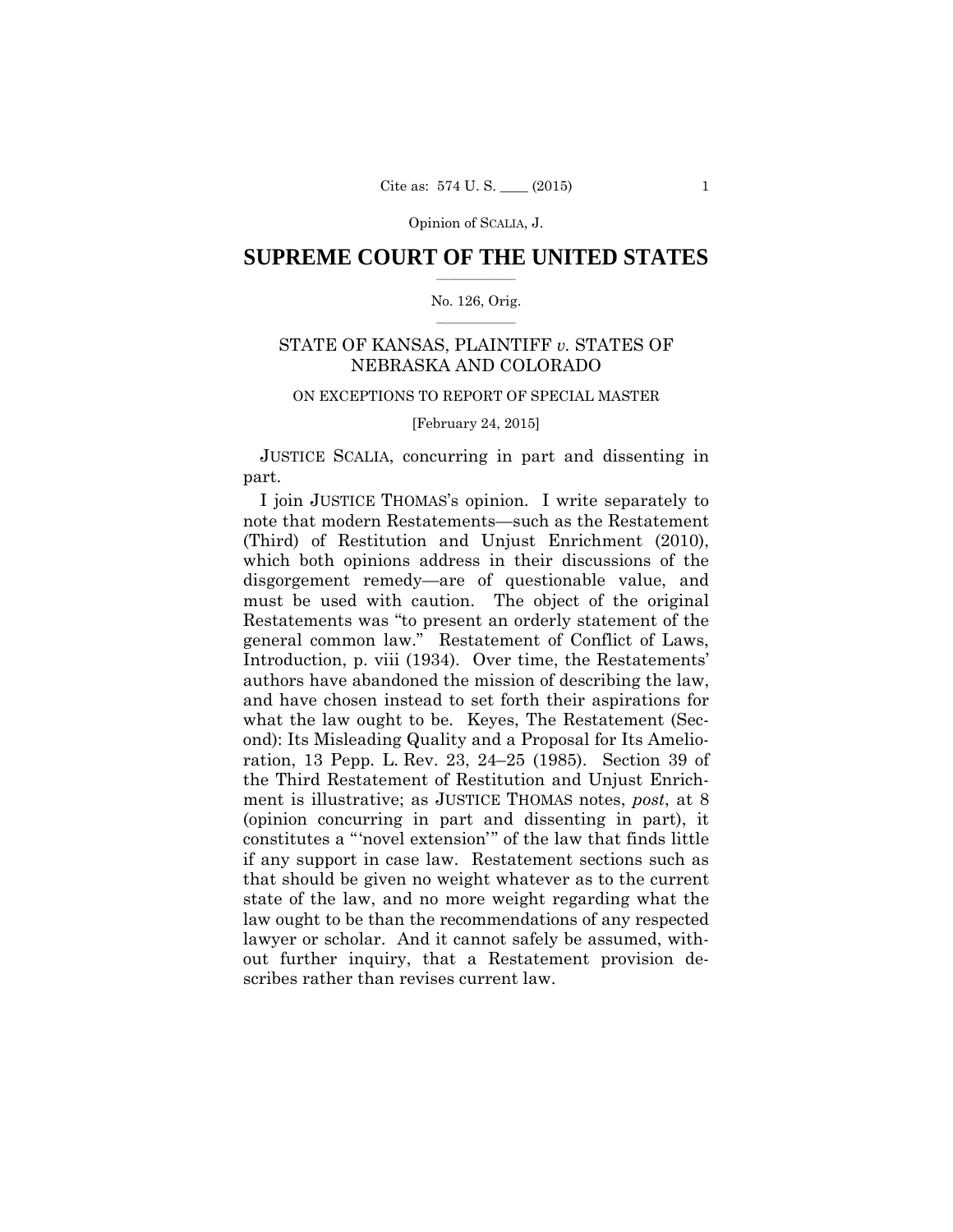## $\frac{1}{2}$  ,  $\frac{1}{2}$  ,  $\frac{1}{2}$  ,  $\frac{1}{2}$  ,  $\frac{1}{2}$  ,  $\frac{1}{2}$  ,  $\frac{1}{2}$ **SUPREME COURT OF THE UNITED STATES**

#### $\frac{1}{2}$  ,  $\frac{1}{2}$  ,  $\frac{1}{2}$  ,  $\frac{1}{2}$  ,  $\frac{1}{2}$  ,  $\frac{1}{2}$ No. 126, Orig.

## STATE OF KANSAS, PLAINTIFF *v.* STATES OF NEBRASKA AND COLORADO

## ON EXCEPTIONS TO REPORT OF SPECIAL MASTER

## [February 24, 2015]

 JUSTICE THOMAS, with whom JUSTICE SCALIA and JUSTICE ALITO join, and with whom THE CHIEF JUSTICE joins as to Part III, concurring in part and dissenting in part.

Kansas, Nebraska, and Colorado have presented us with what is, in essence, a contract dispute. In exercising our original jurisdiction in this case, we have a responsibility to act in accordance with the rule of law and with appropriate consideration for the sovereign interests of the States before us. I agree with the Court's conclusion that Nebraska knowingly, but not deliberately, breached the Republican River Compact, and I agree that there is no need to enter an injunction ordering Nebraska to comply with the Compact. But that is where my agreement ends. Applying ordinary principles of contract law to this dispute, I would neither order disgorgement nor reform the States' settlement agreement.

This Court once understood that "the hardship of the case . . . is not sufficient to justify a court of equity to depart from all precedent and assume an unregulated power of administering abstract justice at the expense of well-settled principles." *Heine* v. *Levee Comm'rs*, 19 Wall. 655, 658 (1874). Today, however, the majority disregards these limits. Invoking equitable powers, without equitable principles, the majority ignores the principles of contract law that we have traditionally applied to compact disputes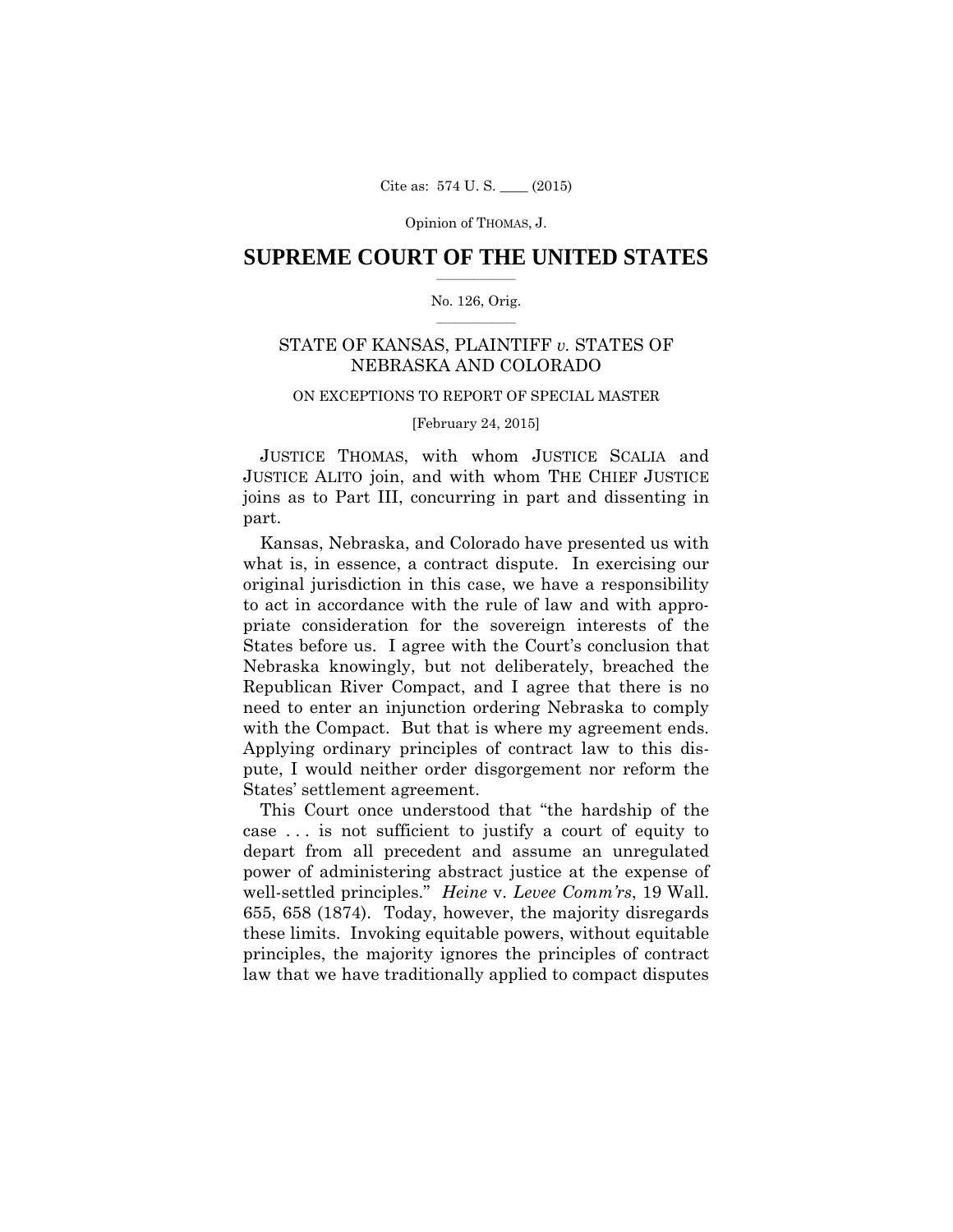between sovereign States. It authorizes an arbitrary award of disgorgement for breach of that contract. And, it invents a new theory of contract reformation to rewrite the agreed-upon terms of that contract. I respectfully dissent from these holdings.

## I A

The States in this action disagree about their rights and responsibilities under the Republican River Compact and their 2002 Final Settlement Stipulation (Settlement), and have asked this Court to resolve what is, in essence, a contract dispute. "An interstate compact, though provided for in the Constitution, and ratified by Congress, is nonetheless essentially a contract between the signatory States." *Oklahoma* v. *New Mexico*, 501 U. S. 221, 242 (1991) (Rehnquist, C. J., concurring in part and dissenting in part). Likewise, a legal settlement agreement is a contract. *Kokkonen* v. *Guardian Life Ins. Co. of America*, 511 U. S. 375, 381–382 (1994).

The Court should therefore interpret the agreements at issue according to "the principles of contract law." *Tarrant Regional Water Dist.* v. *Herrmann*, 569 U. S. \_\_\_, \_\_\_ (2013) (slip op., at 11). Under these principles, the Compact and Settlement are "legal document[s] that must be construed and applied in accordance with [their] terms." *Texas* v. *New Mexico*, 482 U. S. 124, 128 (1987) (*Texas III*); see also *Kaktovik* v. *Watt*, 689 F. 2d 222, 230 (CADC 1982) (applying "familiar principles of contract law" to a settlement agreement").

That command is even stronger in the context of interstate compacts, which must be approved by Congress under the Compact Clause of the Constitution. Art. I, §10, cl. 3; *Alabama* v. *North Carolina*, 560 U. S. 330, 351–352 (2010). Because these compacts are both contracts and federal law, we must be more careful to adhere to their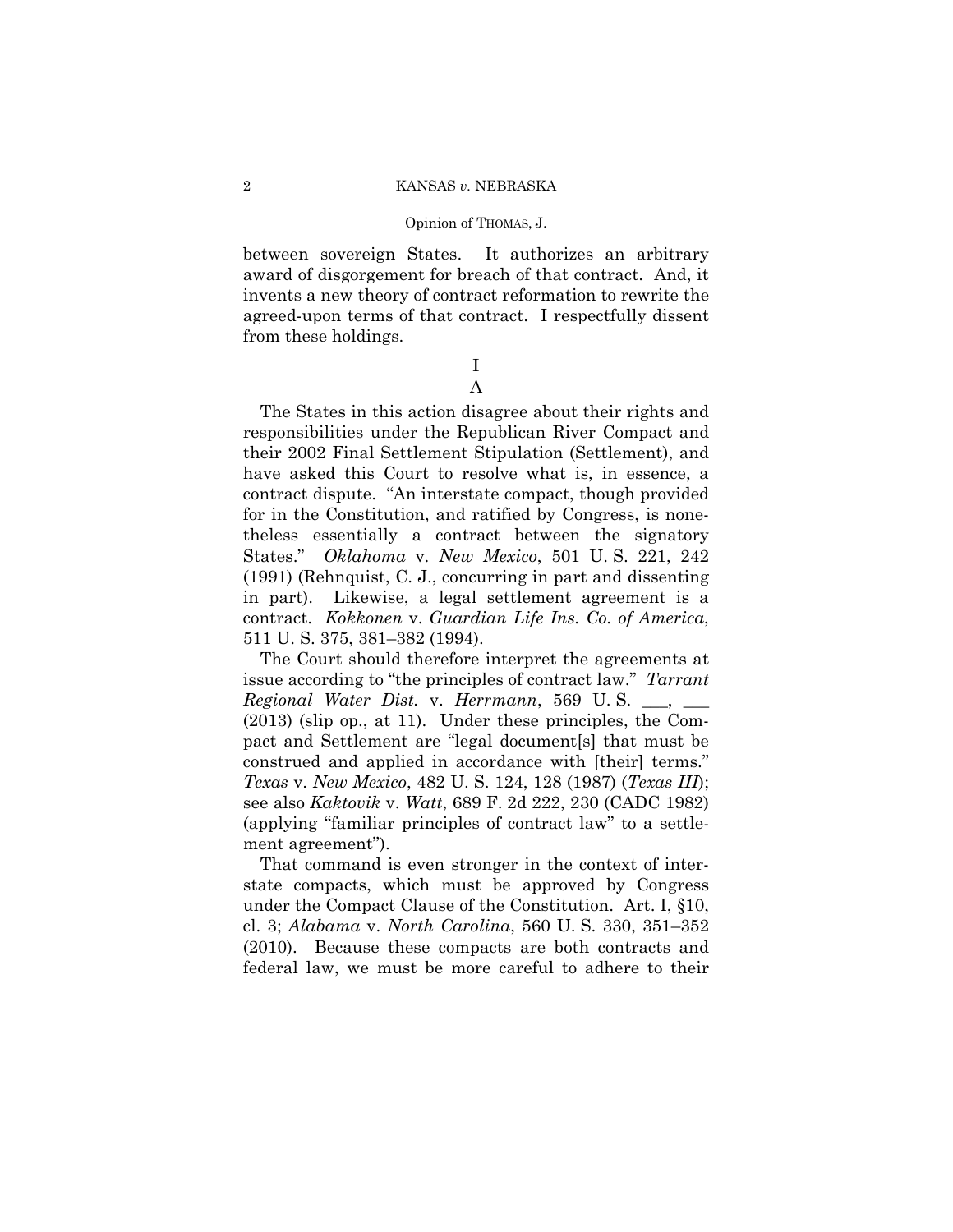express terms, not less so. *Ibid.* If judges had the power to apply their own notions of fairness "to the implementation of federal statutes, [they] would be potent lawmakers indeed." *Id.,* at 352*.* Thus, to the extent that we have departed from contract law principles when adjudicating disputes over water compacts, it has been to *reject* loose equitable powers of the sort the majority now invokes. See, *e.g., id.,* at 351–353 (rejecting an implied duty of good faith and fair dealing in interstate compacts). We have repeatedly said that "we will not order relief inconsistent with the express terms of a compact, no matter what the equities of the circumstances might otherwise invite." *Id.*, at 352 (internal quotation marks and alterations omitted).

B

Rather than apply "the principles of contract law," *Tarrant Regional Water Dist.*, *supra*, at \_\_\_ (slip op., at 11), the majority calls upon broad equitable power. *Ante,*  at 6–9. It evidently draws this power from its "inherent authority" to apportion interstate streams in the absence of an interstate water compact. *Ante,* at 7. In the majority's view, States bargain for water rights "in the shadow of our equitable apportionment power," and thus we "may invoke equitable principles" to "devise fair . . . solutions" to disputes between States about the bargains they struck. *Ante,* at 8 (internal quotation marks and alteration omitted).

That conclusion gets things backwards: As we have explained, once a compact is formed, "courts have no power to substitute their own notions of an equitable apportionment for the apportionment chosen by Congress" and the States. *Texas* v. *New Mexico*, 462 U. S. 554, 568 (1983) (*Texas II* ) (internal quotation marks omitted).

The majority next asserts "still greater" equitable power by equating contract disputes between sovereign States with cases involving federal law and the public interest.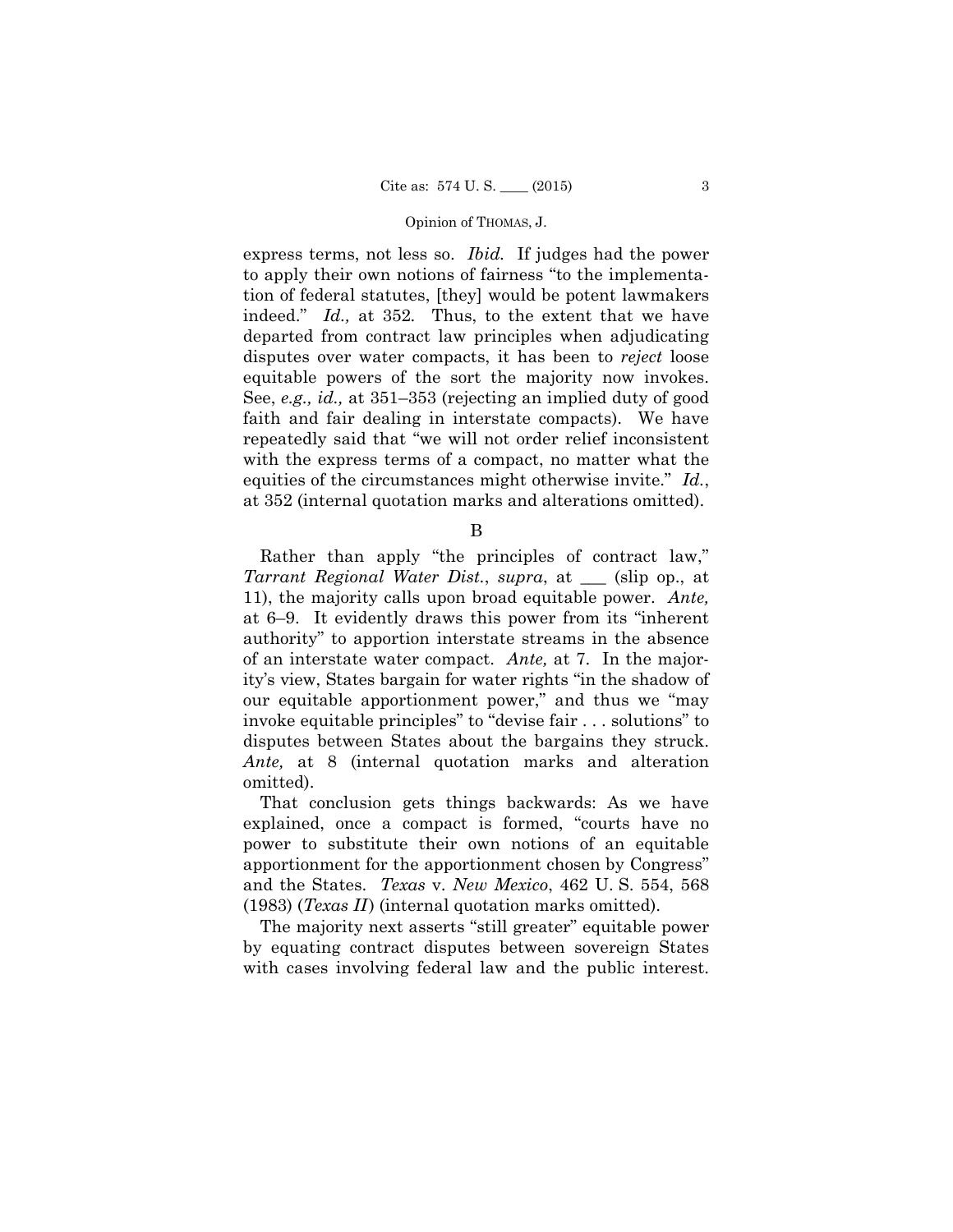#### Opinion of THOMAS, J.

*Ante,* at 8–9. Although the majority recognizes that it "may not order relief inconsistent with a compact's express terms," it claims enlarged powers "within those limits." *Ante,* at 9 (internal quotation marks and alterations omitted). "When federal law is at issue and the public interest is involved," the majority says, the Court's equitable powers are "even broader and more flexible" than when it resolves a private-law dispute. *Ibid.* (internal quotation marks omitted).

But the precedents on which the majority relies to justify this power have nothing to do with water disputes between States. The majority cites *Porter* v. *Warner Holding Co.*, 328 U. S. 395 (1946), which involved a suit by the Administrator of the Office of Price Administration for an injunction against a landlord who had charged too much rent in violation of the Emergency Price Control Act of 1942. In that case, the Court recognized a public interest in the Administrator's effort to "enforce compliance" with the Act, and "to give effect to its purposes." *Id.,* at 398, 400. The Court reasoned that, "since the public interest is involved in a proceeding of this nature, [a district court's] equitable powers assume an even broader and more flexible character than when only a private controversy is at stake." *Id.,* at 398. The authority *Porter* cited for this point was *Virginian R. Co.* v. *Railway Employees*, 300 U. S. 515 (1937), a case on which the majority likewise relies. *Ante,* at 9. But that case, like *Porter*, did not involve a state party or an interstate water dispute; instead, it concerned a dispute between private parties—a railroad and its employees' union—arising under the Railway Labor Act. *Virginian R. Co., supra,* at 538. As in *Porter*, the Court recognized a public interest in the enforcement of a federal administrative scheme, explaining that Congress had made a "declaration of public interest and policy which should be persuasive in inducing courts to give relief." 300 U. S.*,* at 552.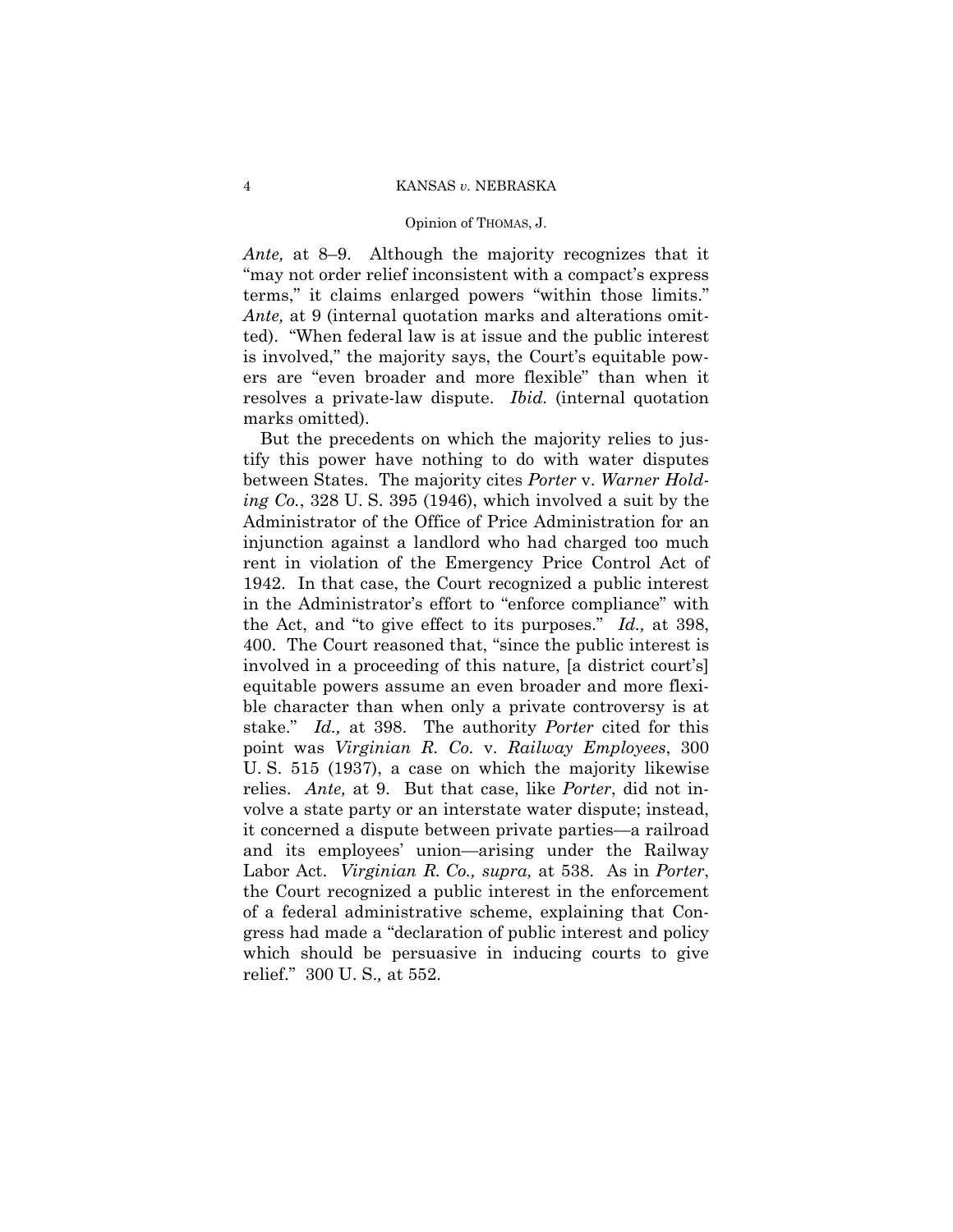This case, by contrast, involves the inherent authority of sovereign States to regulate the use of water. The States' "power to control navigation, fishing, and other public uses of water" is not a function of a federal regulatory program; it "is an essential attribute of [state] sovereignty." *Tarrant Regional Water Dist.*, 569 U. S.*,* at \_\_\_ (slip op., at 15) (internal quotation marks omitted). Thus, when the Court resolves an interstate water dispute, it deals not with public policies created by federal statutes, but pre-existing sovereign rights, allocated according to the mutual agreement of the parties with the consent of Congress. Although the consent of Congress makes statutes of compacts, our flexibility in overseeing a federal statute that pertains to the exercise of these sovereign powers is not the same as the flexibility *Porter* claimed for courts engaged in supervising the administration of a federal regulatory program. Authority over water is a core attribute of state sovereignty, and "[f]ederal courts should pause before using their inherent equitable powers to intrude into the proper sphere of the States." *Missouri* v. *Jenkins*, 515 U. S. 70, 131 (1995) (THOMAS, J., concurring).

Moreover, even if the involvement of "public interests" might augment the Court's equitable powers in the context of disputes involving regulated parties and their regulators, it does not have the same effect in a dispute between States. States—unlike common carriers and landlords—"possess sovereignty concurrent with that of the Federal Government." *Gregory* v. *Ashcroft*, 501 U. S. 452, 457 (1991) (internal quotation marks omitted). States thus come before this Court as sovereigns, seeking our assistance in resolving disputes "of such seriousness that it would [otherwise] amount to a *casus belli*." *Nebraska* v. *Wyoming*, 515 U. S. 1, 8 (1995) (internal quotation marks omitted). The Federalist Papers emphasized that this Court's role in resolving interstate disputes "[would] not change the principle" of state sovereignty,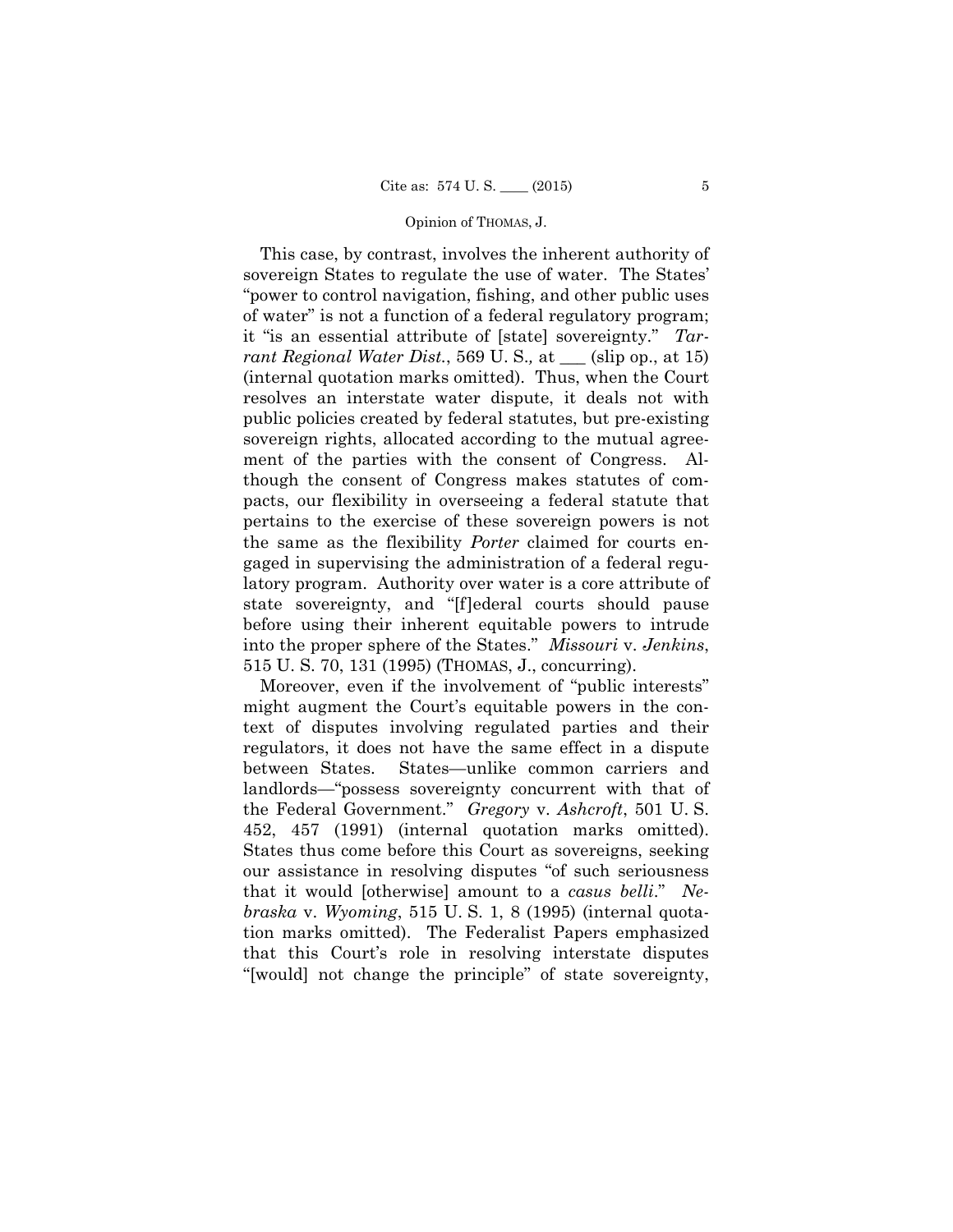#### Opinion of THOMAS, J.

and they gave assurances that the Court would take "all the usual and most effectual precautions" necessary for impartial and principled adjudication. The Federalist No. 39, pp. 245–246 (C. Rossiter ed. 1961) (J. Madison).

For that reason, when the parties before this Court are States, the Court should be more circumspect in its use of equitable remedies, not less. We have explained, for example, that "[w]e are especially reluctant to read absent terms into an interstate compact given the federalism and separation-of-powers concerns that would arise were we to rewrite an agreement among sovereign States, to which the political branches consented." *Alabama*, 560 U. S., at 352. The use of unbounded equitable power against States similarly threatens "to violate principles of state sovereignty and of the separation of powers," *Jenkins*, 515 U. S., at 130 (THOMAS, J., concurring). In controversies among States, the Court should therefore "exercise the power to impose equitable remedies only sparingly, subject to clear rules guiding its use." *Id.,* at 131.

## II

Applying ordinary contract principles, I would reject the Special Master's recommendation to order disgorgement of Nebraska's profits for breach of a compact. That remedy is not available for a nondeliberate breach of a contract. And even if it were, such an award must be based on Nebraska's profits, not the arbitrary number the Master selected.

## A 1

Although our precedents have not foreclosed disgorgement of profits as a remedy for breach of a water compact, they have suggested that disgorgement would be available, if at all, only for the most culpable breaches: those that are "deliberate." *Texas III*, 482 U. S., at 132. The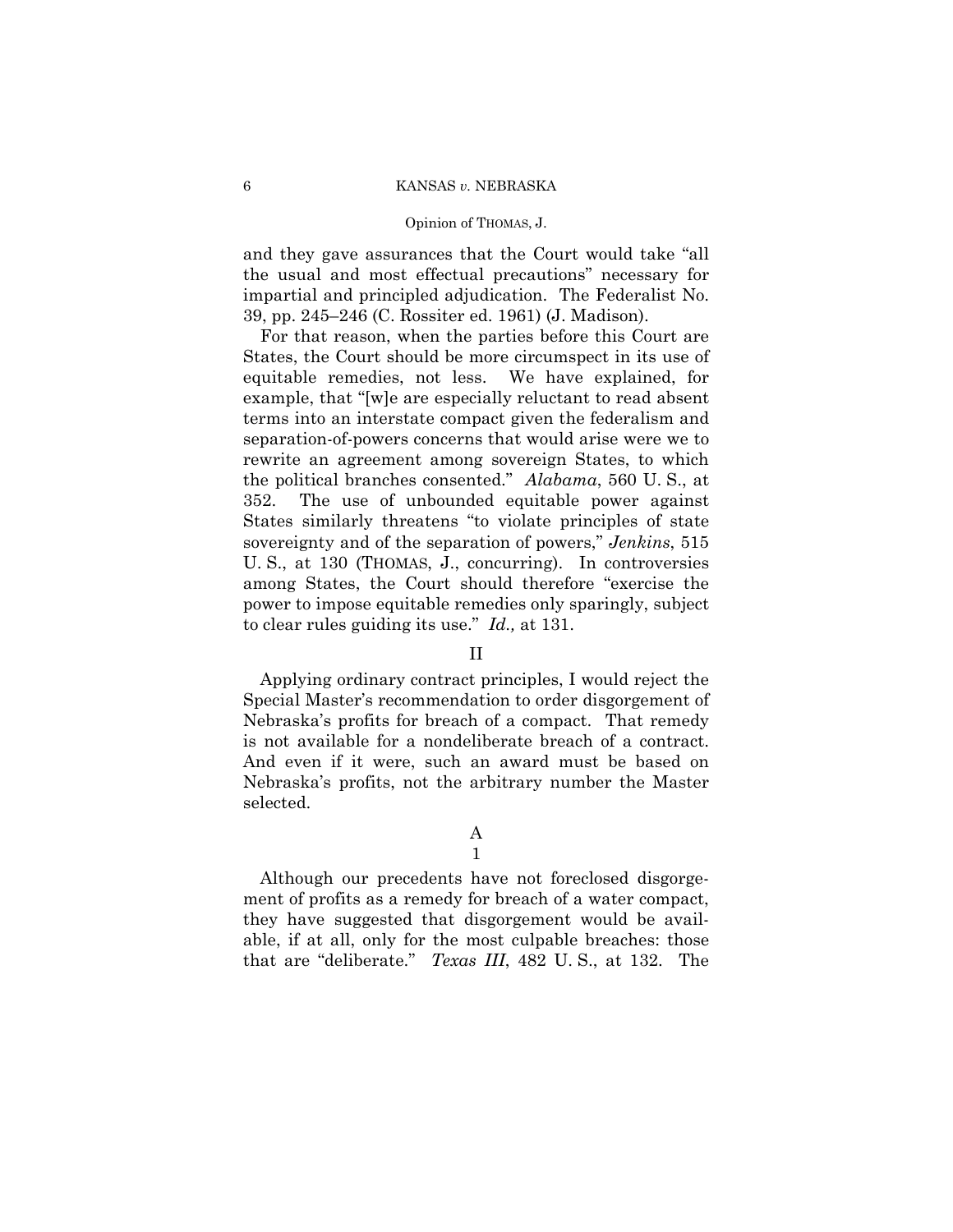traditional remedy for breach of a water compact has been performance through delivery of water. See *Kansas* v. *Colorado*, 533 U. S. 1, 23 (2001) (O'Connor, J., concurring in part and dissenting in part). Although we deviated from that traditional remedy in *Texas III*, when we authorized money damages, 482 U. S.*,* at 132, the majority cites no case in which we have ever awarded disgorgement. The lone reference to that remedy in our precedents is dictum in *Texas III* asserting that the money damages award in that case would not encourage efficient breaches of water compacts "in light of the authority to order . . . whatever additional sanction might be thought necessary for deliberate failure to perform . . . ." *Ibid.* 

The lack of support for disgorgement in our compact cases comports with the general law of remedies. The usual remedy for breach of a contract is damages based on the injured party's "actual loss caused by the breach." Restatement (Second) of Contracts §347, Comment *e*, p. 116 (1979). Disgorgement, by contrast, is an extraordinary remedy that goes beyond a plaintiff's damages, requiring the breaching party to refund additional profits gained in the breach. See 3 D. Dobbs, Law of Remedies §12.7(3), pp. 166–167 (2d ed. 1993). In American law, disgorgement of profits is not generally an available remedy for breach of contract. *Id.*, §12.7(4), at 171.

 Even if *Texas III* supported a narrow exception for cases involving deliberate breach of a water compact, that exception would not apply here. Although it is uncontested that Nebraska breached the Compact and that Kansas lost \$3.7 million as a result, *ante,* at 9–10, the Master expressly found that there is no evidence that Nebraska deliberately breached the Compact. Report of Special Master 111, 130 (Report). In fact, Nebraska's efforts "were earnest and substantial enough to preclude a finding that this was a consciously opportunistic breach." *Id.*, at 131. And although the majority adopts the finding that Nebraska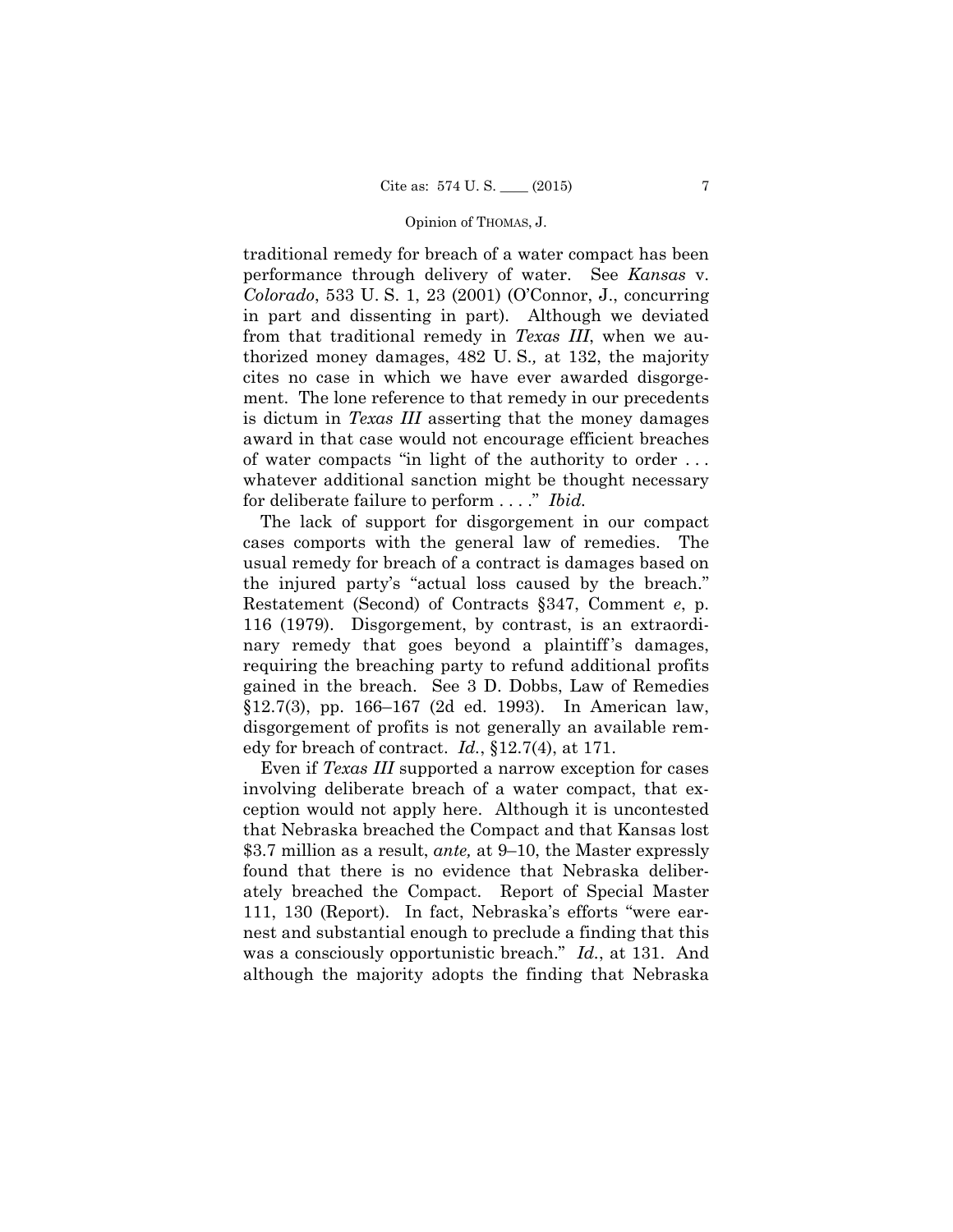#### Opinion of THOMAS, J.

 "knowingly failed" to comply with the Compact, *ante,* at 13 (internal quotation marks omitted), a finding that I do not dispute, neither the parties nor the majority disagrees with the Master's conclusion that Nebraska did not intentionally or deliberately breach the Compact, *ante,* at 10– 14. Under such circumstances, disgorgement is not an available remedy.

2

The Special Master nevertheless recommended disgorgement because Nebraska "knowingly exposed Kansas to a substantial risk" of noncompliance. Report 130. He rested this recommendation on the Restatement (Third) of Restitution and Unjust Enrichment §39 (2010). See Report 130–134. That section proposes awarding disgorgement when a party's profits from its breach are greater than the loss to the other party. The remedy is thought necessary because one party may "exploit the shortcomings" of traditional damages remedies by breaching contracts when its expected profits exceed the damages it would be required to pay to the other party. Restatement (Third) of Restitution §39, Comment *b*, at 649. In other words, the remedy "condemns a form of conscious advantage-taking" and seeks to thwart an "opportunistic calculation" that breaching is better than performing. *Ibid.* 

This Court, however, has never before relied on §39 nor adopted its proposed theory of disgorgement. And for good reason: It lacks support in the law. One reviewer of §39 has described it as a "novel extension" of restitution principles that "will alter the doctrinal landscape of contract law." Roberts*,* Restitutionary Disgorgement for Opportunistic Breach of Contract and Mitigation of Damages*,* 42 Loyola (LA) L. Rev. 131, 134 (2008). And few courts have ever relied on §39. The sheer novelty of this proposed remedy counsels against applying it here.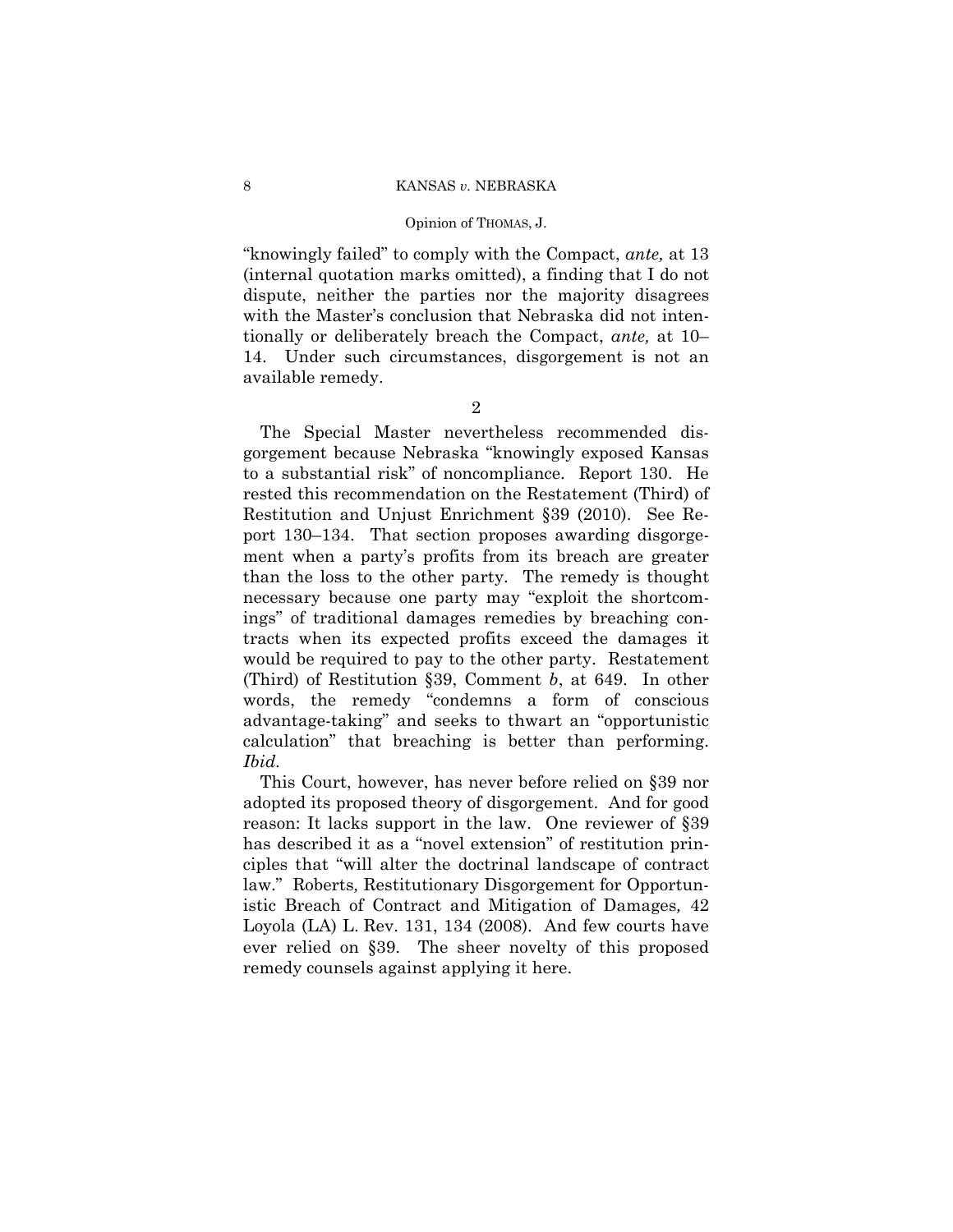In any event, §39 opines that disgorgement should be available only when a party *deliberately* breaches a contract. This makes sense. If disgorgement is an antidote for "efficient breach," then it need only be administered when "conscious advantage-taking" and "opportunistic calculation" are present. But as noted above, the Master expressly found that no deliberate breach occurred. Report 130. The Master's reliance on §39 was accordingly misplaced.

Perhaps recognizing the weakness in the Master's recommendation, the majority takes a different approach, fashioning a new remedy of disgorgement for reckless breach. According to the majority, Nebraska's conduct was essentially reckless, *ante,* at 14, and the Court may order disgorgement "when a State has demonstrated reckless disregard" for another State's contractual rights, *ante,* at 16. As with the Restatement's proposed theory, there is no basis for that proposition in our cases.

Because disgorgement is available, if at all, only in cases of *deliberate* breach, the majority asserts that, "[i]n some areas of the law," the line between intent and reckless disregard "makes no difference." *Ante,* at 15. Accepting the truth of that proposition in some circumstances, the majority's caveat acknowledges that it is not true in others. Indeed, the law often places significant weight on the distinction between intentional and reckless conduct. See, *e.g., Kawaauhau* v. *Geiger*, 523 U. S. 57, 61 (1998) (discussing "'willful,'" "deliberate," and "intentional" conduct, and distinguishing those terms from "reckless" conduct); see also *Global-Tech Appliances, Inc.* v. *SEB S. A.*, 563 U. S.  $\_\_\_\_\_\_\_\_\_\_$  (2011) (slip op., at 13–14) (distinguishing "willful blindness" from "recklessness").

The majority provides scant support for its conclusion that breach of an interstate water compact is an area in

<sup>3</sup>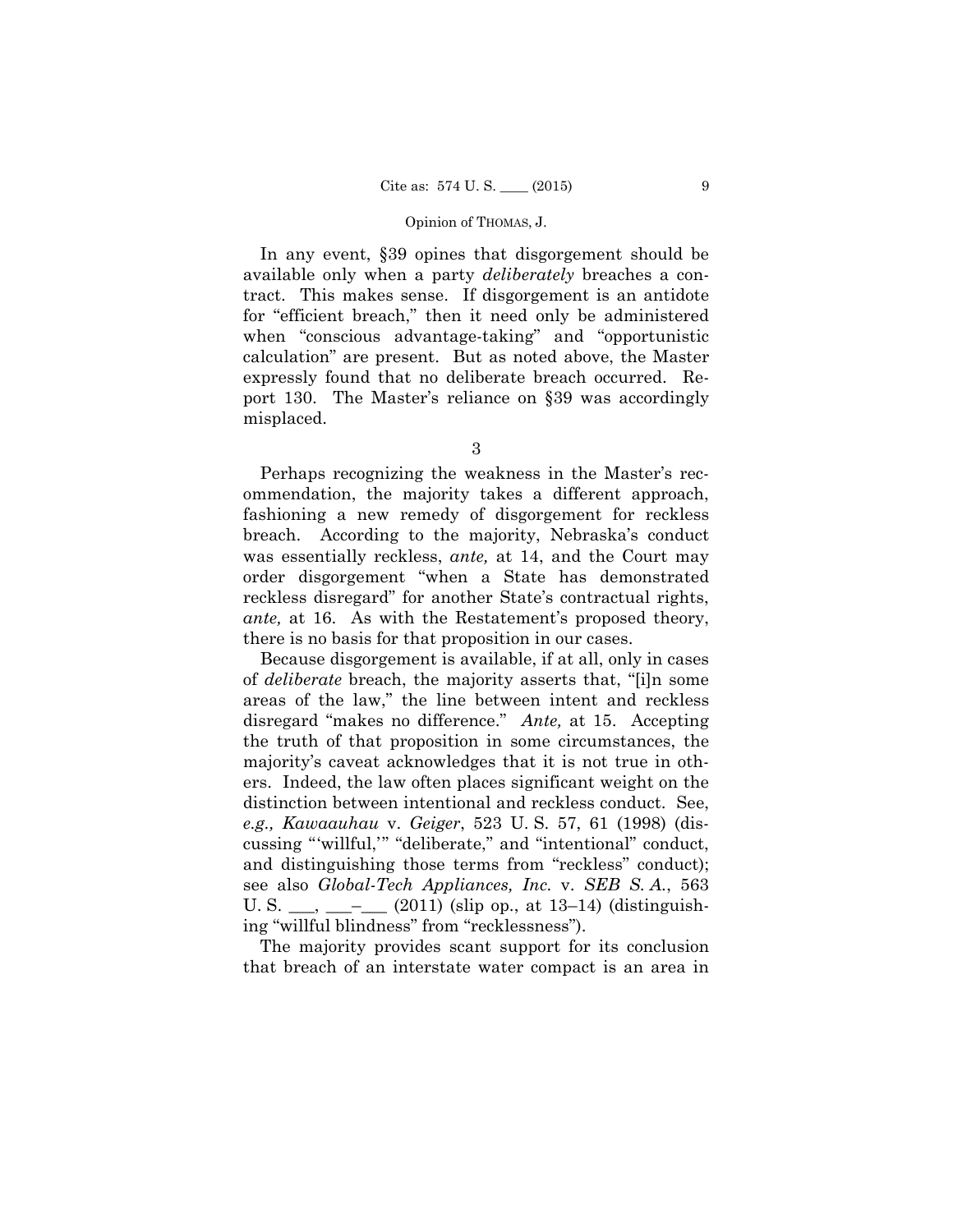#### Opinion of THOMAS, J.

which the line between intent and recklessness is practically irrelevant. It first relies on *Bullock* v. *BankChampaign, N. A.*, 569 U. S. \_\_, \_\_ (2013) (slip op., at 1), in which the Court determined the mental state necessary for "'defalcation while acting in a fiduciary capacity,'" as used in the Bankruptcy Code. *Ante,* at 15. In the absence of a fiduciary relationship, however, *Bullock* has little relevance. Cf. *Harris Trust and Sav. Bank* v. *Salomon Smith Barney Inc.*, 530 U. S. 238, 250 (2000) (noting the special disgorgement rules that apply "when a trustee in breach of his fiduciary duty to the beneficiaries transfers trust property to a third person").

The majority next relies on *Ernst & Ernst* v. *Hochfelder*, 425 U. S. 185 (1976), which addressed "scienter" under §10(b) of the Securities Act of 1933. *Ante,* at 15 (citing 425 U. S., at 193–194, n. 12). The Court noted that it used the term "scienter" to mean "intent to deceive, manipulate, or defraud." *Id.,* at 194, n. 12. It then asserted—in dictum and without support—that recklessness is considered to be a form of intentional conduct in some areas of the law, but it declined to address whether reckless conduct could be sufficient for §10(b) liability. *Ibid.* That dictum is hardly sufficient grounds for claiming that recklessness and intent are equivalent mental states in compact disputes between States.

If anything, the reverse is true. Disgorgement is strong medicine, and as with other forms of equitable power, we should impose it against the States "only sparingly." *Jenkins*, 515 U. S., at 131 (THOMAS, J., concurring). The majority insists that the justification for disgorgement is enhanced "when one State gambles with another State's rights to a scarce natural resource." *Ante,* at 16. But the way this Court has always discouraged gambling with this scarce resource is to require delivery of water, not money. Prior to 1987, "we had never even suggested that monetary damages could be recovered from a State as a remedy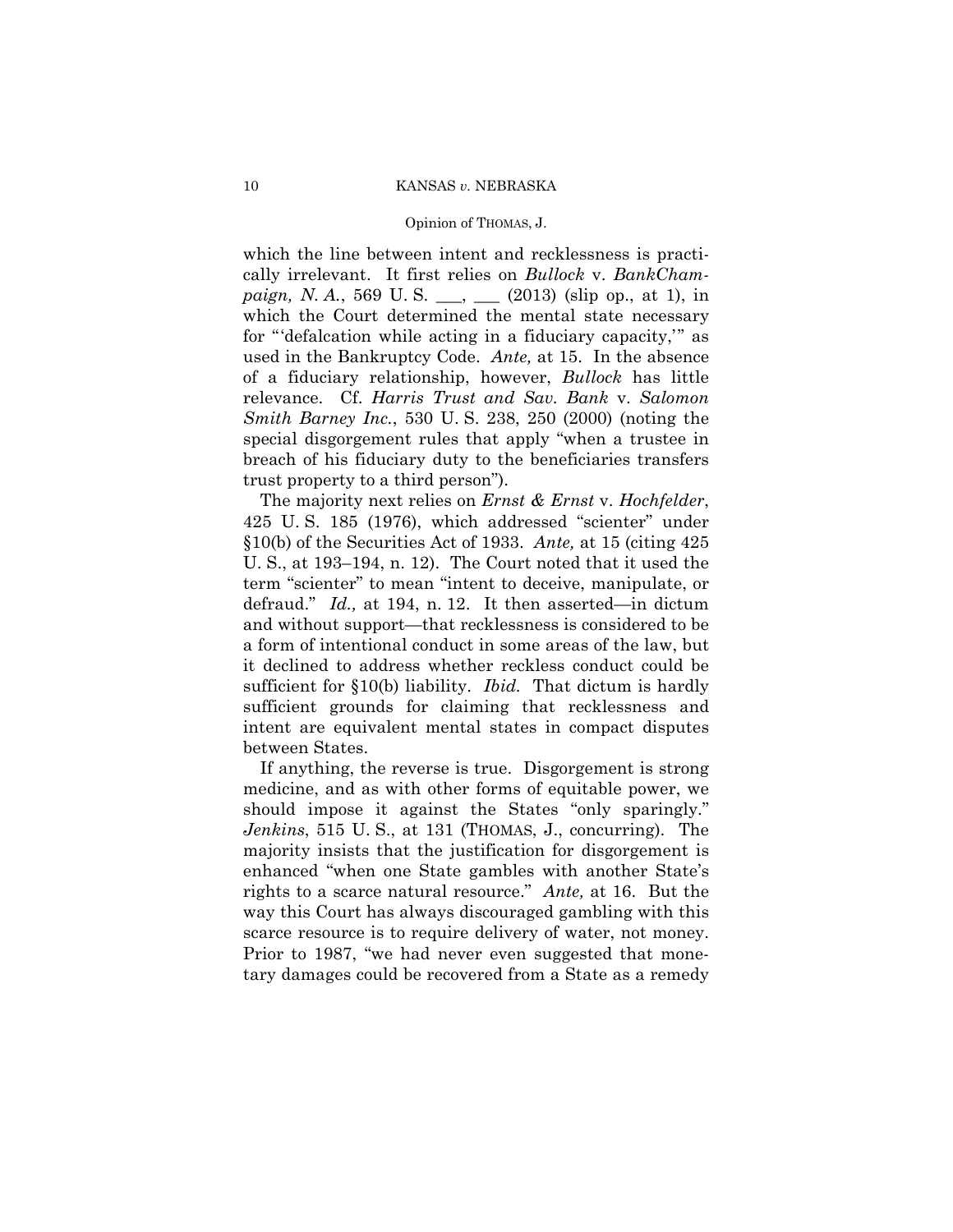for its violation of an interstate compact apportioning the flow of an interstate stream." *Kansas* v. *Colorado*, 533 U. S., at 23 (O'Connor, J., concurring in part and dissenting in part). If a State's right to the "scarce natural resource" of water is the problem, then perhaps the Court ought to follow its usual practice of ordering specific performance rather than improvising a new remedy of "reckless disgorgement."

B

The majority compounds its errors by authorizing an arbitrary amount of disgorgement. As explained above, the measure of the disgorgement award should be the profits derived from a deliberate breach. Yet the Special Master acknowledged that its \$1.8 million award was not based on any measure of Nebraska's profits from breaching the Compact. Report 179–180. The Master gave no dollar estimate of Nebraska's profits and said only that its gain was "very much larger than Kansas' loss" of \$3.7 million, "likely by more than several multiples." *Id.*, at 178. Despite producing no estimate more precise than "very much larger," the Master ordered a disgorgement award of \$1.8 million. *Id.,* at 178–179.

The majority explains that "we cannot be sure why the Master selected the exact number he did." *Ante,* at 19. Indeed. Neither the majority nor the Special Master nor I can identify a justifiable basis for this amount. It appears that \$1.8 million just feels like not too much, but not too little.

We should hold ourselves to a higher standard. In other contexts, we have demanded that district courts "provide proper justification" for a monetary award rather than divining an amount that appears to be "essentially arbitrary." *Perdue* v. *Kenny A.*, 559 U. S. 542, 557 (2010). We should do the same ourselves if we are going to award disgorgement here. As with ordinary damages, disgorge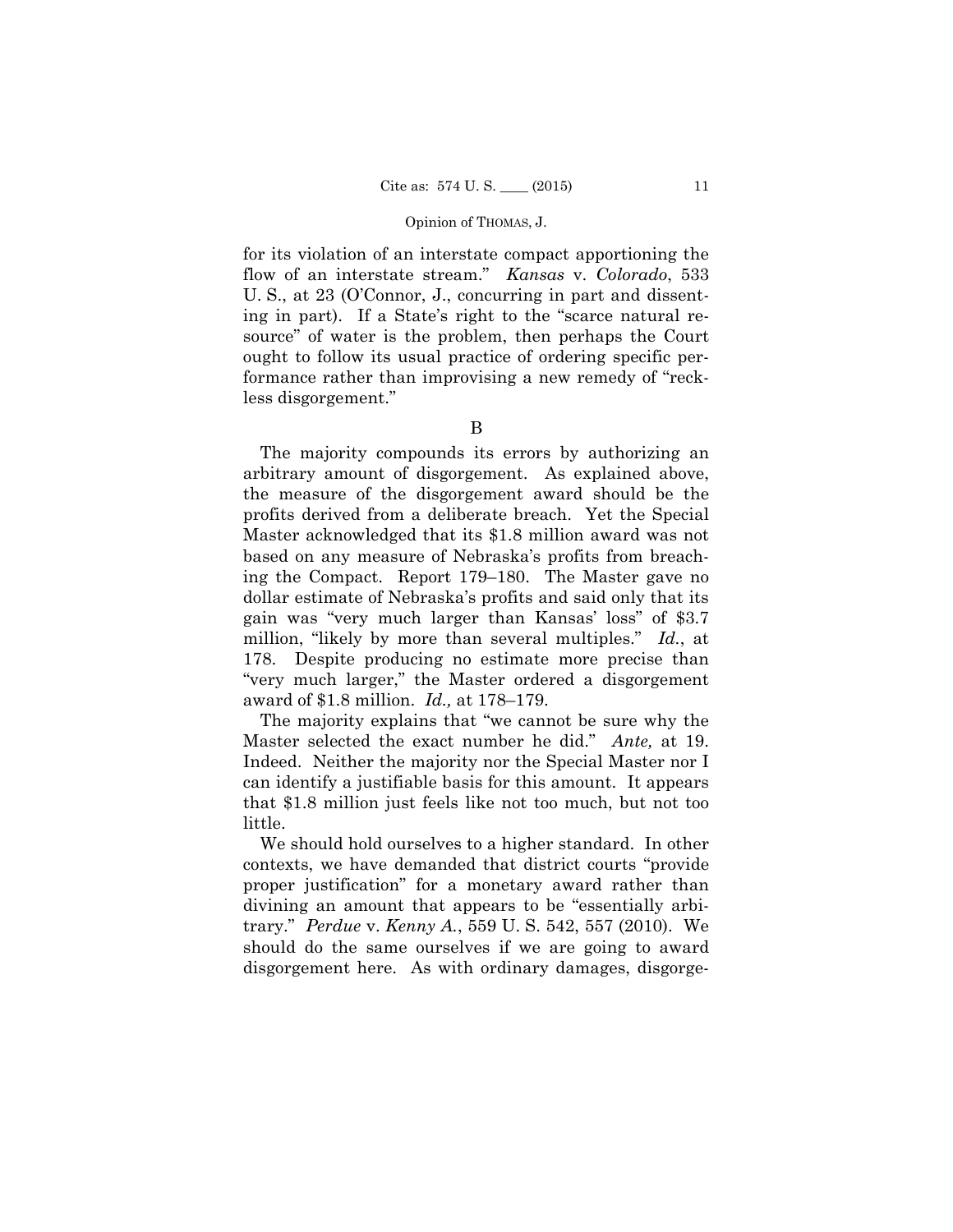ment should not be awarded "beyond an amount that the evidence permits to be established with reasonable certainty." Restatement (Second) of Contracts §352. And a disgorgement award ought to be calculated based on something more than the Special Master's intuitions.

The majority claims that the Master "took into account the appropriate considerations," including "Nebraska's incentives, past behavior, and more recent compliance efforts" in reaching the award. *Ante,* at 19. But it makes no difference that he took those factors into account if he arrived at a number that has no articulable relationship to Nebraska's profits. Equitable disgorgement is not an arbitrary penalty designed to compel compliance, nor should it become one.

 those relevant to the calculation of a disgorgement award. What is more, the Master considered factors beyond In his view, \$1.8 million "moves substantially towards turning the actual recovery by Kansas, net of reasonable transaction costs, into an amount that approximates a full recovery for the harm suffered." Report 179. In other words, \$1.8 million makes Kansas whole because it is a reasonable estimate of Kansas' "transaction costs"—which presumably means the State's attorney's fees and litigation costs. But, under the "American Rule," we generally do not award attorney's fees "to a prevailing party absent explicit statutory authority." *Buckhannon Board & Care Home, Inc.* v. *West Virginia Dept. of Health and Human Resources*, 532 U. S. 598, 602 (2001) (internal quotation marks omitted). And neither the majority, nor Kansas, nor the Special Master offers any support for the proposition that a disgorgement award can smuggle in an award of attorney's fees. If disgorgement were an appropriate remedy in this case, then the Court should require a calculation based on Nebraska's profits rather than Kansas' "transaction costs."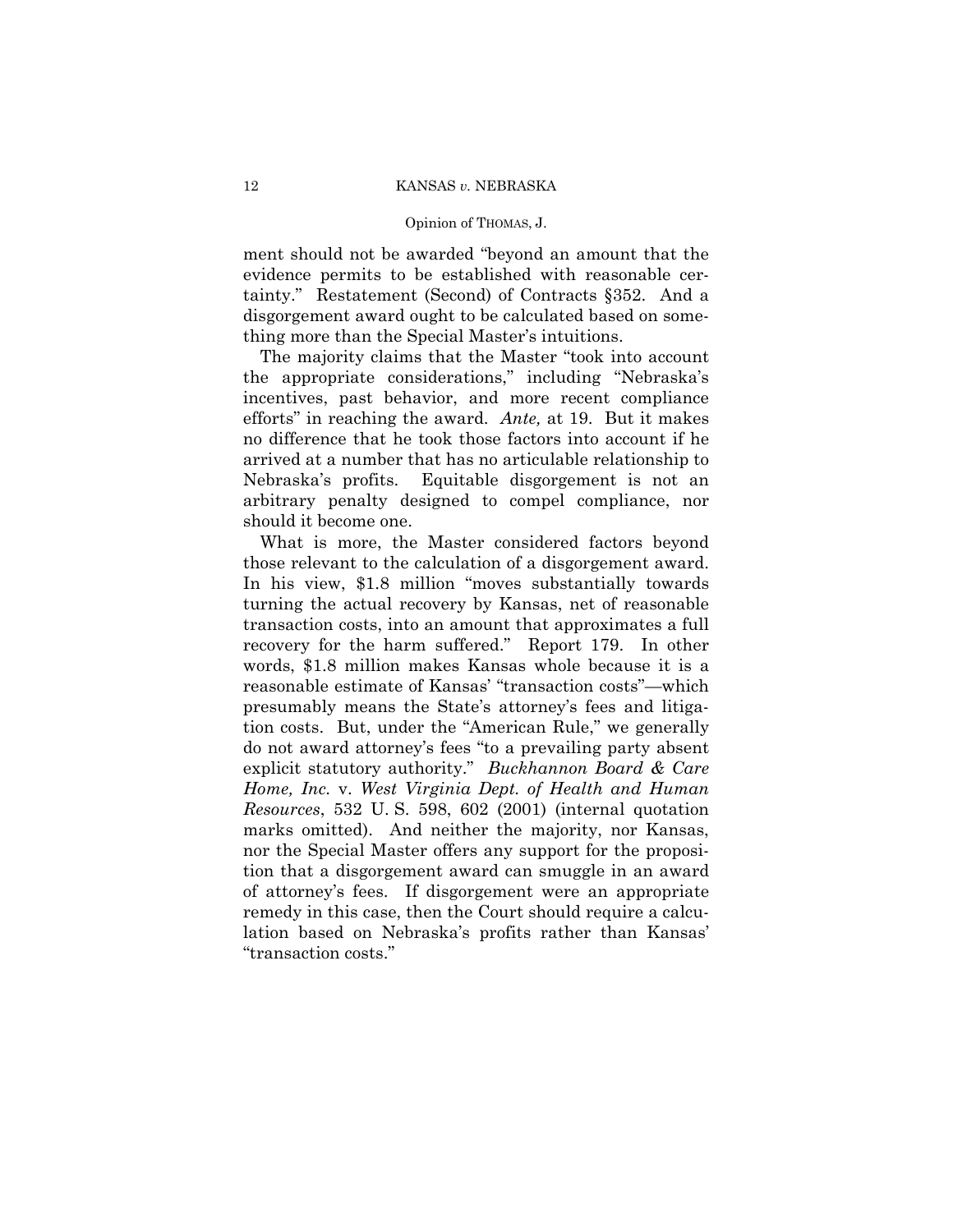# III

# A

I would also reject the Master's recommendation to reform the Settlement because that recommendation conflicts with the equitable doctrine of reformation. The remedy of reformation is available to correct a contract if, "owing to mutual mistake, the language used therein did not fully or accurately express the agreement and intention of the parties." *Philippine Sugar Estates Development Co.* v. *Government of Philippine Islands*, 247 U. S. 385, 389 (1918). The well-established rule is that, when a written contract "fails to express the agreement because of a mistake of both parties as to the contents or effect of the writing, the court may at the request of a party reform the writing to express the agreement." Restatement (Second) of Contracts §155, at 406.

Reformation is thus available only when the parties reach an agreement but then "fail to express it correctly in the writing." *Id.*, Comment *a*, at 406. If "the parties make a written agreement that they would not otherwise have made because of a mistake other than one as to expression, the court will not reform a writing to reflect the agreement that it thinks they would have made." *Id.,*  Comment *b*, at 408. Because modifying a written agreement is an extraordinary step, a party seeking reformation must prove the existence of a mutual mistake of expression by "'clear and convincing evidence.'" *Id.*, Comment *c*, at 410.

Nebraska cannot meet that burden because the States made no mistake in reducing their agreement to writing. Here are the terms the States agreed upon in their binding Settlement:

"Beneficial Consumptive Use of Imported Water Supply shall not count as Computed Beneficial Consumptive Use or Virgin Water Supply. . . . Determinations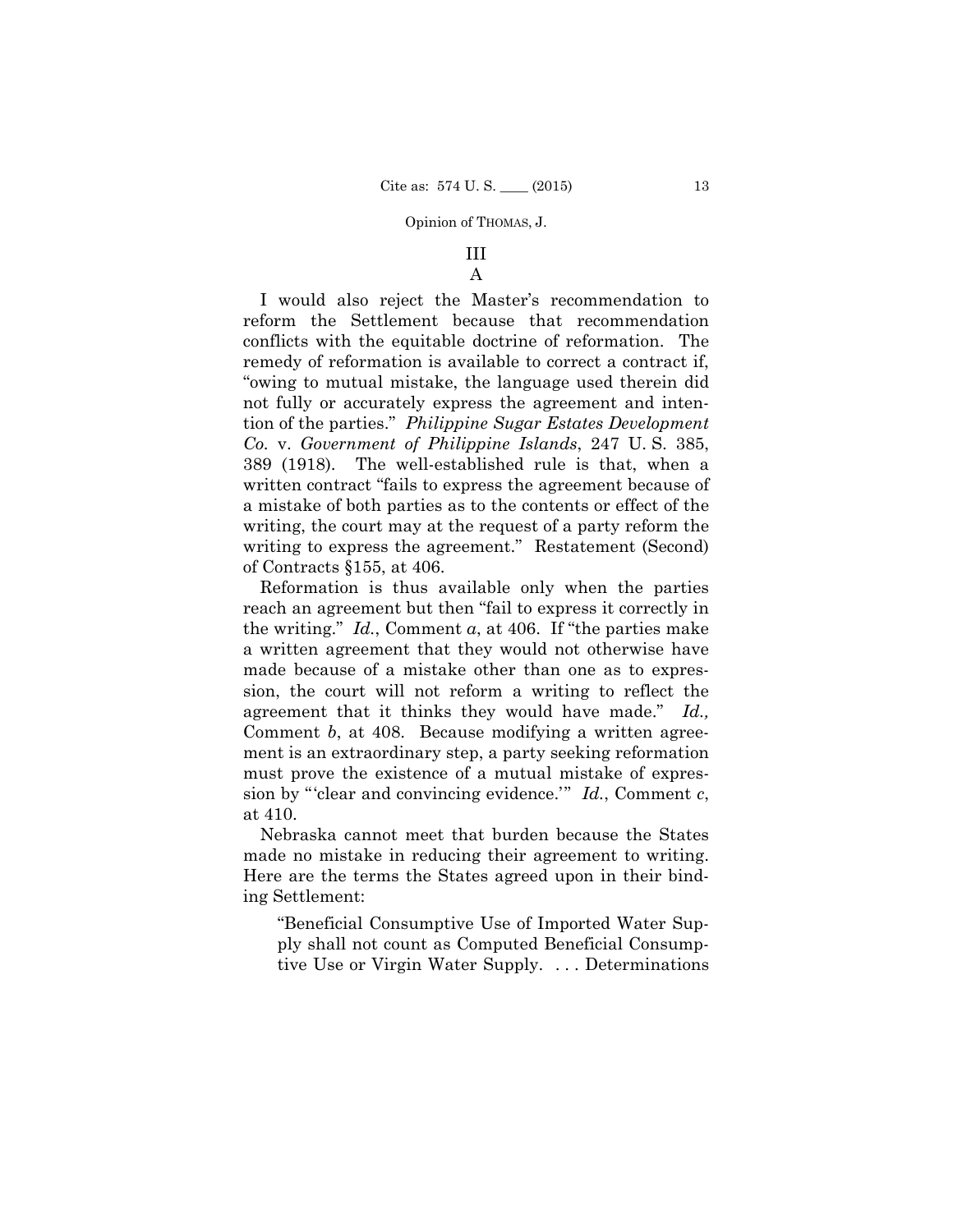of Beneficial Consumptive Use from Imported Water Supply (whether determined expressly or by implication) . . . shall be calculated in accordance with the [Republican River Compact Admin. (RRCA)] Accounting Procedures and by using the RRCA Groundwater Model." Settlement §IV(F), p. 25.

The States thus agreed not to count water imported from outside the Republican River Basin. But in the very same provision, they agreed to calculate the use of imported water using the RRCA Accounting Procedures and the RRCA Groundwater Model. The terms of the Settlement are thus crystal clear: The accounting procedures control determinations of consumptive use of imported water. And the parties do not contend that they made any drafting mistake in recording the accounting procedures or the groundwater model.

Instead, the parties' mistake was their belief that the accounting procedures and water model they agreed upon would accurately exclude imported water from the calculation of Nebraska's consumptive use. They were wrong about this. In fact, under dry weather conditions, when native water flows are depleted, the water model charges Nebraska for pumping imported water. Report 32–37. The parties did not realize the magnitude of this error. To the extent they thought about it at all, they realized the water model was not perfectly precise, but assumed that only very small, immaterial amounts of imported water would make their way into the calculations. See *id.,* at 27. A key member of the modeling committee testified that he was "intellectually aware" of the imported-water issue, but that "we didn't believe that that was going to be a big issue." See Tr. 727 (testimony of Willem Schreüder).

 There is *no* testimony from any source suggesting that the parties agreed to a different water model. See Report 26–27. Nebraska thus cannot meet its burden to show by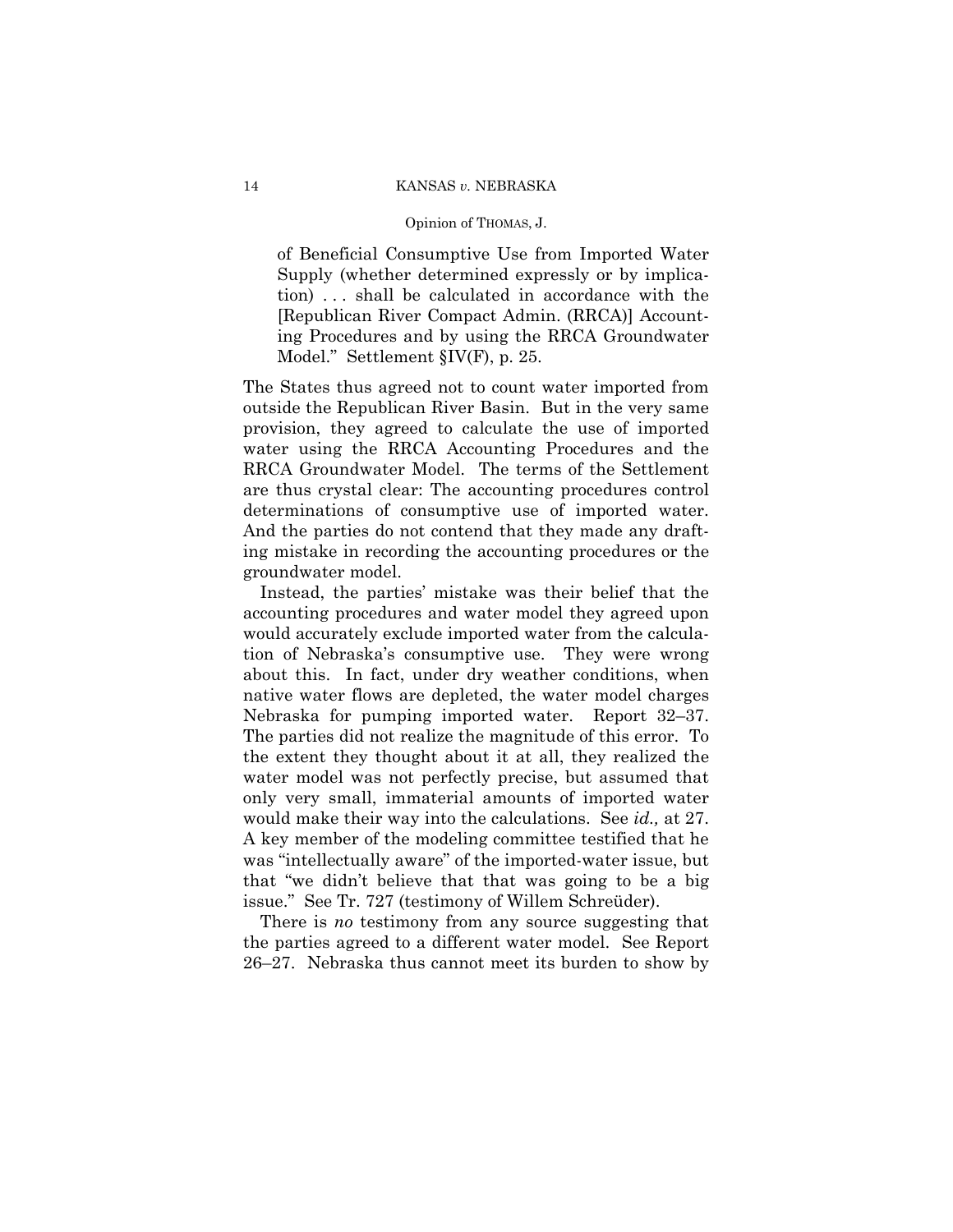clear and convincing evidence that the parties agreed to Nebraska's "'5-run formula,'" *ante,* at 20, but failed to express that agreement accurately in writing.

If there is any mistake in this Settlement, it is not a mistake in writing, but in thinking. The parties knew what the methodology was and they expressly agreed to that methodology. They simply thought the methodology would work better than it did. See Tr. 727. Even though the methodology they agreed upon was imperfect, a writing may be reformed only to conform with the parties' actual agreement, not to create a better one.

The appropriate equitable remedy, if any, in these circumstances would be rescission, not reformation. In general, if there is a mutual mistake "as to a basic assumption on which the contract was made," the adversely affected party may seek to avoid the contract. Restatement (Second) of Contracts §152, at 385; see also *id.*, §155, Comment *b*, Illustration 4, at 409 (noting that reformation is not available to remedy a mistake as to something other than reducing the agreement to writing). The States have not asked for rescission, of course, but it is incorrect to suggest, see *ante,* at 27, that there is no other solution to this problem.

B

Realizing that ordinary reformation is not available for Nebraska, the majority again summons its equitable power and renegotiates the accounting procedures to create what it considers a fairer agreement for the States. In doing so, it announces a new doctrine of reformation: In resolving water disputes, the Court will "correct subsidiary technical agreements to promote accuracy in apportion[ment]." *Ante,* at 24. From here on out, the Court will "modif[y] a technical agreement to correct material errors in the way it operates and thus align it with the compacting States' intended apportionment." *Ante,* at 25.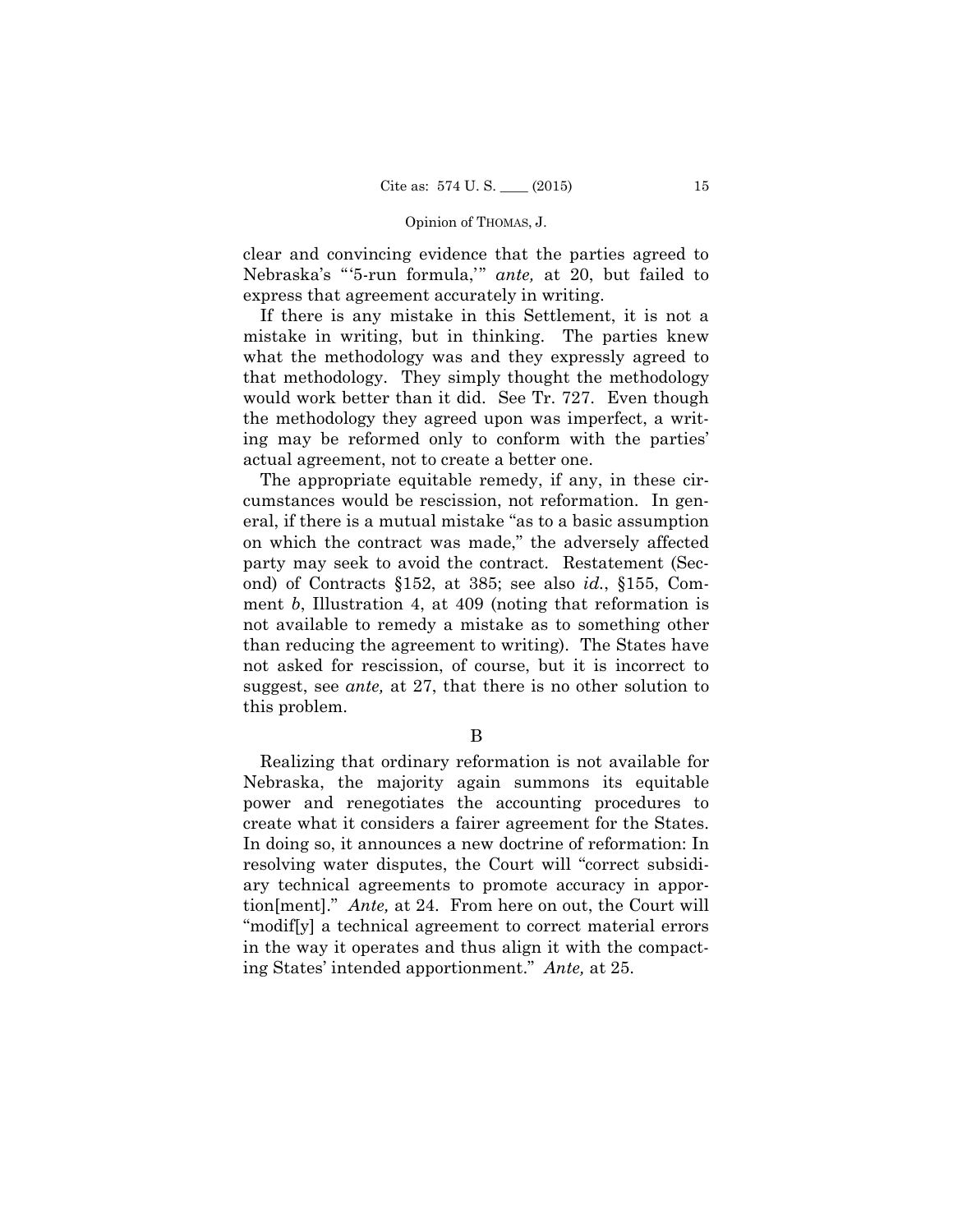#### Opinion of THOMAS, J.

As this case illustrates, adopting this novel remedy is a mistake. The majority fails in its attempt to conform this new doctrine of "technical agreement correction" with both principles of equity and our precedent governing compact disputes. And after creating an unjustified doctrine, the majority misapplies it.

1

 the court acted in equity. See *id.,* at 394. To begin, the majority's reliance on equitable power is misplaced. That a court is exercising equitable power means only that it must look to established principles of equity. And reformation *is* the equitable doctrine that Nebraska seeks in this case. The Court should thus follow the rules of reformation, just as it would adhere to the contours of any other equitable doctrine. Indeed, we have demanded as much from lower courts when they exercise their power to grant other forms of equitable relief, such as a permanent injunction. See *eBay Inc.* v. *Merc-Exchange, L. L. C.*, 547 U. S. 388, 392–394 (2006). If a court fails to apply the proper standard for a permanent injunction, it is no answer to recite the obvious fact that

Putting aside the assertion of equitable power, there is no support in our precedents for the majority's doctrine of "technical agreement correction." The majority first suggests that this Court reformed a "technical document" in *Texas* v. *New Mexico*, 446 U. S. 540 (1980) (*per curiam*) (*Texas I*). *Ante*, at 24. But there was no reformation at issue in that case—either of the compact or an ancillary technical agreement—only the interpretation of the words in the Pecos River Compact. *Texas I*, *supra,* at 540*;* see Report of Special Master on Obligation of New Mexico to Texas under the Pecos River Compact, O. T. 1975, No. 65, Orig., pp. 15–16, 34–37 (filed Oct. 15, 1979) (purporting to interpret the compact).

The majority also claims that in *Kansas* v. *Colorado*, 543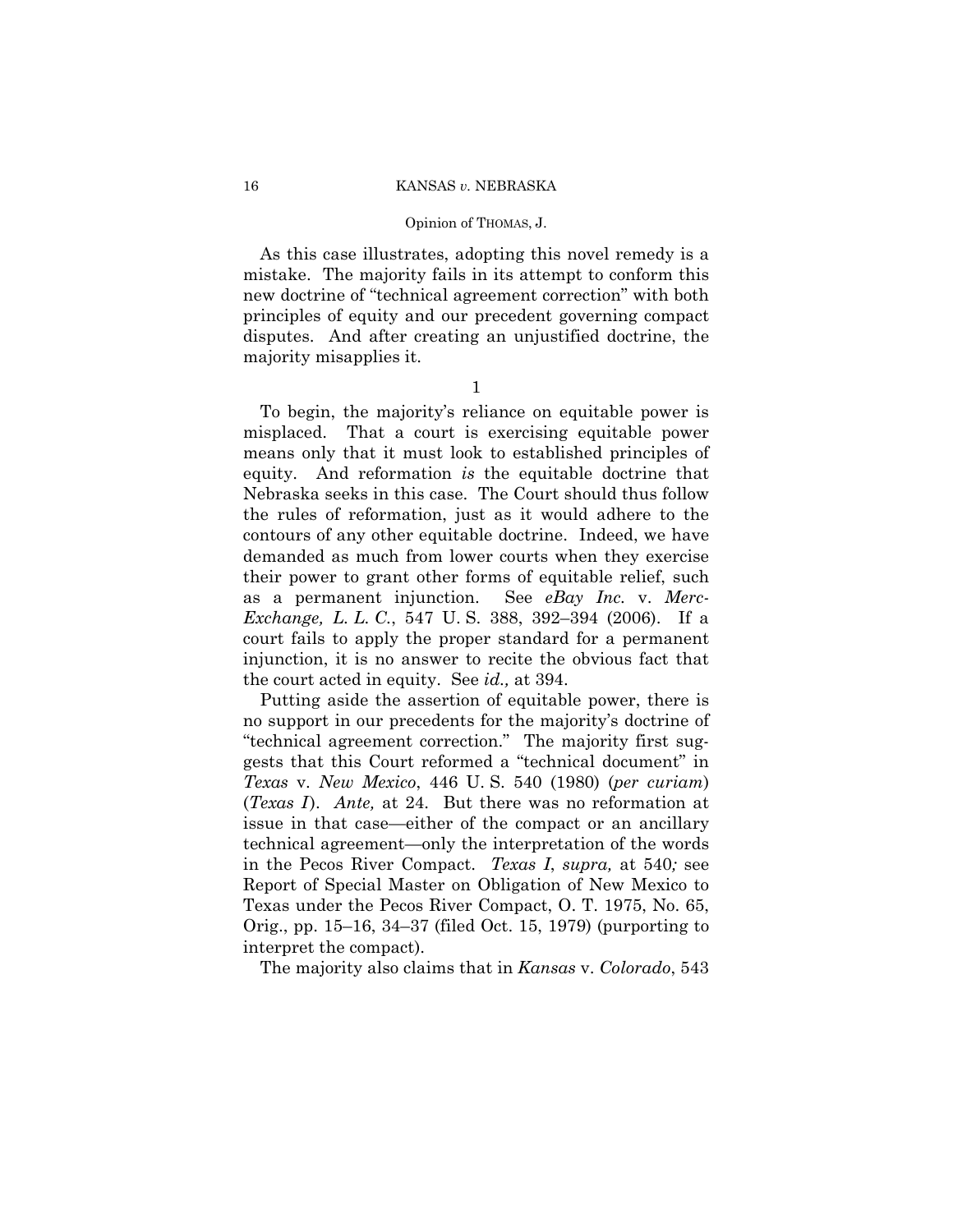the parties' agreement . . . ." *Ante,* at 24. But nothing in U. S. 86 (2004), we "approved the Master's alteration of *Kansas* v. *Colorado* supports revising the express terms of a settlement agreement. In that case, the Court adopted a Special Master's recommendation to calculate water usage based on a 10–year average rather than a single year. 543 U. S., at 99–100. There is no suggestion in the Court's opinion (nor in the briefs filed in that case) that the States had previously agreed to use a 1-year method for calculating water usage or that anyone thought "reformation" of the compact or any ancillary agreement was needed. To the contrary, the Court explained that the compact simply did "not define the length of time over which" the States must make the relevant measurements. *Id.,* at 100. There was thus nothing to rewrite, nothing to reform. The majority suggests that the States in that case had "'agreed to the use of annual measurement'" for calculating future water usage, *ante,* at 24 (quoting *Kansas* v. *Colorado*, *supra,* at 102), but the quoted passage refers to the unrelated fact that the States had, earlier in the litigation, "agreed to the use of annual measurement for purposes of calculating *past* damages," not future water usage, 543 U. S*.,* at 102 (emphasis added). That litigation stipulation did not apply to the calculation of *future* water usage or *future* damages. *Ibid.* Even if the majority were correct that a damages calculation is simply the flip side of a water usage calculation, *ante,* at 25, n. 10, that conclusion plainly would apply only to calculation of past water usage. It is thus no surprise that the Court held that any pre-existing damages agreements did not govern the method of measuring future compliance. *Kansas* v. *Colorado*, *supra,* at 103. Given that the Court plainly did not apply any such agreements, it cannot be said to have altered them.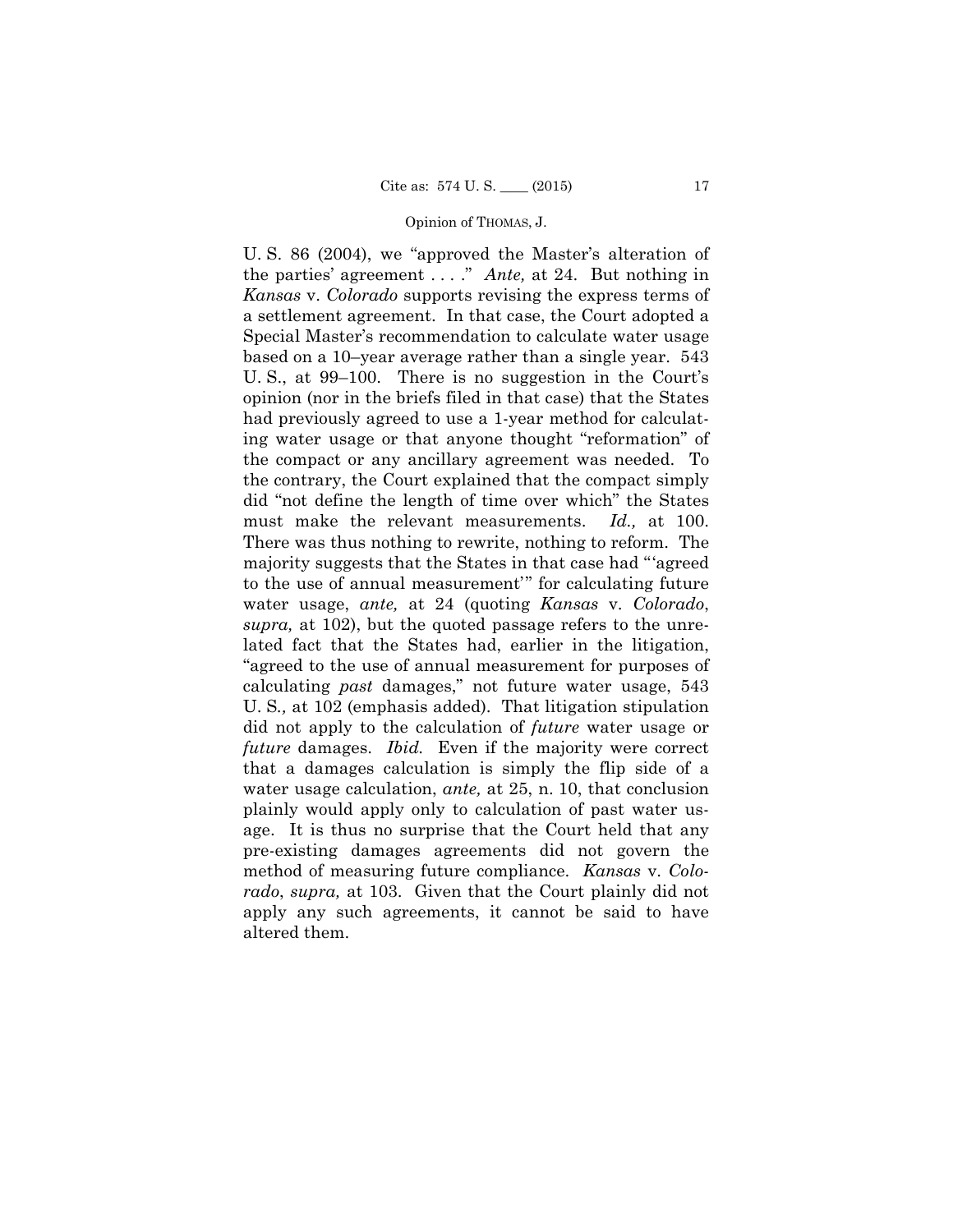2

Having improperly invented the doctrine of "technical agreement correction," the majority proceeds to misapply it. In "correcting" the accounting procedures, the majority purports to align them with the intent of the compacting parties. *Ante,* at 24–25. But we know that the majority's reformed contract does not match the "States' intended apportionment." *Ante,* at 25. We know this because the Settlement expressly states that, for purposes of apportioning the flow, imported water use would be calculated using the agreed-upon "Accounting Procedures" and the "Groundwater Model." Settlement §IV(F), at 25. The States never intended to adopt the 5-run formula, and the Court has simply picked a winner and adopted Nebraska's 5-run proposal, notwithstanding a binding agreement to the contrary.

The majority also misapplies its "correction" remedy in claiming that its fix will prevent the existing accounting procedures from "affirmatively violat[ing] the Compact." *Ante,* at 26. I cannot see how this is true. First, the existing procedures do not violate the Compact. We should favor an interpretation of the Compact that would render its performance possible, rather than "impossible or meaningless." 2 S. Williston, Law of Contracts §620, p. 1202 (1920). Read in light of this principle, the phrase "Virgin Water Supply" must be interpreted to allow for some imperfection in the groundwater models. After all, groundwater models are approximations of the physical world. Tr. 722–726. No accounting procedure can plausibly track every drop of water through the 24,900 square mile Basin. *Id.*, at 724.

Second, even if the existing accounting procedures would violate the Compact because they allocate some imported water, the majority's "correction" will not solve the problem. Because water models are always approximations, even the 5-run formula will be imprecise and will